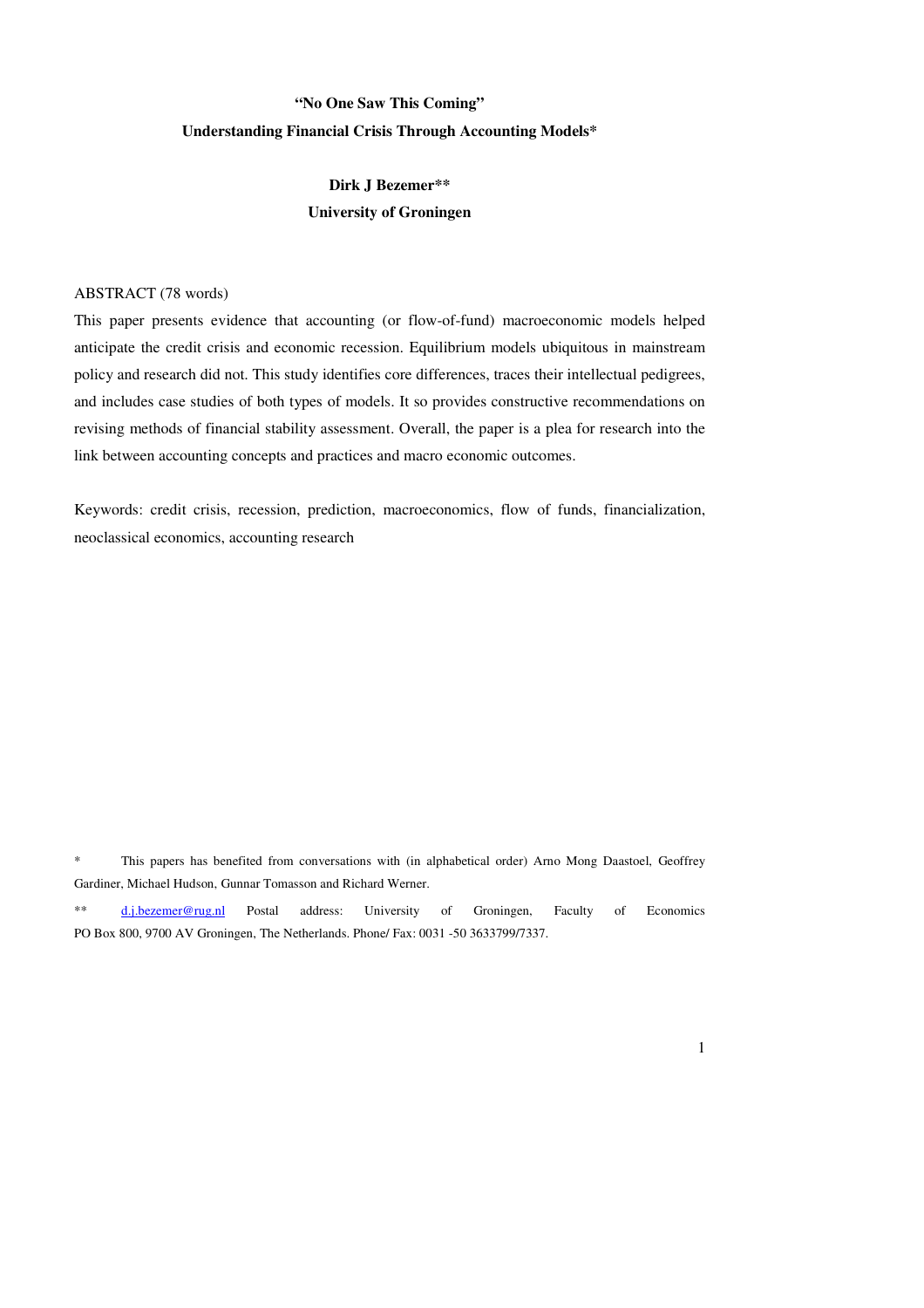#### **"No One Saw This Coming"**

#### **Understanding Financial Crisis Through Accounting Models**

"She was asking me if these things are so large, how come everyone missed it?" *Luis Garicano on the Queen's visit to LSE, November 2008*

"The financial crisis will hopefully stimulate a revival of accounting scholarship aimed at understanding the relationship between accounting practice and the macro political and economic environment in which it operates."

*Patricia Arnold, June 2009*

#### **1. Introduction**

On March 14, 2008, Robert Rubin spoke at a session at the Brookings Institution in Washington, stating that "few, if any people anticipated the sort of meltdown that we are seeing in the credit markets at present". Rubin is a former US Treasury Secretary, member of the top management team at Citigroup bank and one of the top Democratic Party policy advisers. On 9 December of that year Glenn Stevens, Governor of the Reserve Bank of Australia commented on the "international financial turmoil through which we have lived over the past almost year and a half, and the intensity of the events since mid September this year". He went on to assert: "I do not know anyone who predicted this course of events. This should give us cause to reflect on how hard a job it is to make genuinely useful forecasts. What we have seen is truly a 'tail' outcome – the kind of outcome that the routine forecasting process never predicts. But it has occurred, it has implications, and so we must reflect on it" (RBA 2008). And in an April 9, 2009 lecture Nout Wellink - chairman of the Basel Committee that formulates banking stability rules and president of the Dutch branch of the European Central Bank - told his audience that "[n]o one foresaw the volume of the current avalanche".

These are three examples of the idea that 'no one saw this coming'. This has been a common view from the very beginning of the credit crisis, shared from the upper echelons of the global financial and policy hierarchy and in academia to the general public. It continues to be publicised, as documented in more detail in the next section. And yet it would be premature to ask "Why did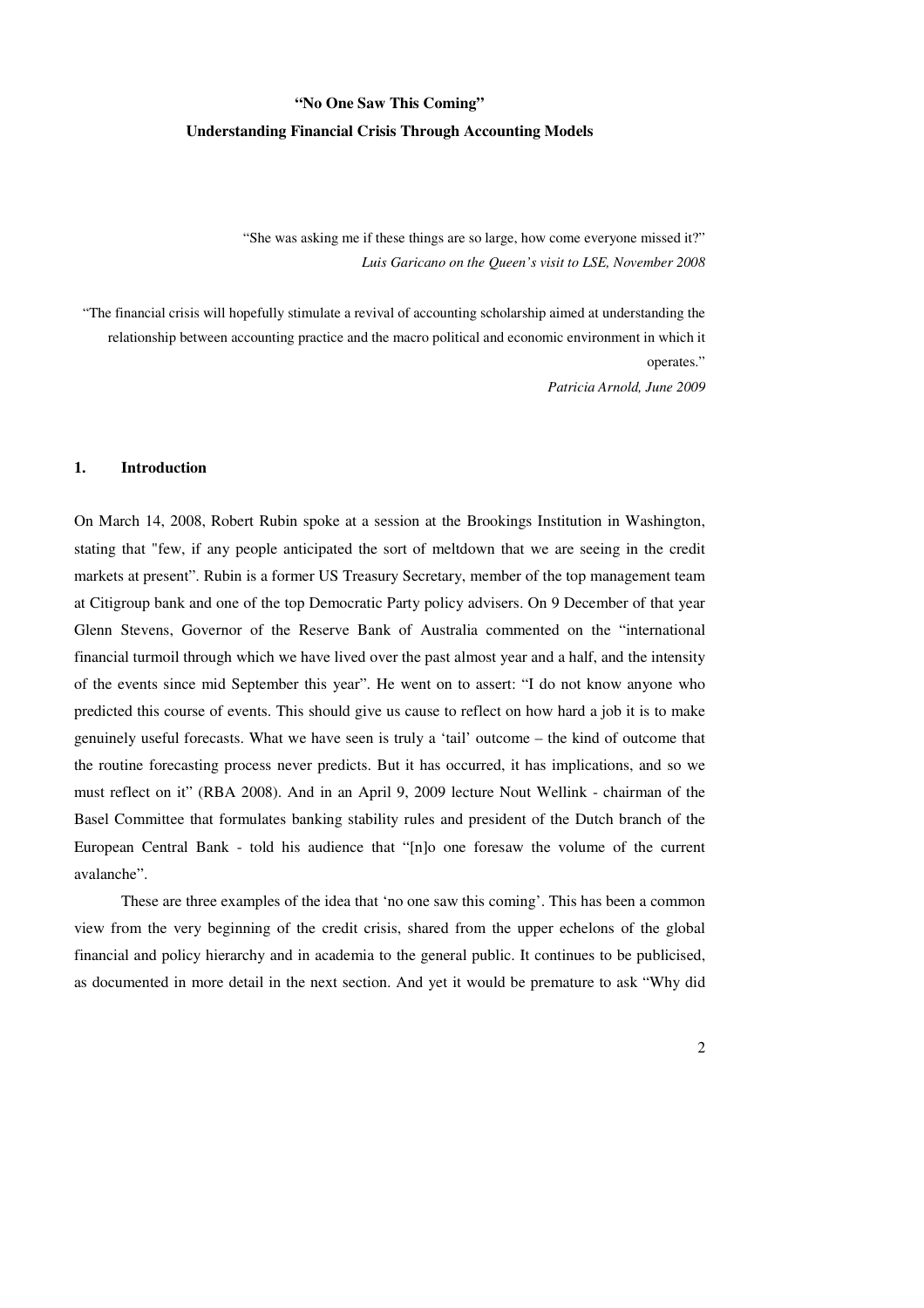nobody notice?", as Queen Elizabeth did as she inaugurated a new building at the London School of Economics in November 2008<sup>1</sup>. Contrary to Governor Stevens' assertion, it is not difficult to find predictions of a credit or debt crisis in the months and years leading up to it, and of the grave impact on the economy this would have - not only by pundits and bloggers, but by serious analysts from the world of academia, policy institutes, think tanks and finance. The starting point for the present study is that there is something to be learned from this observation – or, in the words of Governor Stevens, "it has occurred, it has implications, and so we must reflect on it". To do precisely that is the aim of this paper.

The credit crisis and ensuing recession may be viewed as a 'natural experiment' in the validity of economic models. Those models that failed to foresee something this momentous may need changing in one way or another. And the change is likely to come from those models (if they exist) which did lead their users to anticipate instability. The plan of this paper, therefore, is to document such anticipations, to identify the underlying models, to compare them to models in use by official forecasters and policy makers, and to draw out the implications.

There is an immediate link to accounting, organizations and society. Previewing the results, it will be found that 'accounting' (or flow-of-funds) models of the economy are the shared mindset of those analysts who worried about a credit-cum-debt crisis followed by recession, before the policy and academic establishment did. They are 'accounting' models in the sense that they represent households', firms' and governments' balance sheets and their interrelations. If society's wealth and debt levels reflected in balance sheets are among the determinants of its growth sustainability and its financial stability, such models are likely to timely signal threats of instability. Models that do not – such as the general equilibrium models widely used in academic and Central Bank analysis – are prone to 'Type II errors' of false negatives – rejecting the possibility of crisis when in reality it is just months ahead. Moreover, if balance sheets matter to the economy's macro performance, than the development of micro-level accounting rules and practices are integral to understanding broader economic development. This view shows any clear dividing line between 'economics' and 'accounting' to be artificial, and on the contrary implies a role for an 'accounting of economics' research field. Thus this paper aims to encourage accountants to bring their professional expertise to what is traditionally seen as the domain of economists - the assessment of financial stability and forecasting of the business cycle.

<sup>&</sup>lt;sup>1</sup> Her question was directed at LSE Professor Luis Garicano, who responded: "At every stage, someone was relying on somebody else; and everyone thought they were doing the right thing." (Pierce, 2008)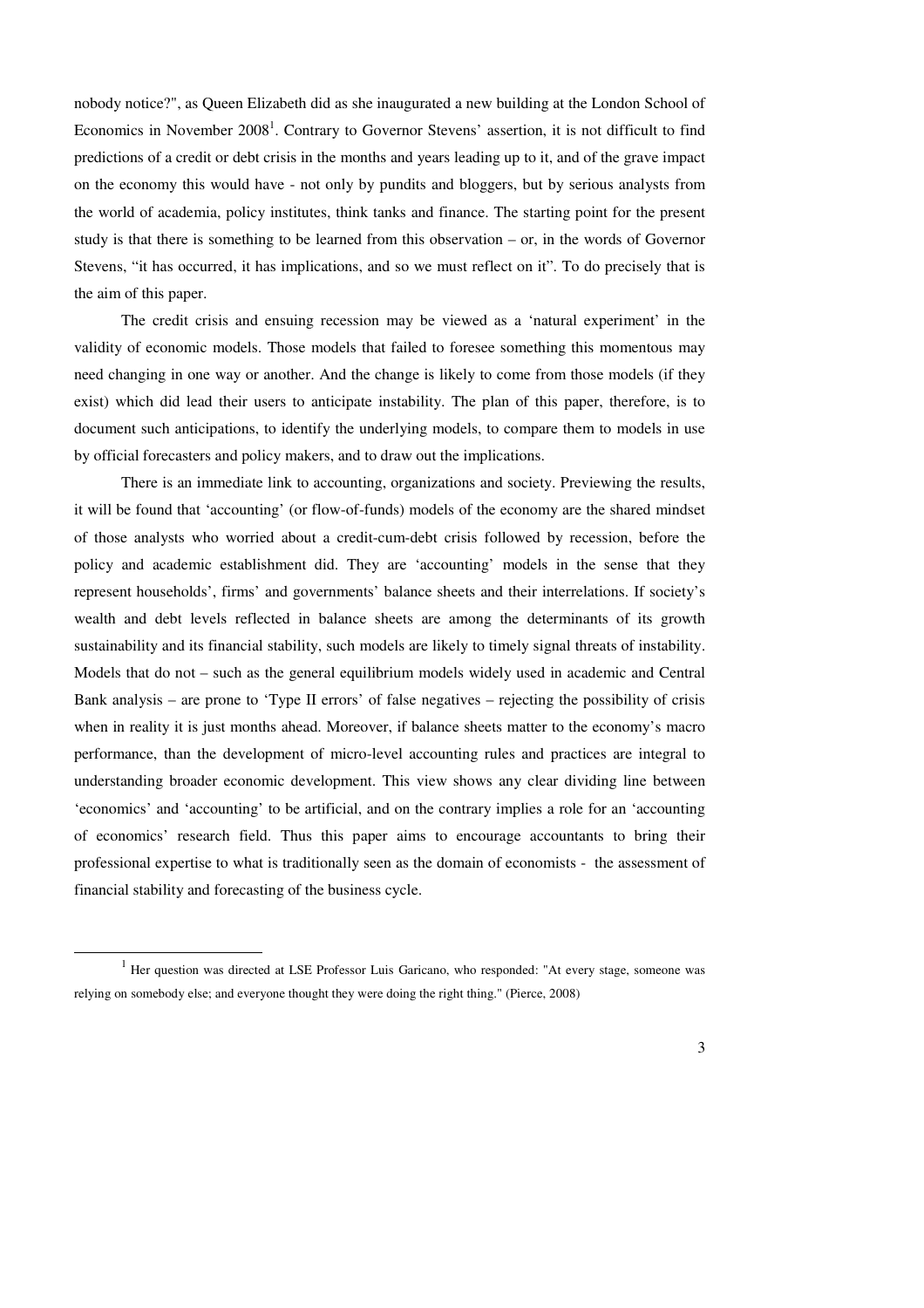With a few exceptions, this point seems to have been overlooked to date. The dominant response in the wake of the credit crisis in the accountants and auditors community has been to reexamine accounting regulations such as 'fair-value' accounting (Boyer, 2007; Laux and Leuz 2009), mark-to-market accounting, lax auditing practices, and the like; or to ask how accounting models can reflect what has happened (Roberts and Jones, 2009). It is important to stress from the outset that the present paper aims to make an entirely different point. While it is topical in that it examines the recent credit crisis, its key argument is relevant beyond this episode. This study is fundamentally about how accounting as a discipline relates to business studies and economics – especially, macro economics. It is a response to the call by Arnold (2009) in this Journal to examine "our failure to understand the linkages between micro accounting and regulatory technologies, and the macroeconomic and political environment in which accounting operates", and "to provide solutions". It is likewise a response to the need identified by Hopwood (2009) to "explore the interface between accounting and finance". This paper does not itself report on such exploration, but it aims to develop a framework that shows the need for such more detailed accounting research. The argument of this study is that recognizing the accounting forms in which economic (including financial) relations of necessity exist, is important – perhaps even indispensible – for understanding the economic and financial system's sustainability, and whether there is a financial crisis looming. This thesis will be developed along the following lines.

In the next two sections the results of the 'fieldwork' of this research are presented. Section 2 briefly documents the sense of surprise at the credit crisis among academics and policymakers, giving rise to the view that 'no one saw this coming'. Section 3 (and the Appendix) is a careful survey – applying a number of selection criteria - of those professional and academic analysts who did 'see it coming', and who issued public predictions of financial instability induced by falling real estate prices and leading to recession. The common elements in their analyses are identified, including an 'accounting' view of the economy. In section 4 the structure of accounting (or flow-offunds) models underlying some of the most explicit of these predictions is explored. Section 5 in turn describes and explores the mainstream alternative of 'equilibrium' models used by official national forecasters and international bodies such as the EU, OECD and IMF. Section 6 is a systematic comparison of the two types of models and their underlying views and section 7 reflects on their theoretical pedigrees. The final section summarizes the arguments and evidence of this paper, reflects on the implications, and points to opportunities for fruitful follow-up research.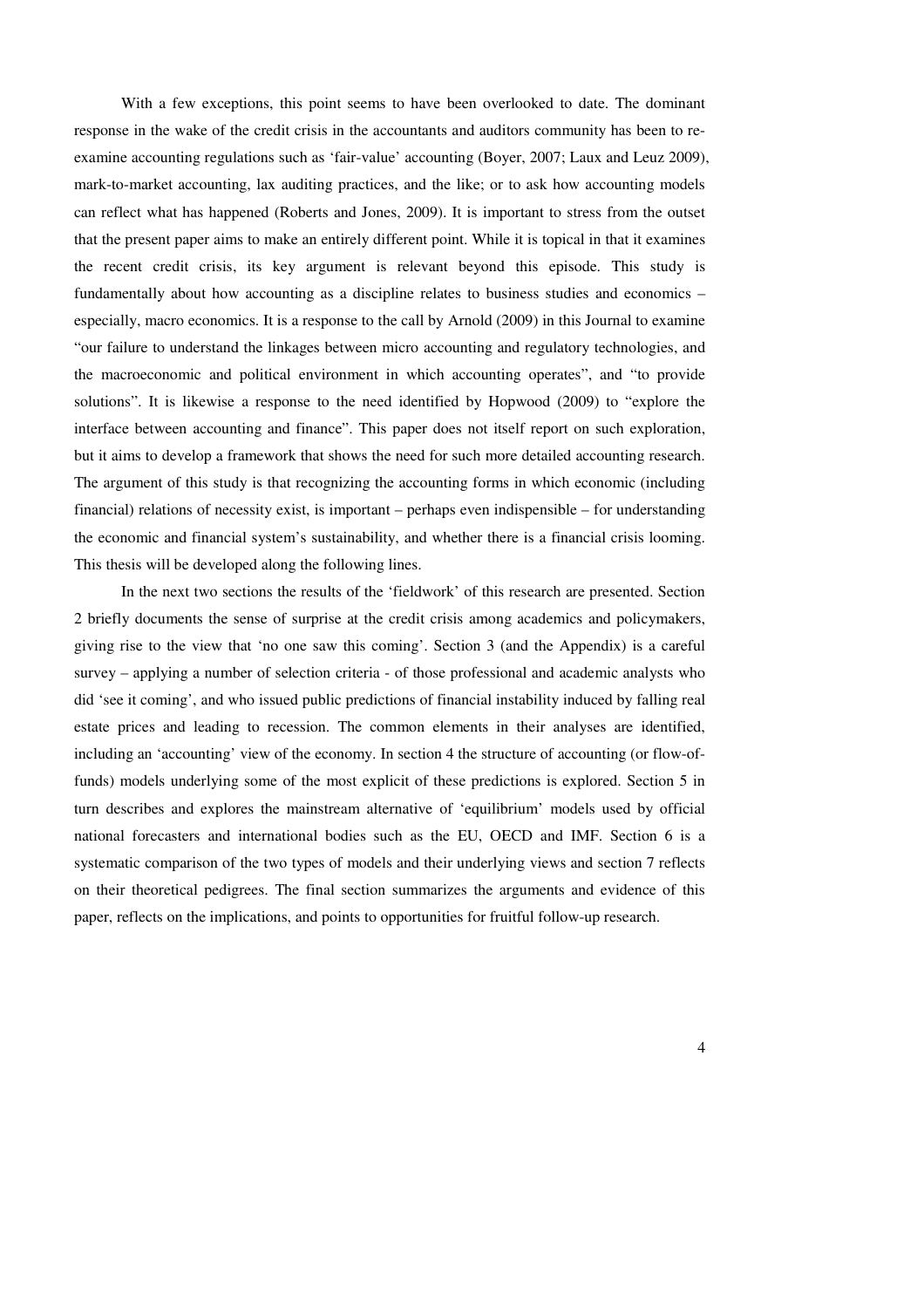#### **2. 'No one Saw This Coming'**

The view that "[n]o one foresaw the volume of the current avalanche" appears justified by a lack of discussion, in the academic and policy press, of the possibility that financial globalization harboured significant risks, or that the US real estate market and its derivative products were in dangerous waters. Wellink (2009) quoted a 2006 IMF report on the global real estate boom asserting that there was "little evidence (..) to suggest that the expected or likely market corrections in the period ahead would lead to crises of systemic proportions". On the contrary, those developments now seen as culprits of the crisis were until recently lauded by policy makers, academics, and the business community. The following examples illustrate.

In an October 12, 2005 speech to the National Association for Business Economics, the then Federal Reserve Chairman Alan Greenspan spoke about the "development of financial products, such as asset-backed securities, collateral loan obligations, and credit default swaps, that facilitate the dispersion of risk… These increasingly complex financial instruments have contributed to the development of a far more flexible, efficient, and hence resilient financial system than the one that existed just a quarter-century ago." In line with these beliefs on increased 'resilience', Greenspan had in February 2005 asserted the US House Financial Services Committee that "I don't expect that we will run into anything resembling a collapsing [housing] bubble, though it is conceivable that we will get some reduction in overall prices as we've had in the past, but that is not a particular problem."

Similarly, the Canadian academic Philip Das in a 2006 survey article of financial globalization pointed out its benefits as "[f]inancial risks, particularly credit risks, are no longer borne by banks. They are increasingly moved off balance sheets. Assets are converted into tradable securities, which in turn eliminates credit risks. Derivative transactions like interest rate swaps also serve the same purpose [of eliminating credit risks, DJB]". Likewise, in August 2006, the IMF published "Financial Globalization: A Reappraisal" which, despite its title, confirmed IMF conventional wisdom that (p.1) "there is little systematic evidence to support widely cited claims that financial globalization by itself leads to deeper and more costly crises."

As to the business community, Landler (2007, 2008) reports that Klaus-Peter Müller, head of the New York branch of *Commerzbank* for more than a decade, in a 2008 *New York Times* article asked "Did I know in March of '04 that there was a U.S. subprime market that was going to face serious problems in the next few years? No, I didn't have the slightest idea. I was a happy man then." Josef Ackermann, CEO of *Deutsche Bank*, likewise remembers a July 2007 luncheon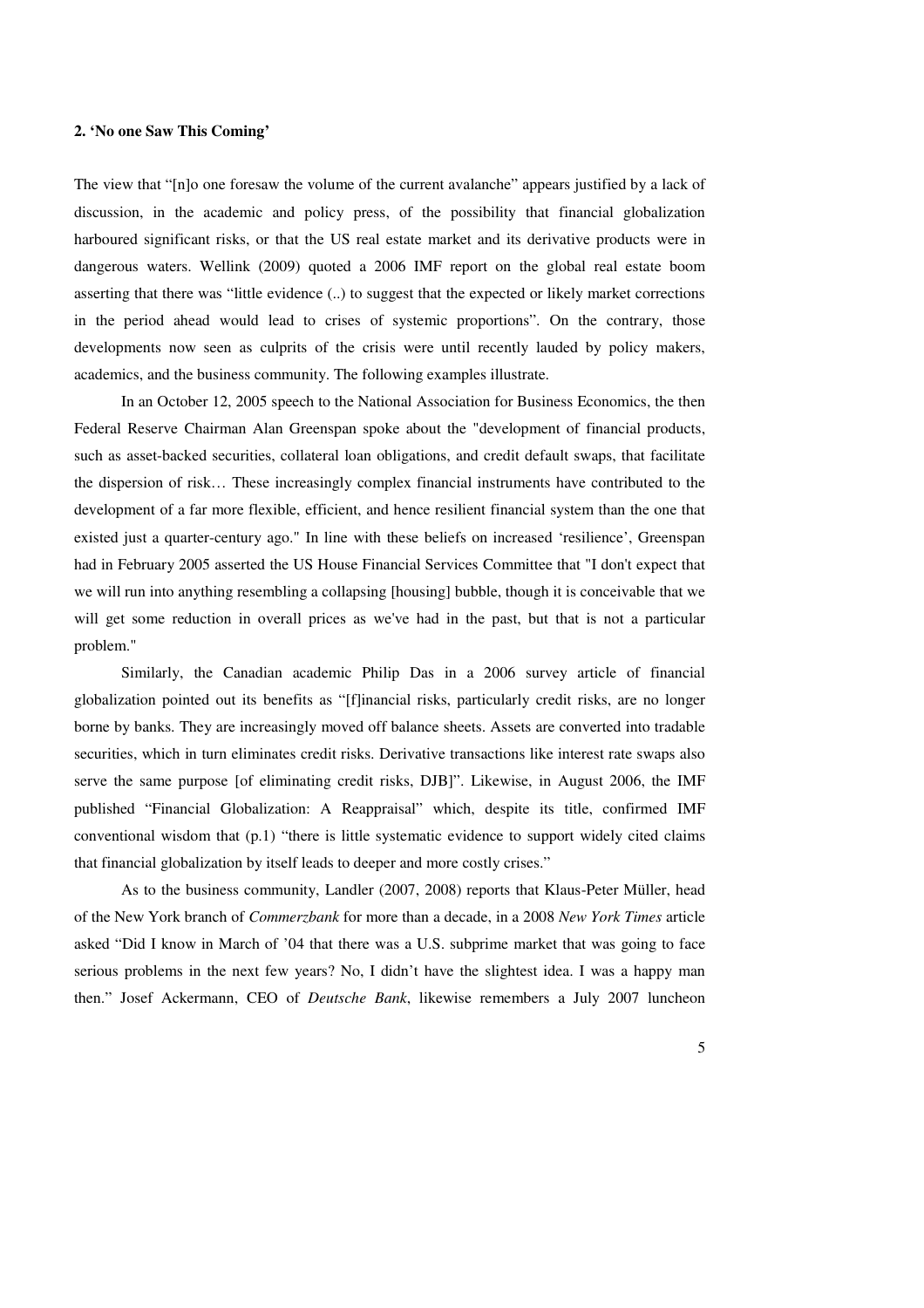attended by chief executives of leading banks, political leaders, and senior Federal Reserve officials to discuss the looming risks to the financial system, on which the deepening woes in the subprime mortgage market did not figure high on the agenda: "We clearly underestimated the impact", said Ackermann.

These assessments by the experts carried over to a popular view, enunciated in the mass media, that the recessionary impacts of the credit crisis came out of the blue. *USA Today* in December 2006 reported on the fall in house prices that had just started that summer, "the good news is that far more economists are in the optimist camp than the pessimist camp. Although a handful are predicting the economy will slide into a housing-led recession next year, the majority anticipate the economy will continue to grow" (Hagenbauch 2006). Kaletsky (2008) wrote in the *Financial Times* of "those who failed to foresee the gravity of this crisis - a group that includes Mr King, Mr Brown, Alistair Darling, Alan Greenspan and almost every leading economist and financier in the world."

The surprise at this gravity was proportionate to the optimism beforehand. Greenspan (2008) in his October 2008 testimony before the Committee of Government Oversight and Reform professed to "shocked disbelief" while watching his "whole intellectual edifice collapse in the summer of  $[2007]$ ". Das (2008) conceded that contrary to his earlier view of financial globalization 'eliminating' credit risks, in fact "[p]artial blame for the fall 2008 meltdown of the global financial market does justly go to globalization." The typical pattern was one of optimism shortly before and surprise shortly after the start of the crisis.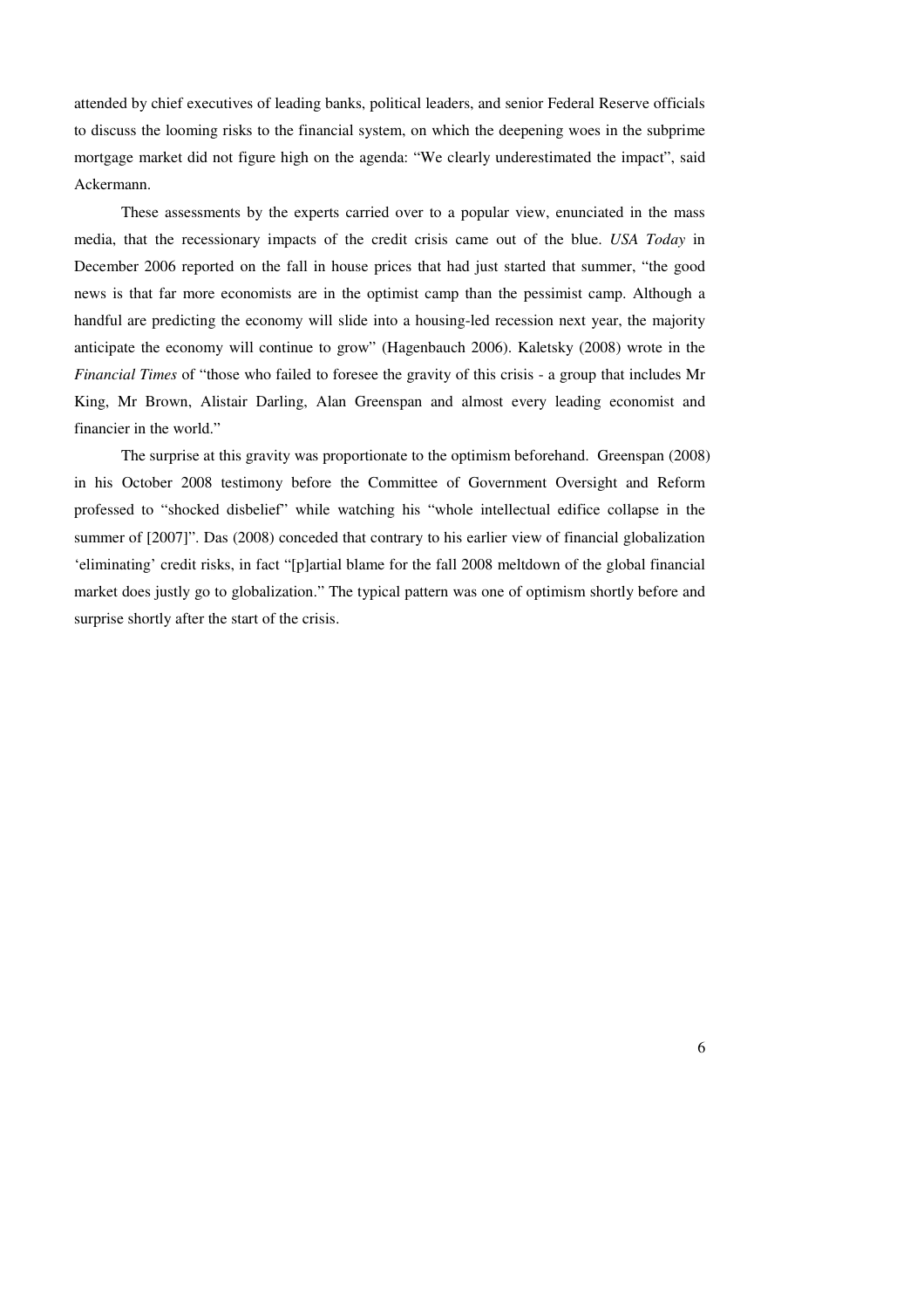#### **3. Common Elements of an Alternative View**

Despite appearances, this mainstream view was not the only serious *ex ante* assessment. An alternative, less sanguine interpretation of financial developments was publicized, and it was not confined to the inevitable fringe of bearish financial commentators. In this section serious analysis and public predictions of financial instability induced by falling real estate prices and leading to recession are documented.

A major concern in collecting these data must be the 'stopped clock syndrome'. A stopped clock is correct twice a day, and the mere existence of predictions is not informative on the theoretical validity of such predictions since, in financial market parlance, 'every bear has his day'. Elementary statistical reasoning suggests that given a large number of commentators with varying views on some topic, it will be possible to find any prediction on that topic, at any point in time. With a large number of bloggers and pundits continuously making random guesses, erroneous predictions will be made and quickly assigned to oblivion, while correct guesses will be magnified and repeated after the fact. This in itself is no indication of their validity, but only of confirmation bias.

In distinguishing the lucky shots from insightful predictions, the randomness of guesses is a feature to be exploited. Random guesses are supported by all sorts of reasoning (if at all), and will have little theory in common. Conversely, for a set of correct predictions to attain *ex post* credibility, it is additionally required that they are supported by a common theoretical framework. This study, then, looks to identify a set of predictions which are not only *ex post* correct but also rest on a common theoretical understanding. This will help identify the elements of a valid analytical approach to financial stability, and get into focus the contrast with conventional models.

In collecting these cases in an extensive search of the relevant literature, four selection criteria were applied. Only analysts were included who provide some account on how they arrived at their conclusions. Second, the analysts included went beyond predicting a real estate crisis, also making the link to real-sector recessionary implications, including an analytical account of those links. Third, the actual prediction must have been made by the analyst and available in the public domain, rather than being asserted by others. Finally, the prediction had to have some timing attached to it. Applying these criteria led to the exclusion of a number of (often high profile) candidates - as detailed in the Appendix - so that the final selection is truly the result of critical scrutiny.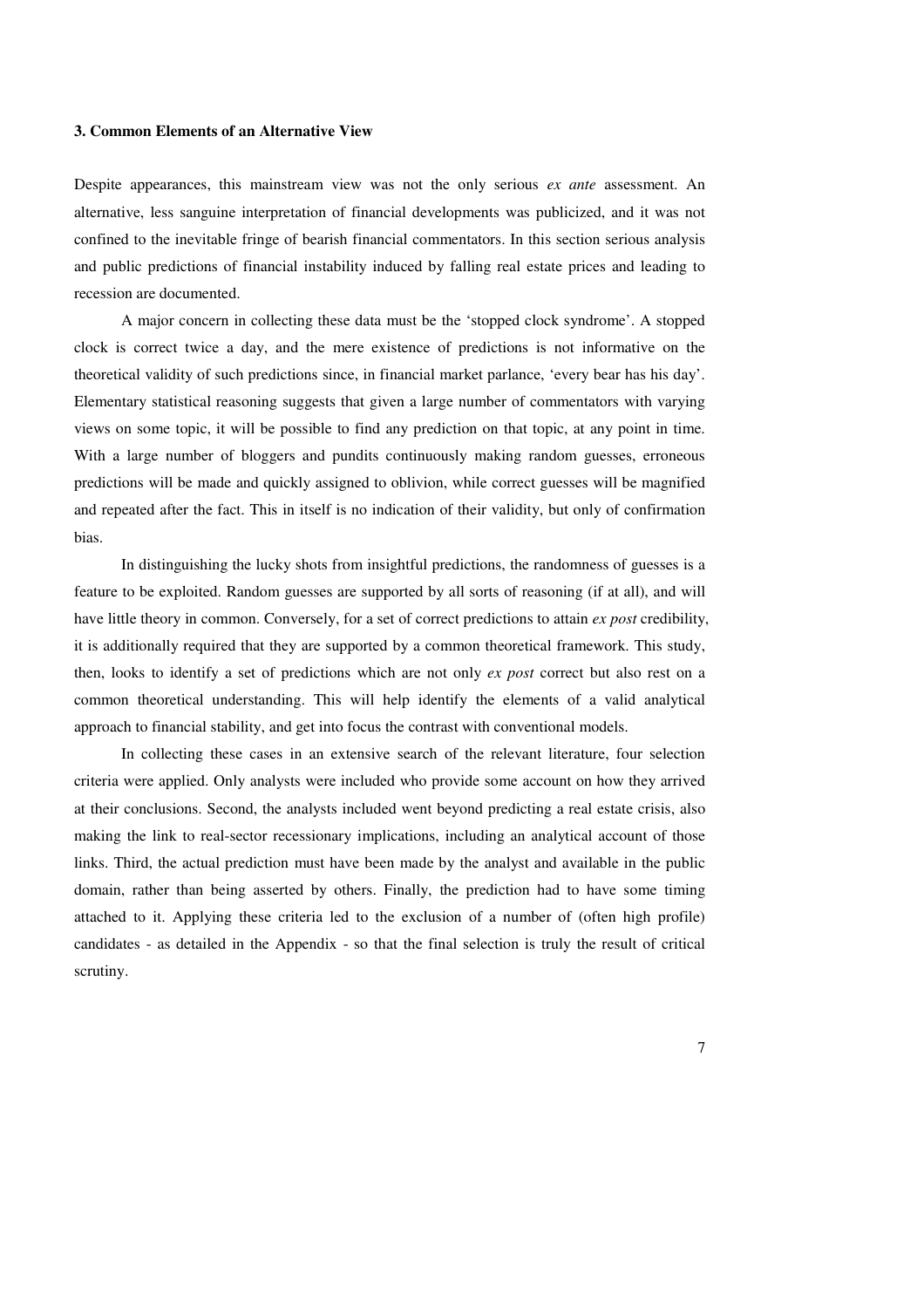Descriptions of these analysts and their assessment are relegated to an Appendix. A summary overview is presented in Table 1. The twelve analysts described there - the number is entirely an outcome of the selection criteria - commented on the US, UK, Australian, Danish and global conditions in housing, finance and the broader economy. All except one are (or were) analysts and commentators of global fame. They are a mixed company of academics, government advisers, consultants, investors, stock market commentators and one graduate student, often combining these roles. Already between 2000 and 2006 they warned specifically about a housingled recession within years, going against the general mood and official assessment, and well before most observers turned critical from late 2007. Together they belie the notion that 'no one saw this coming', or that those who did were either professional doomsayers or lucky guessers.

But there is a more important, constructive contribution. An analysis of these cases allows for the identification of any common underlying analytical framework, which apparently helps detect threats of instability. Surveying these assessments and forecasts, there appears to be a set of interrelated elements central and common to the contrarians' thinking. This comprises a concern with financial assets as distinct from real-sector assets, with the credit flows that finance both forms of wealth, with the debt growth accompanying growth in financial wealth, and with the accounting relation between the financial and real economy. In the remainder of this section these issues will be discussed in turn.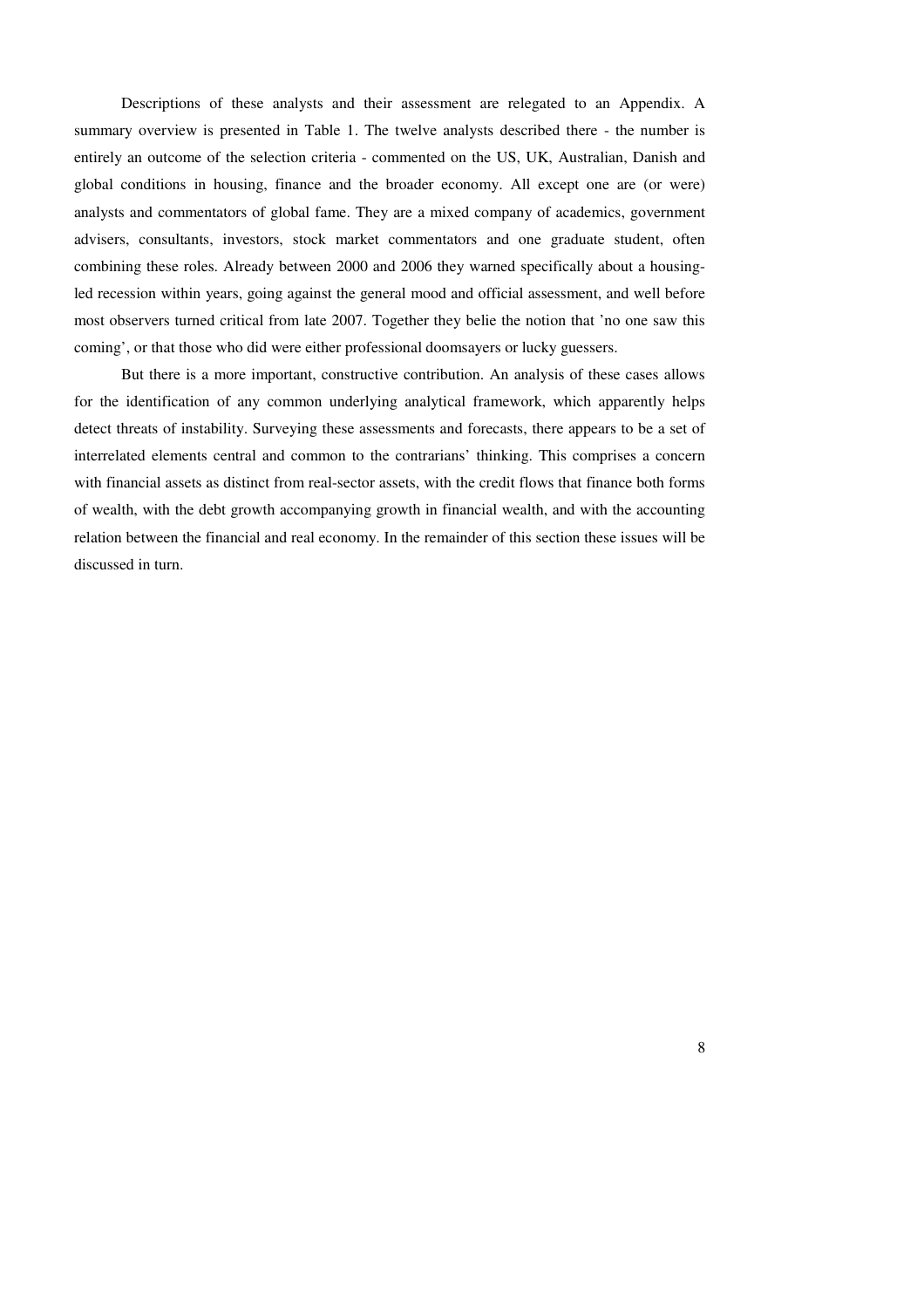| Analyst                                                       | Capacity                                                                 | <b>Forecast</b>                                                                                                                                                                                                                                                                                                                                                                                     |  |  |  |
|---------------------------------------------------------------|--------------------------------------------------------------------------|-----------------------------------------------------------------------------------------------------------------------------------------------------------------------------------------------------------------------------------------------------------------------------------------------------------------------------------------------------------------------------------------------------|--|--|--|
| Dean Baker, US                                                | co-director, Center for<br>Economic and Policy<br>Research               | "plunging housing investment will likely push the economy into<br>recession." $(2006)$                                                                                                                                                                                                                                                                                                              |  |  |  |
| Wynne Godley, US                                              | Distinguished Scholar,<br>Levy Economics<br>Institute of Bard<br>College | "The small slowdown in the rate at which US household debt levels are<br>rising resulting form the house price decline, will immediately lead to<br>a sustained growth recession  before 2010". (2006). "Unemployment<br>[will] start to rise significantly and does not come down again." (2007)                                                                                                   |  |  |  |
| Fred Harrison, UK                                             | Economic<br>commentator                                                  | "The next property market tipping point is due at end of 2007 or early<br>2008. The only way prices can be brought back to affordable levels is a<br>slump or recession" (2005).                                                                                                                                                                                                                    |  |  |  |
| Michael Hudson, US                                            | professor, University<br>of Missouri                                     | "Debt deflation will shrink the "real" economy, drive down real wages, and<br>push our debt-ridden economy into Japan-style stagnation or worse."<br>(2006)                                                                                                                                                                                                                                         |  |  |  |
| Eric Janszen, US                                              | investor and <i>iTulip</i><br>commentator                                | "The US will enter a recession within years" (2006). "US stock markets are<br>likely to begin in 2008 to experience a "Debt Deflation Bear Market"<br>(2007)                                                                                                                                                                                                                                        |  |  |  |
| Stephen Keen, Australia                                       | associate professor,<br>University of Western<br>Sydney                  | "Long before we manage to reverse the current rise in debt, the economy<br>will be in a recession. On current data, we may already be in one." (2006)                                                                                                                                                                                                                                               |  |  |  |
| Jakob Brøchner Madsen<br>&<br>Jens Kjaer Sørensen,<br>Denmark | professor<br>&<br>graduate student,<br>Copenhagen<br>University          | "We are seeing large bubbles and if they bust, there is no backup. The<br>outlook is very bad" (2005)" The bursting of this housing bubble will have<br>a severe impact on the world economy and may even result in a recession"<br>(2006).                                                                                                                                                         |  |  |  |
| Kurt Richebächer, US                                          | private consultant and<br>investment newsletter<br>writer                | "The new housing bubble – together with the bond and stock bubbles – will<br>invariably implode in the foreseeable future, plunging the U.S. economy<br>into a protracted, deep recession" (2001). "A recession and bear market in<br>asset prices are inevitable for the U.S. economy All remaining questions<br>pertain solely to speed, depth and duration of the economy's downturn."<br>(2006) |  |  |  |
| Nouriel Roubini, US                                           | professor, New York<br>University                                        | "Real home prices are likely to fall at least 30% over the next 3<br>years" (2005). "By itself this house price slump is enough to trigger a US<br>recession." (2006)                                                                                                                                                                                                                               |  |  |  |
| Peter Schiff, US                                              | stock broker,<br>investment adviser<br>and commentator                   | "[t]he United States economy is like the Titanic  I see a real financial<br>crisis coming for the United States." (2006). "There will be an economic<br>collapse" (2007).                                                                                                                                                                                                                           |  |  |  |
| Robert Shiller, US                                            | professor, Yale<br>University                                            | "There is significant risk of a very bad period, with rising default and<br>foreclosures, serious trouble in financial markets, and a possible recession<br>sooner than most of us expected." (2006)                                                                                                                                                                                                |  |  |  |

*Table 1: Anticipations of the Housing Crisis and Recession*

*Note: for sources and more detail, please refer to the Appendix.*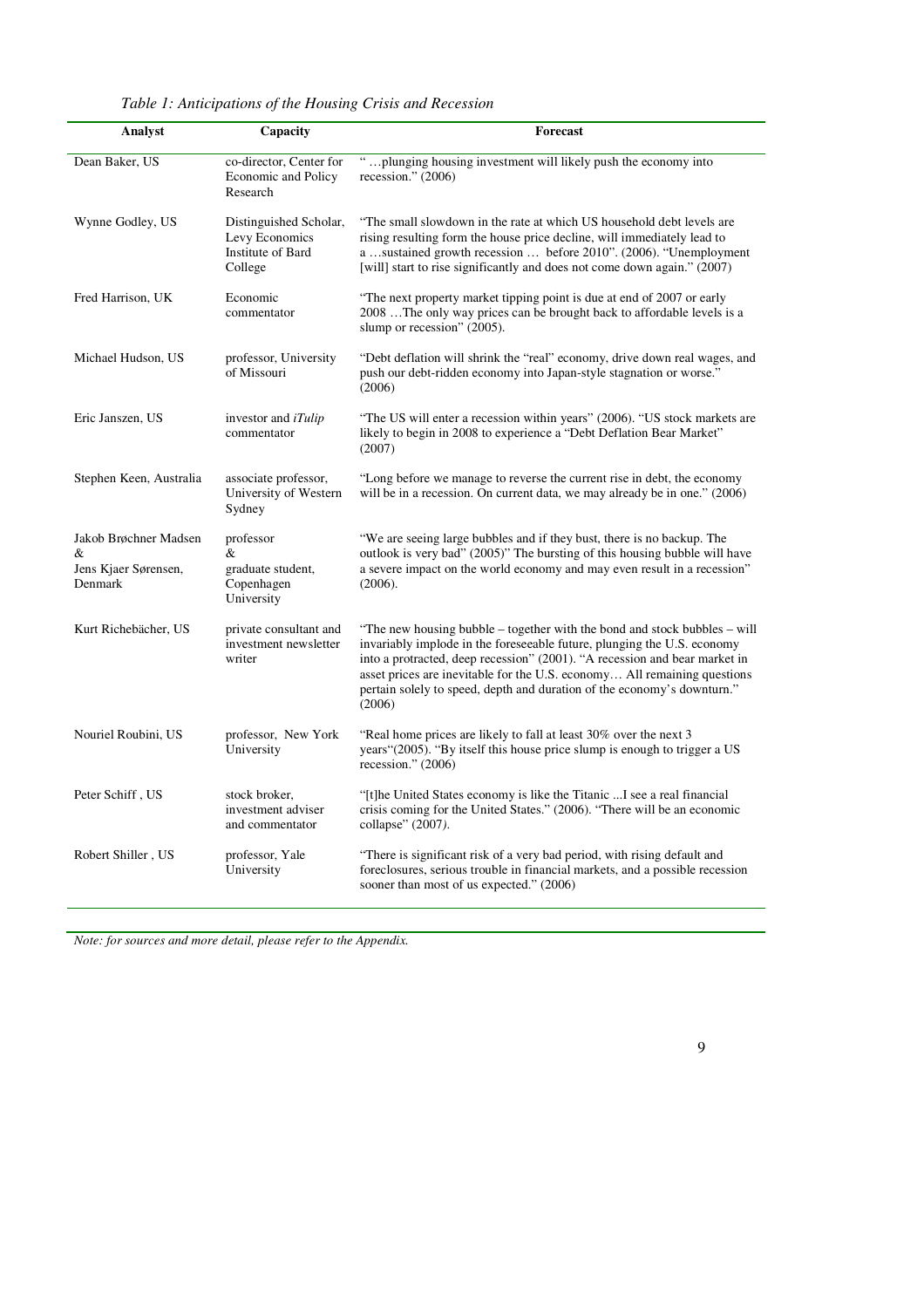A broadly shared element of analysis is the distinction between financial wealth and real assets. Several of the commentators (Schiff and Richebächer) adhere to the 'Austrian School' in economics, which means that they emphasize savings, production (not consumption) and real capital formation as the basis of sustainable economic growth. Richebächer (2006a:4) warns against ""wealth creation" though soaring asset prices" and sharply distinguishes this from "saving and investment…" (where investment is in real-sector, not financial assets). Likewise Shiller (2003) warns that our infatuation with the stock market (financial wealth) is fuelling volatility and distracting us from more the durable economic prospect of building up real assets. Hudson (2006a) comments on the unsustainable "growth of net worth through capital gains".

A concern with debt as the counterpart of financial wealth follows naturally. "The great trouble for the future is that the credit bubble has its other side in exponential debt growth" writes Richebächer (2006b:1). Madsen from 2003 worried that Danes were living on borrowed time because of the mortgage debt which "had never been greater in our economic history". Godley in 2006 published a paper titled *Debt and Lending: A Cri de Coeur* where he demonstrated the US economy's dependence on debt growth. He argued it would plunge the US into a "sustained growth recession … somewhere before 2010" (Godley and Zezza, 2006:3). Schiff points to the low savings rate of the United States as its worst malady, citing the transformation from being the world's largest creditor nation in the 1970s to the largest debtor nation by the year 2000. Hudson (2006a) emphasized the same ambiguous potential of house price 'wealth' already in the title of his *Saving, Asset-Price Inflation, and Debt-Induced Deflation*, where he identified the 'large debt overhead and the savings that form the balance-sheet counterpart to it' as the 'anomaly of today's [US] economy'. He warned that '[r]ising debt-service payments will further divert income from new consumer spending. Taken together, these factors will further shrink the "real" economy, drive down those already declining real wages, and push our debt-ridden economy into Japan-style stagnation or worse." (Hudson 2006b). Janszen (2009) wrote that "US households and businesses, and the government itself, had since 1980 built up too much debt. The rate of increase in debt was unsustainable… Huge imbalances in the US and global economy developed for over 30 years. Now they are rebalancing, as many non-mainstream economists have warned was certain to happen sooner or later." Keen (2006) wrote that the debt-to-GDP ratio in Australia (then 147 per cent) "will exceed 160 per cent of GDP by the end of 2007. We simply can't keep borrowing at that rate. We have to not merely stop the rise in debt, but reverse it. Unfortunately, long before we manage to do so, the economy will be in a recession."

These quotes already reflect a further concern, that growth in financial wealth and the attendant growth in debt can become a determinant (instead of an outcome) of economic growth,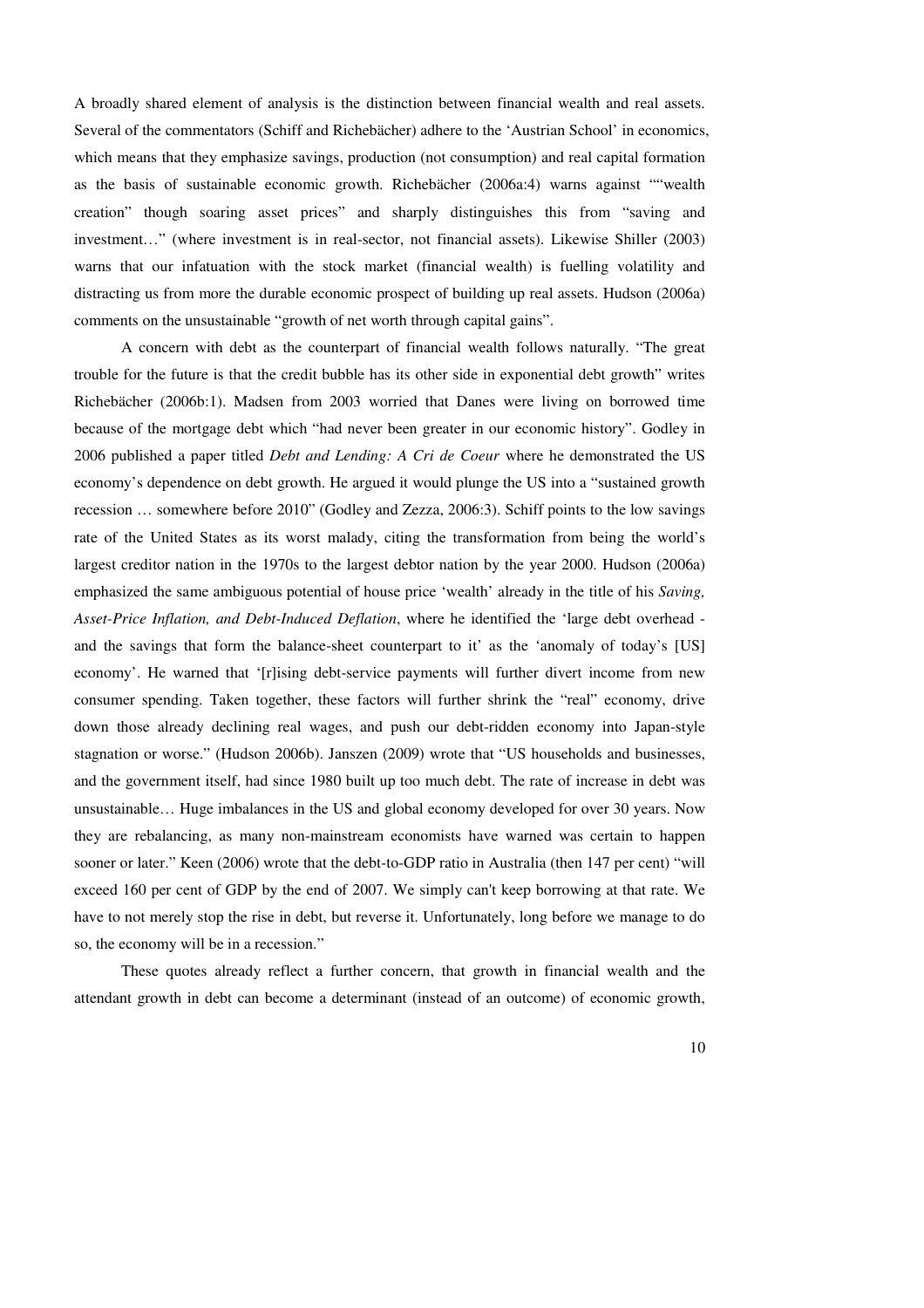undermining its sustainability and leading to a downturn. There is a recurrent emphasis (e.g. Baker 2007), that home equity-fuelled consumption has in recent years sustained stable growth (especially in the US and UK) more than anything else, and that this was dangerous. Harrison (2007) juxtaposed his view to those who "assume that the health of the property market depends upon the condition of the rest of the economy. In fact, … property is the key factor that shapes the business cycle, not the other way around." Baker (2002) wrote that "[w]hile the short-term effects of a housing bubble appear very beneficial—just as was the case with the stock bubble and the dollar bubble—the long-term effects from its eventual deflation can be extremely harmful". Godley and Wray (2000) argued that stable growth in the US was unsustainable, as it was driven by households' debt growth, in turn fuelled by capital gains in the real estate sector. Their view was that as soon as debt growth slowed down – as it inevitably would within years - growth would falter and recession set in.

This recessionary impact of the bursting of asset bubbles is also a shared view. The bursting of the international housing bubble was seen to have "a severe impact on the world economy and may even result in a recession" (Sørensen, 2006:97). Richebächer (2006a:4) in July 2006 commented that "[t]he one thing that still separates the U.S. economy from economic and financial disaster is rising house prices that apparently justify ever more credit and debt"… and in August 2006 that "a recession and bear market in asset prices are inevitable for the U.S. economy." Aagain, "[t]here is no question that the U.S. housing bubble is finished. All remaining questions pertain solely to speed, depth and duration of the economy's downturn" (Richebächer, 2006c:9). Roubini on August 23, 2006 - only weeks after US house prices had started falling - already wrote that "[b]y itself this [house price] slump is enough to trigger a US recession."

Finally, emphasis on the role of credit cycles in the business cycle leads to a long-term view on credit cycles. Sørensen criticizes most housing market analyses for not looking beyond the 1980s-2000s period. These were the years of a credit boom, and only by looking at longer periods can the dynamics and dangers of the housing market be detected, he demonstrates. Also others place the long credit boom that started in the mid 1980s as central to understanding economic performance, and assert that acceleration of growth in lending and debt has endangered stability since. The assessment of the 2007-8 collapse is so embedded in a longer-term view. "This recovery has been fueled by a housing bubble, just as the late 90s cycle was fueled by a stock bubble," commented Baker. Accordingly, US economic growth since the 2000 dotcom crash, is viewed by several as 'phony' growth in that it was (consciously or unwittingly) engineered by the monetary authorities via generous credit policies, rather than driven by real-sector performance.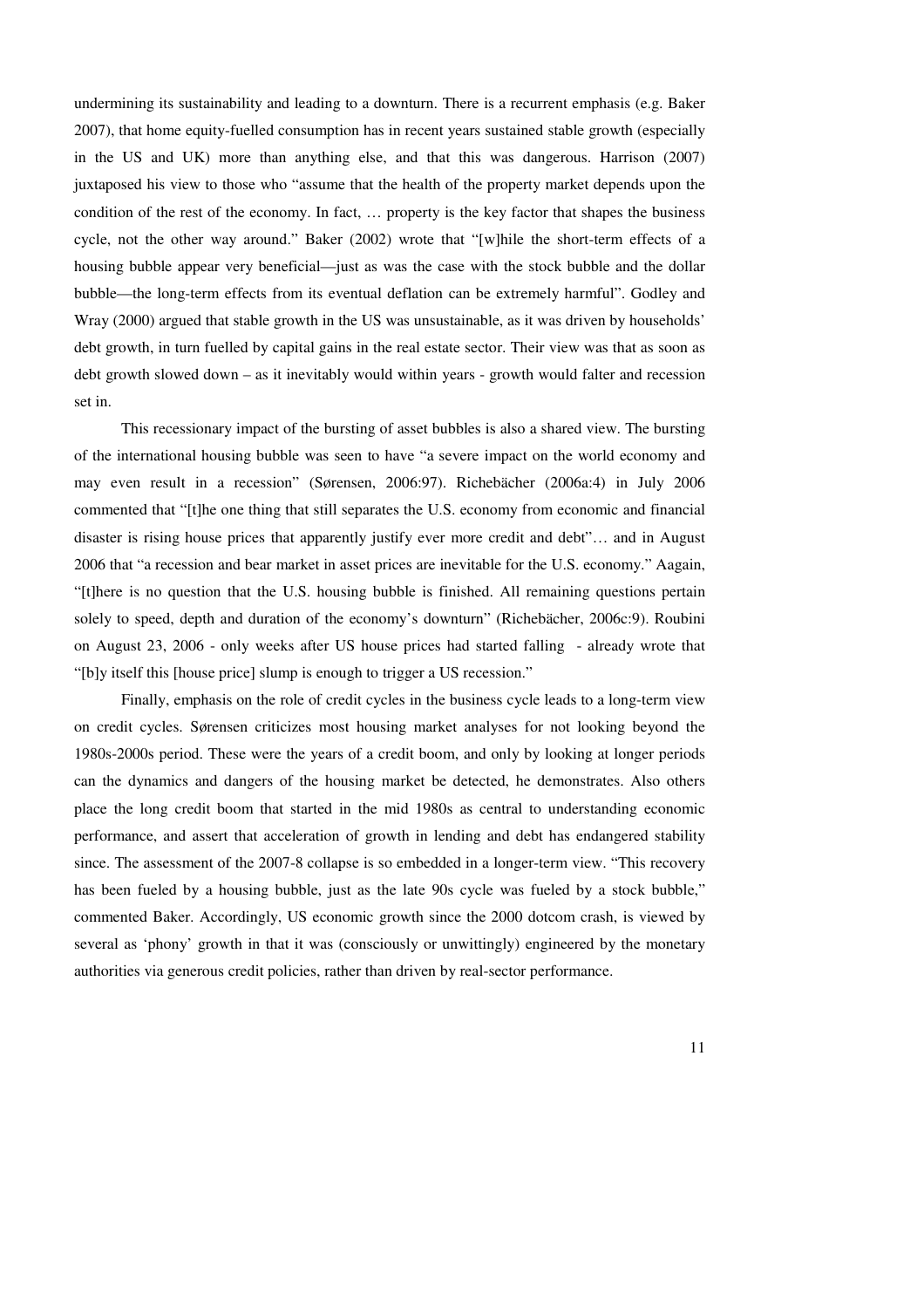#### **4. Accounting Models of the Economy**

The above concerns with wealth, debt, and credit flows can be summarized in saying that the above authors take an 'accounting' or 'flow-of-funds' view of the economy. This is most explicit with Keen (2006), Hudson (2006a, 2006b), and especially Godley (1999; also, Godley and Lavoie 2007), who each actually present explicit accounting models of the economy. Key features of such models include (a) the circular flow of goods and money, (b) a separate representation of stocks (inventories, wealth and debt) and flows (goods, services and funds), (c) explicit modelling of the financial sector as distinct from the real economy, so allowing for independent growth and contraction effects from finance on the economy, (d) non-optimising behaviour by economic agents in an environment of uncertainty, and (e) accounting identities (not the equilibrium concept) as determinants of model outcomes in response to shocks in the environment or in policy. These features are graphically captured in Figure 1 taken from Hudson (2006b), which depicts an economy (simplified, without foreign sector) viewed through a flow-of-funds prism. Similar 'circuitist' representations may be found in theoretical work by Rochon (1999) and Graziani (2003).

This section discusses how those elements of 'accounting' or 'flow-of-funds' models are central in understanding the determinants of (and boundaries to) the economy's growth and its likelihood of entering into a debt-driven recession. The significance of studying these models is also in identifying the differences with conventional policy models, discussed in the next section. Juxtaposing the two approaches of 'accounting' versus 'equilibrium' models may help understand why 'no one saw this coming' among users of equilibrium models, while some others using accounting models did. Further, conceptualizing both types of theories is one way to identify entry points for "accounting's engagement with political economy" which "can be defined more broadly to include any non-neoclassical economic framework for understanding the economy and accounting's relationship to it." (Arnold 2009). Flow-of-fund models, and their underpinnings taken from psychology and political economy, are among these non-neoclassical economic frameworks.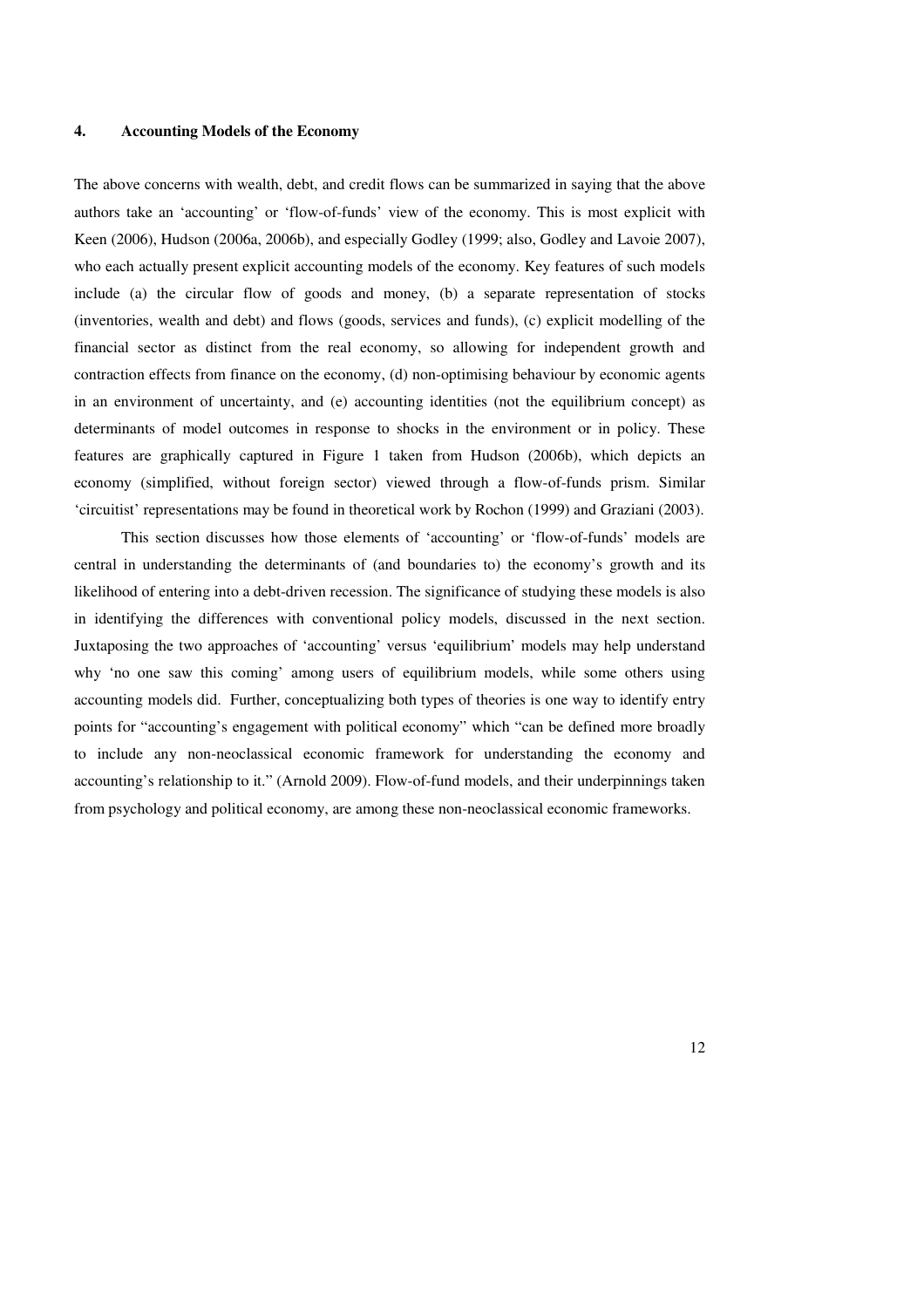*Figure 1: Schematic Overview of Flow-of-fund Models*



*Source: Hudson (2006b)*

The finance, insurance and real estate (FIRE) sector includes all sorts of wealth-managing nonbank firms (pension funds, insurers, money managers, merchant banks, real estate agents etc.), as well as deposit-taking banks, which generate credit flows. It is conceptually separate from the real sector which comprises government, firms and households. Liquidity from the FIRE sector flows to firms, households and the government as they borrow. It facilitates fixed-capital investment, production and consumption, the value of which - by accounting necessity - is jointly equal to real-sector income in the form of profit, wages and taxes plus financial investment and obligations (principally, interest payments). Funds so originate in the banking part of the FIRE sector and either circulate in the real economy, or they return to the FIRE sector as financial investments or in payment of debt service and financial fees. Total credit flows (in nominal currency units) are normally increasing year on year, reflecting positive profit and interest rates.

Thus, there is a trade-off between the financing of production (out of retained earnings and fresh lending) on the one hand, and credit flows returning into the financial sector on the other. This trade-off is absent from the mainstream models and debate, but is crucial to understanding crisis, according to Friedman (2009): "an important question—which no one seems interested in addressing—is what fraction of the economy's total returns … is absorbed up front by the financial industry." Below is a detailed examination of how this neglected question matters.

Another presentation of flow-of-fund-models, which is especially suited to bring out their accounting nature, is in matrix form. Figure 2 presents the matrix of flows of transactions of the Godley (1999) model. Figure 3 presents the stocks in balance sheets, by sector.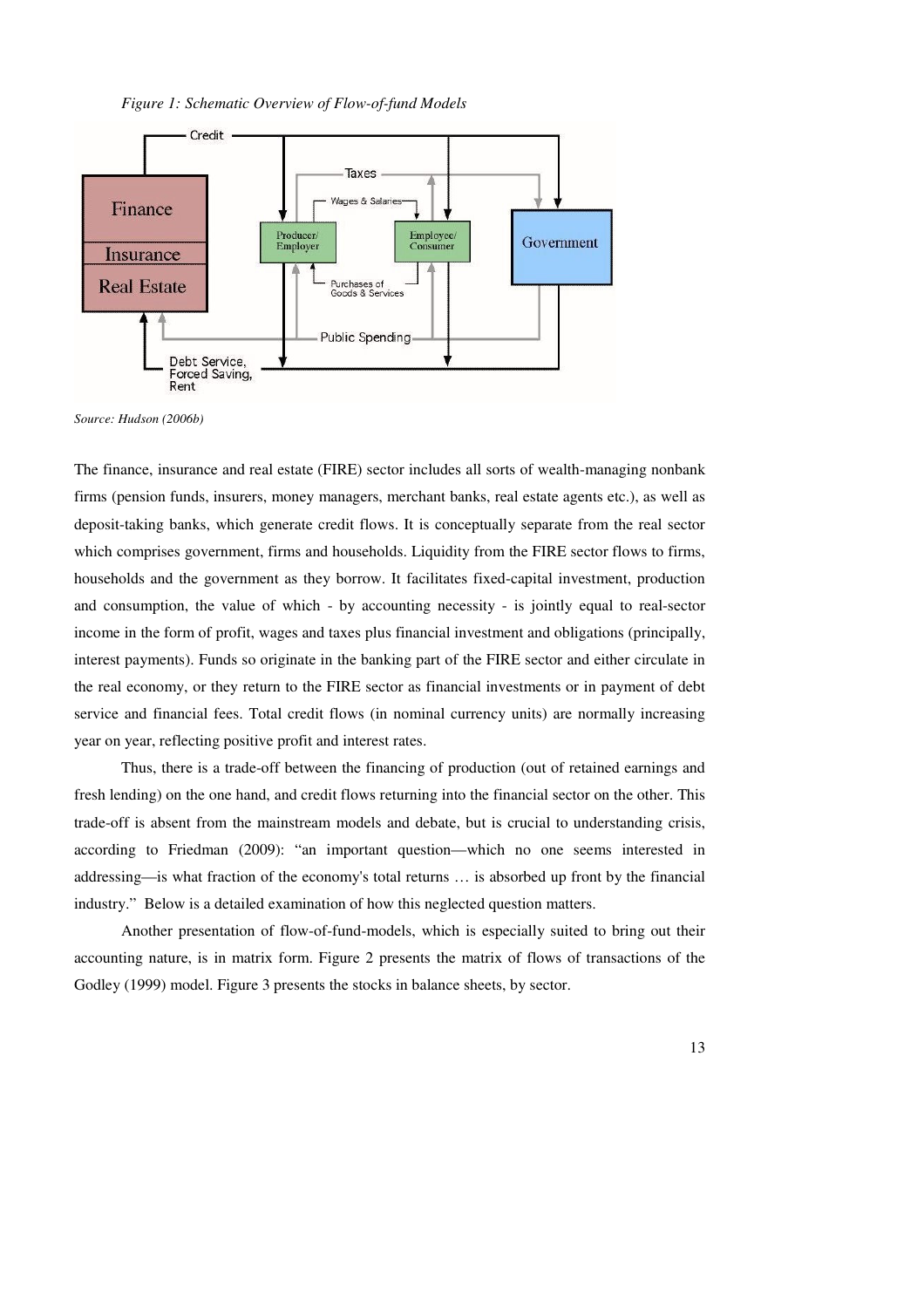|                                       |                          | Firms        |              | <b>Banks</b>             |                |                         |              |
|---------------------------------------|--------------------------|--------------|--------------|--------------------------|----------------|-------------------------|--------------|
|                                       | Households               | current      | capital      | current                  | capital        | Govt. Row sum           |              |
| Consumption                           | -C                       | $+C$         |              |                          |                |                         | 0            |
| Govt. expenditure<br>[Sales]          |                          | $+G$<br>[S]  |              |                          |                | -G                      | $\Omega$     |
| Change in the value<br>of inventories |                          | $+\Delta I$  | $-\Delta I$  |                          |                |                         | $\Omega$     |
| Tax                                   |                          | $-T$         |              |                          |                | $+T$                    | 0            |
| Wages                                 | $+WB$                    | $-WB$        |              |                          |                |                         | 0            |
| Profits                               | $+F$                     | $-Ff$        |              | $-Fb$                    |                |                         | 0            |
| Interest on loans                     |                          | $-rl.L_{-1}$ |              | $+$ rl.L <sub>-1</sub>   |                |                         | 0            |
| Interest on money                     | $+m.M1$                  |              |              | $-rm.M_{-1}$             |                |                         | 0            |
| Interest on bills                     | $+$ rb.Bsp <sub>-1</sub> |              |              | $+$ rb.Bsb <sub>-1</sub> |                | $-rb.$ Bs <sub>-1</sub> | 0            |
| Interest on bonds                     | $+B_{-1}$                |              |              |                          |                | $-B_{-1}$               | 0            |
| Stock of cash                         | $-\Delta H p$            |              |              |                          | $-\Delta Hb$   | $+ \Delta H$            | 0            |
| Stock of current<br>deposits          | $-\Delta Mn$             |              |              |                          | $+\Delta Mn$   |                         | $\Omega$     |
| Stock of demand<br>deposits           | $-\Delta M$              |              |              |                          | $+\Delta M$    |                         | $\Omega$     |
| Stock of bills                        | $-\Delta Bsp$            |              |              |                          | $-\Delta B$ sb | $+\Delta Bs$            | 0            |
| Stock of bonds                        | $-\Delta B$ .pb          |              |              |                          |                | $+\Delta B$ .pb         | 0            |
| Stock of loans                        |                          |              | $+ \Delta L$ |                          | $-\Delta L$    |                         | 0            |
| Column sum                            | $\Omega$                 | 0            | <sup>0</sup> | $\Omega$                 | $\Omega$       | $\Omega$                | $\mathbf{0}$ |

*Figure 2: The Flow of Funds in Matrix Representation*

*Source: Godley (1999:395)*

*Figure 3: Macro Balance Sheets in Matrix Representation*

|                 | Households | Firms | <b>Banks</b> | Government | Balance |
|-----------------|------------|-------|--------------|------------|---------|
| Inventories     |            | $+I$  |              |            | $-I$    |
| Cash            | $+Hp$      |       | $+Hb$        | $-H$       |         |
| Demand deposits | $+Mn$      |       | $-Mn$        |            |         |
| Time deposits   | $+M$       |       | -M           |            |         |
| <b>Bills</b>    | $+ Bsp$    |       | $+ Bsb$      | $-Bs$      |         |
| <b>Bonds</b>    | $+B$ .pb   |       |              | $-B$ .pb   |         |
| Loans           |            | $-L$  | $+L$         |            |         |
| Balance         | $-V$       |       |              | $+DG$      | +I      |

Note:  $V =$  household wealth;  $DG =$  total government liabilities. 'Bonds' are perpetuities each paying one unit of currency per period so the price of a bond  $(pb)$  is the reciprocal of the interest rate. A change in the val  $\Delta pb. B_{-1}$ . The first term describes the value of transactions in bonds, the second describes the capital gain resulting from a change in the bond price. Columns and rows all sum to zero.

*Source: Godley (1999:395)*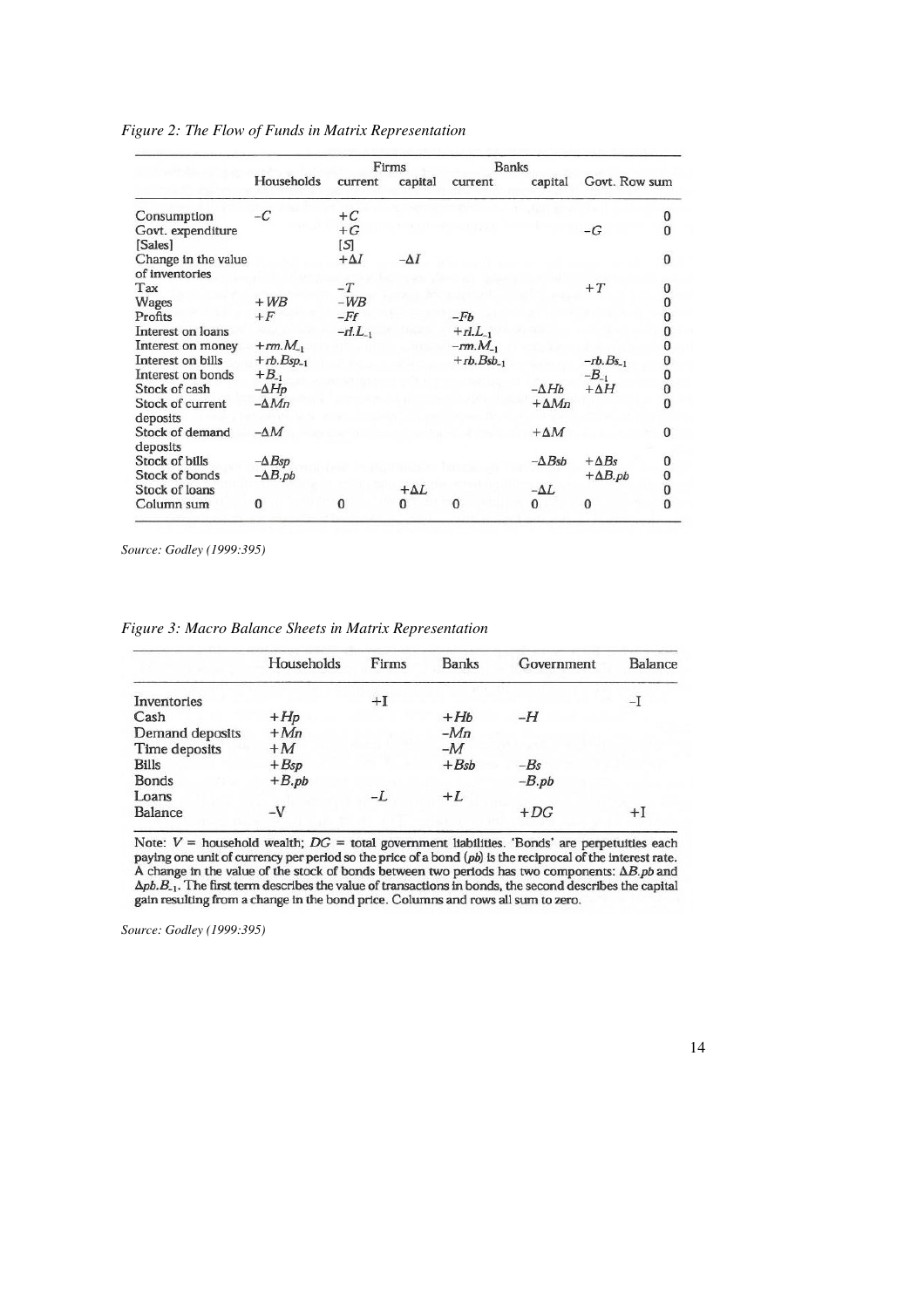Like the Figure 1 representation of a flow-of-funds model taken from Hudson (2006a), the Godley (1999) model consists of four sectors, explicitly separating out the financial sector, with their properties and interrelations represented in over 60 equations. It reflects Keynesian uncertainty (on which more in section 6) by including 'expected' values of, for instance, inventories. Other important elements in common with Figure 1 are the centrality of bank credit flows, since "evolving finance in the form of bank loans is required if production is to be financed in advance of sales being made and if profit is to be extracted from firms and paid over to households" (Godley, 1999:405). Yet another element is explicitly including payment flows such as interest payments, "not quite the same as in the national accounts, where it is standard practice… to ignore interest payments, although they are an inevitable cost given that production takes time" (Godley, 1999:405).

Godley (1999:394) explains that: "[e]ach row and column of the flow matrix sums to zero on the principle that each flow comes from somewhere and goes somewhere. The financial balance of each sector – the gap between its income and its expenditure reading vertically [in Figure 2] – is always equal to the total of its transactions in financial assets." The model reflects changes in the value of financial stocks, in inventories, and in household wealth. Because of the accounting equalities, this is equal to the sum of government debt and inventories (reading horizontally at the foot of Figure 3). The "watertight accounting of the model implies that there will always be one equation which is logically implied by the others" (Godley 1999:395).

How did the structure of flow-of-fund models allow their users to distinguish between financially sustainable and unsustainable growth, and so to anticipate a credit-cum-debt crises? Consider the reasoning, along the following lines. A benchmark scenario of financially sustainable growth is when the economy expands with constant fractions of it credit flows going to the financial and real sectors. Debt burdens do not grow as proportion of the real economy and therefore remain serviceable, and the FIRE sector cannot have a bad loan problem. Conversely, debt growth is the central factor in undermining the financial sustainability of economic growth. Of all possible configurations of behaviour in the Godley model, only a default on debt can "unbalance the banks' consolidated balance sheet" Godley (1999: 397).

Conditions for such default may develop as, different from the benchmark scenario, financial expansion or financial innovation occurs. This may be driven by the real economy requiring more of its wealth to be managed in financial instruments and assets, or because of the need for new financial instruments responding to changed needs to save, to invest and to smooth consumption. This will be reflected in a one-off (or in any case temporary) shifting of credit flow fractions, which a larger fraction being used for financial transactions *vis a vis* real-sector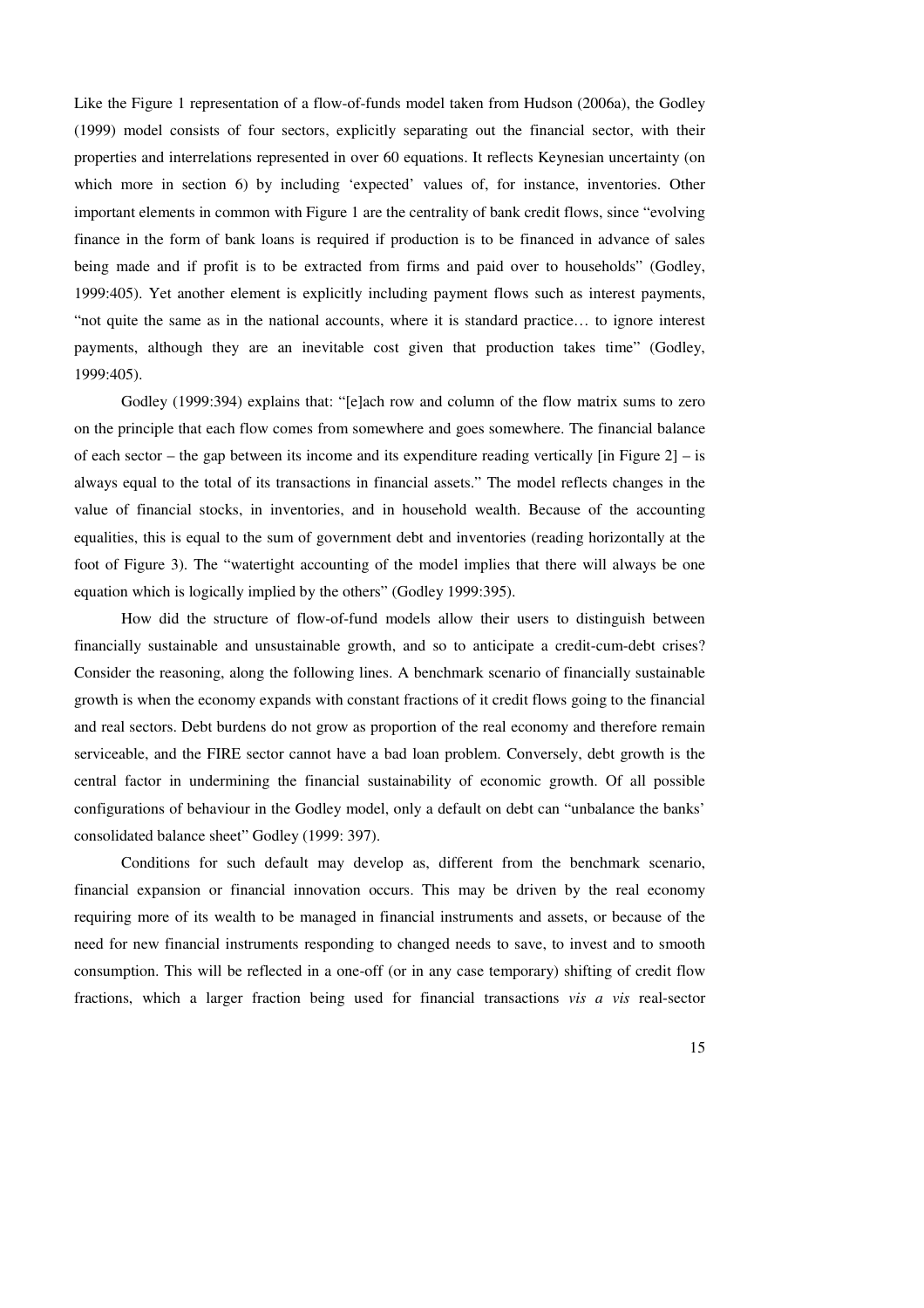transactions in goods and services. Financial innovation so serves the real economy's need, in that it boosts real-sector productivity and its ability to service its increased debts. But it also opens up the possibility of a *sustained* drain of liquidity from the real to the FIRE sector, so inflating asset prices – a credit bubble, or harmful 'financialization' of the economy (Epstein 2005). Arnold (2009), quoting Giovanni Arrighi's (2007:230) definition of financialization as the 'capacity of finance capital to take over and dominate, for a while at least, all the activities of the business world' identifies the financialization process since the late 1970s as a "transformation within the macro political economy [which] poses several questions for accounting research as we attempt to understand accounting's relationship to the unfolding crisis". Consider this 'financialisation' scenario, pertinent to recent experience, through a flow-of-funds lens.

By accounting identity, any credit flows to firms and households (through banks' credit creation as they lend) exceeding the growth of investment, production and consumption in the real economy will be held as wealth, and so invested in FIRE sector assets. This extra liquidity inflates the money value of financial assets and instruments (housing, stocks, bonds, currency, derivative instruments etc.), so increasing returns on financial investments. Through their rising net worth, firms and households can - if lending regulations allow - borrow more against their collateral; and if they believe this to be sustainable, they will. This means that banks create yet additional credit which is again invested in the FIRE sector, further pushing up asset prices. Each flow of credit has its balance sheet counterpart in increased debt levels for firms and households. The new situation is characterized by (a) higher returns on financial assets relative to real-economy investment, and (b) a larger part of the (say, annual) credit flow going towards debt servicing and financial fees, and a smaller part to investment in the real sector (see Stockhammer, 2004 for evidence on this). In early stages of a financial asset boom, the benefits from  $(1)$  will more than balance the costs of  $(2)$ , especially if future debt servicing costs are discounted or neglected. This encourages a next cycle of credit flows, debt growth and asset price rises. With psychological mechanisms such as herding behaviour leading to housing or stock market euphoria - and in the absence of regulation to stop it there can be a self-sustained dynamic of credit flows shifting away from the real economy and into financial asset market, with ever growing financial asset returns and individual net worth figures, and a growing debt service burden on the real economy. Along the course of this financial boom, Friedman's (2009) all-important 'fraction of the economy's total returns absorbed up front by the financial industry rises and the function of the financial system in the economy' changes from supportive to extractive. Consumption – and the production that depends on it - may become financed more by fresh credit and debt flows from the FIRE sector based on capital gains than by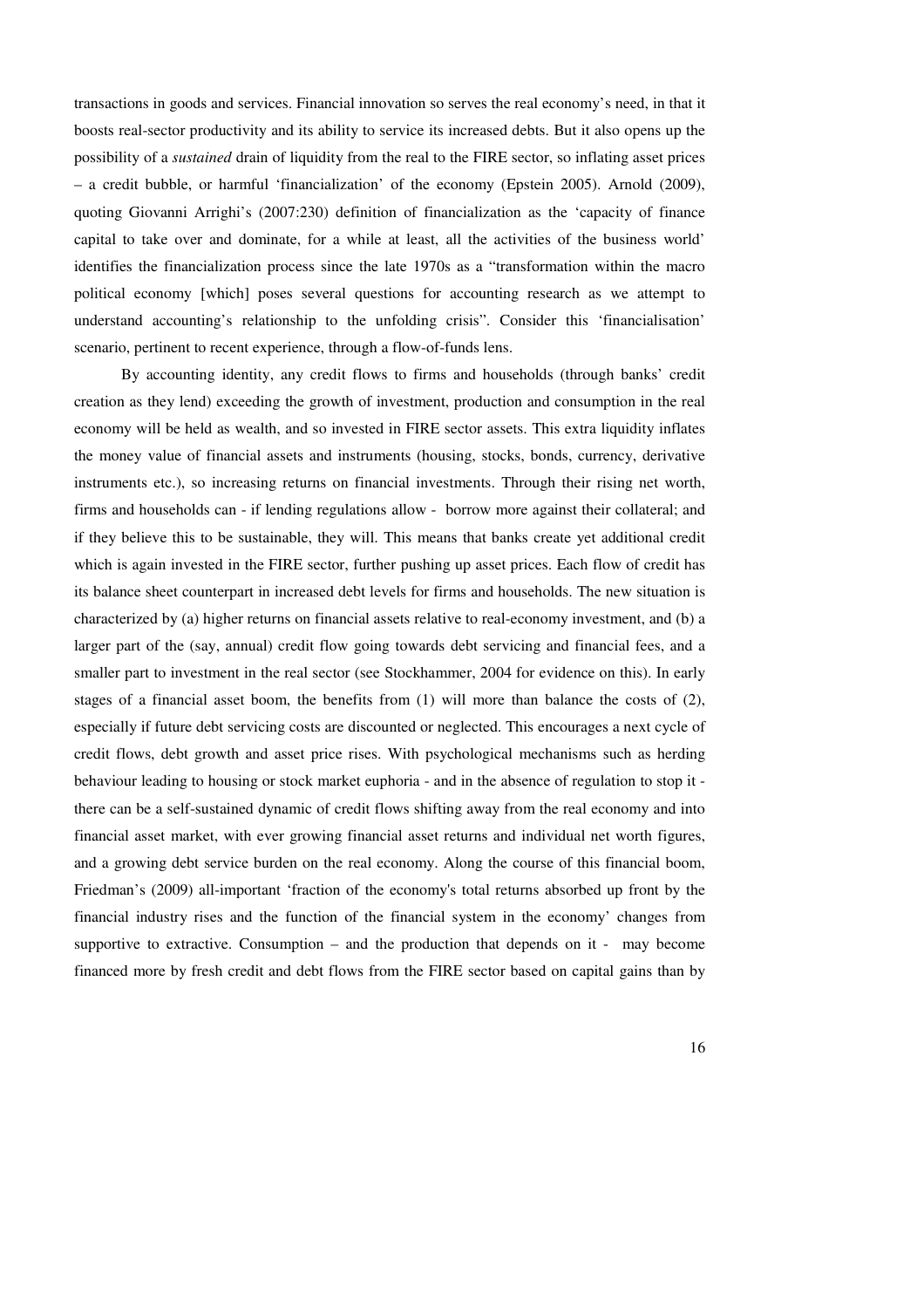real-sector wages and profit. Thus net saving by firms and households may fall and even turn negative.

An accounting (or balance sheet) view of the economy makes clear that this dynamic – a bubble – is unsustainable in the sense that it is constrained by the real economy's ability to service debt. Yet without policy intervention, it can last for many years or even decades, if starting from low levels of indebtedness. A burst occurs as investors realize this constraint is approaching or has been reached. The severity of the impact of a burst will be the larger as real-economy consumption (and thereby production) have grown more dependent on capital gains rather than on wages and profit.

This 'financialisation' scenario is a self-sustained dynamic separate from real-sector fundamentals (in other words, a bubble) increasing debt burdens but not bolstering the realeconomy's potential to create valued added from which to repay its growing debt. It is typically driven by the psychological and political economy factors discussed in section 3. In terms of financial incentives, its impetus is that it brings increased asset price gains for a time, but this is unsustainable in the long term as a source of debt servicing. Borio (2004:5) writes that "contrary to conventional wisdom, the growth of markets for tradable instruments … need not have reduced the likelihood of funding (liquidity) crises". On the contrary, applying an accountig lens demonstrates that because of the debt growing in parallel with tradable instruments, inevitably a bad loan problem (or debt crisis) develops, credit flows dry up –either in a 'soft landing' or in a 'credit crisis' - and a repositioning of financial portfolios and real-sector activity follows. The difference with sustainable financial innovation is difficult to draw while a financial bubble lasts, and mostly absent in the mainstream and popular discourses. As Friedman (2009) notes, "what is sorely missing in the discussion is attention to what function the financial system is supposed to perform in the economy and how well it has been doing it". That may be true for mainstream economists, but - as detailed in the Appendix - an accounting view of the economy did allow other analysts well before the bust to perceive this difference. Monitoring the accounting relations between the real economy and the financial sector flow revealed the growing imbalance in the flow of funds between the real and financial sectors, as well as the extent to which the economy had grown dependent on asset price gains. It so led to a projection of the limits to the economy's debt servicing capacity and the unsustainability of credit and debt growth, resulting in the Table 1 forecasts.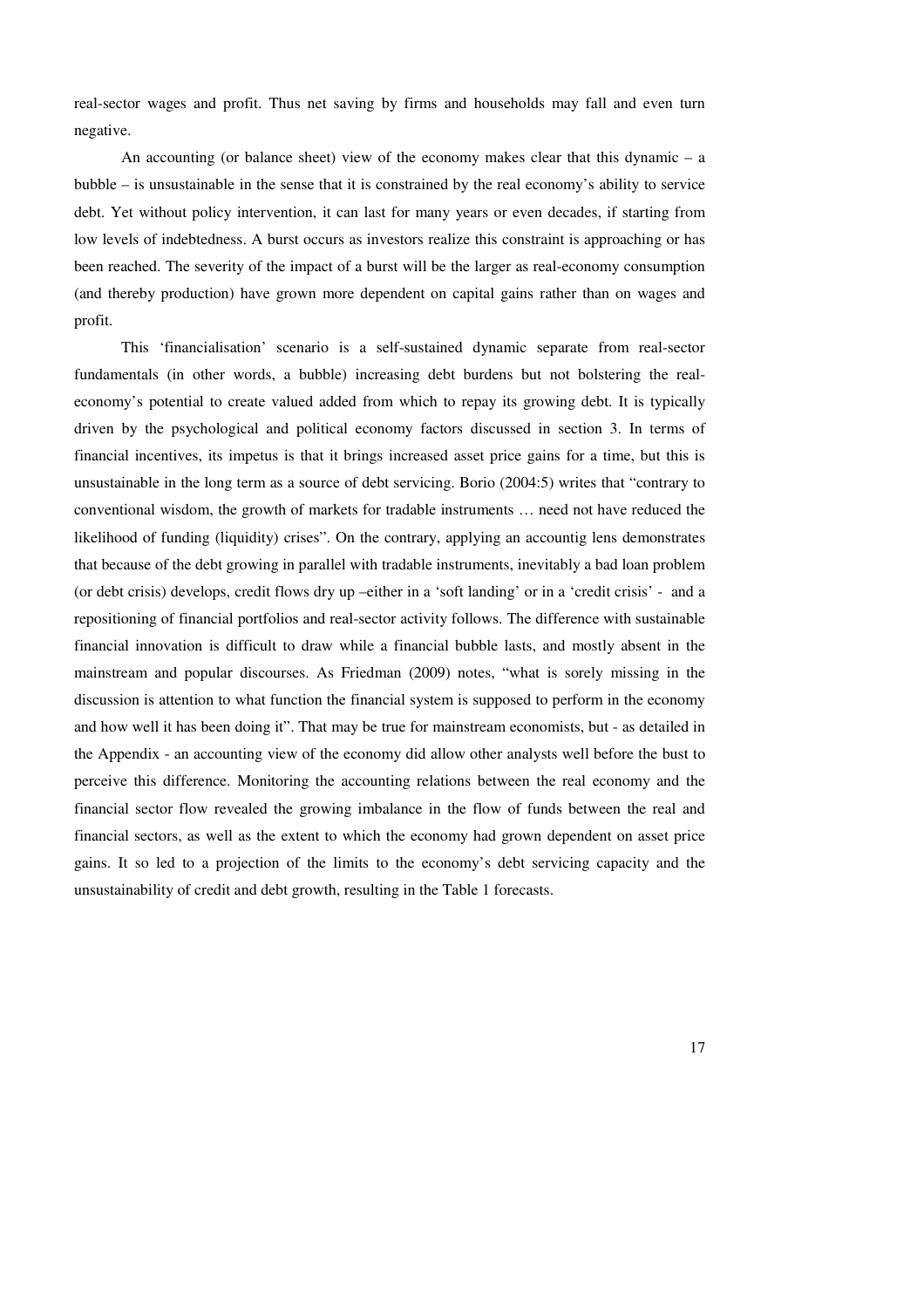#### **5. Structure and Institutionalization of Equilibrium Models**

The alternative to the accounting models just reviewed will be referred to as 'equilibrium' models, after their most important trait. Wealth, debt, and the flow of funds are largely absent from these models. These are 'mainstream' models in the sense that all official macroeconomic forecasts, policy analyses and scenario building, in all countries, are based on equilibrium models (or on rules of thumb<sup>2</sup>). They are also 'mainstream' in the sense of being based on neoclassical economics, the mode of economic analysis that is dominant in the academic discipline of economics. This section presents case studies of a national and an international forecasting model of the equilibrium variety. The discussion will relate to model structures and the forecasts they generated, as well as to their institutional embeddedness and standing in the policy community.

The national model discussed here is the 'Washington University Macro Model' (WUMM) used in US policy making, developed and marketed by the firm "*Macroeconomic Advisers"* 3 *.* The "WUMM" is a quarterly econometric system of roughly 600 variables, 410 equations, and 165 exogenous variables. Figure 4 presents a schematic overview. The boxes indicate the variables included in the model. In the present context, the important observation is that all are real-sector variables except the money supply and interest rates, the values of which are in turn fully determined by real-sector variables. In contrast to accounting models, the financial sector is thus absent (not explicitly modelled) in the model.

<sup>&</sup>lt;sup>2</sup> Some authorative forecast, such as those published by the Conference Board, are constructed by projecting current trends of 'Leading Economic Indicators', using relatively simply 'rules of thumb' for the extrapolation. The success of these forecasts relative to the alternatives demonstrates how difficult it is to predict based on theory-based models. Naturally, rules of thumb models do well in times of stability but not around points of radical change. <sup>3</sup> Unless otherwise indicated, all information on the WUMM is taken from the *Macroeconomic Advisers* site at http://www.macroadvisers.com.

<sup>18</sup>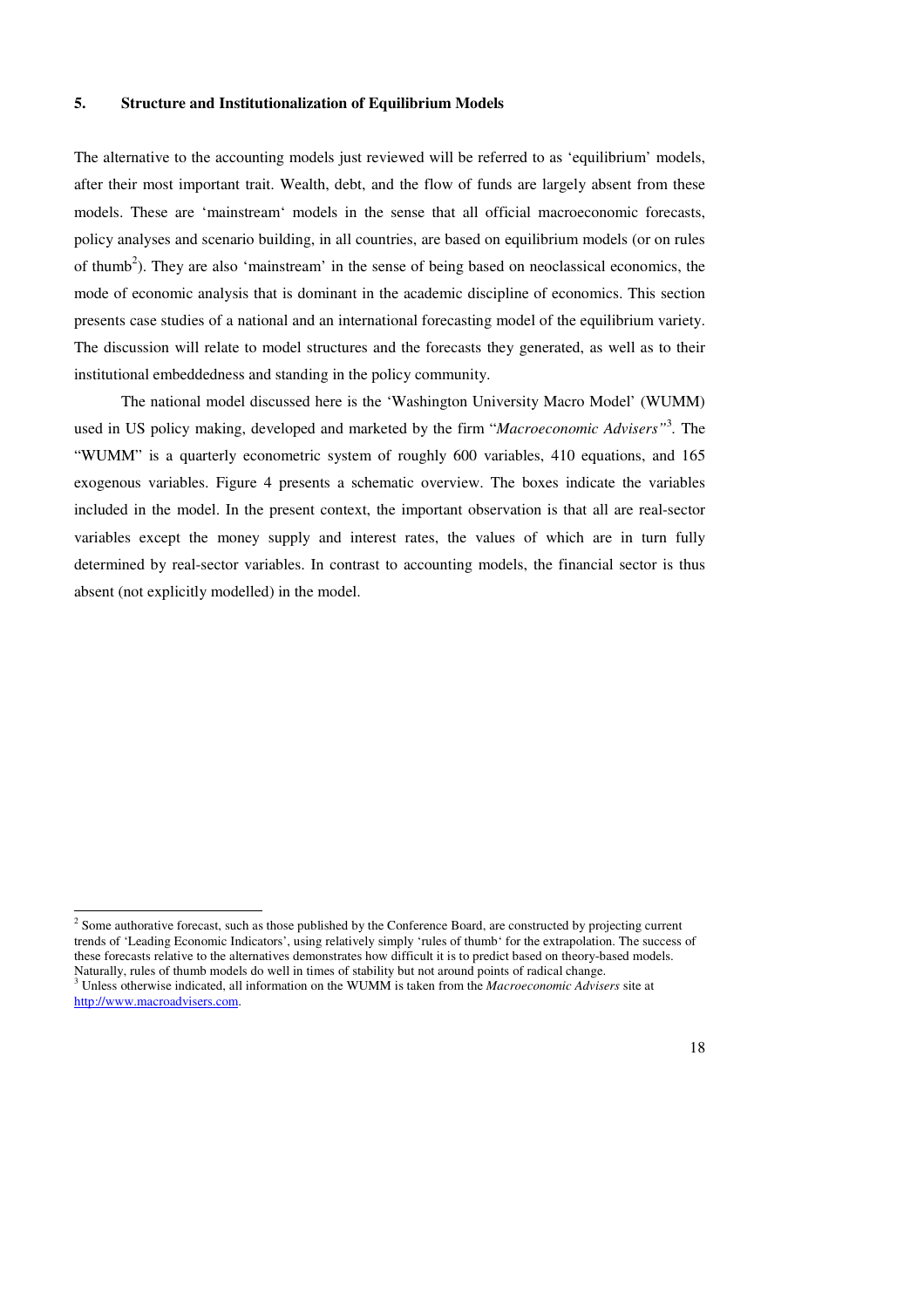



*Source: WUMM (2009)*

The detailed explanation in the WUMM model book confirms that relations between variables in the model - represented by the arrows in Figure 4 - reflect the standard assumptions of mainstream economics including a life-cycle model of consumption, a transactions model of money demand, a vertical long-run Phillips curve, and long-run neoclassical models of fixed investment, labour demand, pricing and the distribution of income. If these assumptions are correct, then the model provides detailed predictions on the real economy. But by design, it cannot reflect a bubble driven by credit flows to the FIRE sector, which bursts due to excessive levels of debt: credit flows, the FIRE sector and debt are not among the variables in the model, nor are they fully reflected in the variables which are included.

Perhaps because of this omission, *Macroeconomic Advisers* chairman Joel Prakken could tell Reuters as late as September 2007 that the probability of recession was less than 50%, a "slightly higher risk than it was a month ago but not a dominant risk." This was well after Godley and associates in April 2007 had predicted output growth "slowing down almost to zero sometime between now and 2008" and in November 2007 forecast "a significant drop in borrowing and private expenditure in the coming quarters, with severe consequences for growth and unemployment".

A prominent example of equilibrium models for international use is the model operated by the Organization for Economic Cooperation and Development (OECD), described in Rae and Turner (2001). This is the OECD's "small global forecasting" model linked to its larger forecasting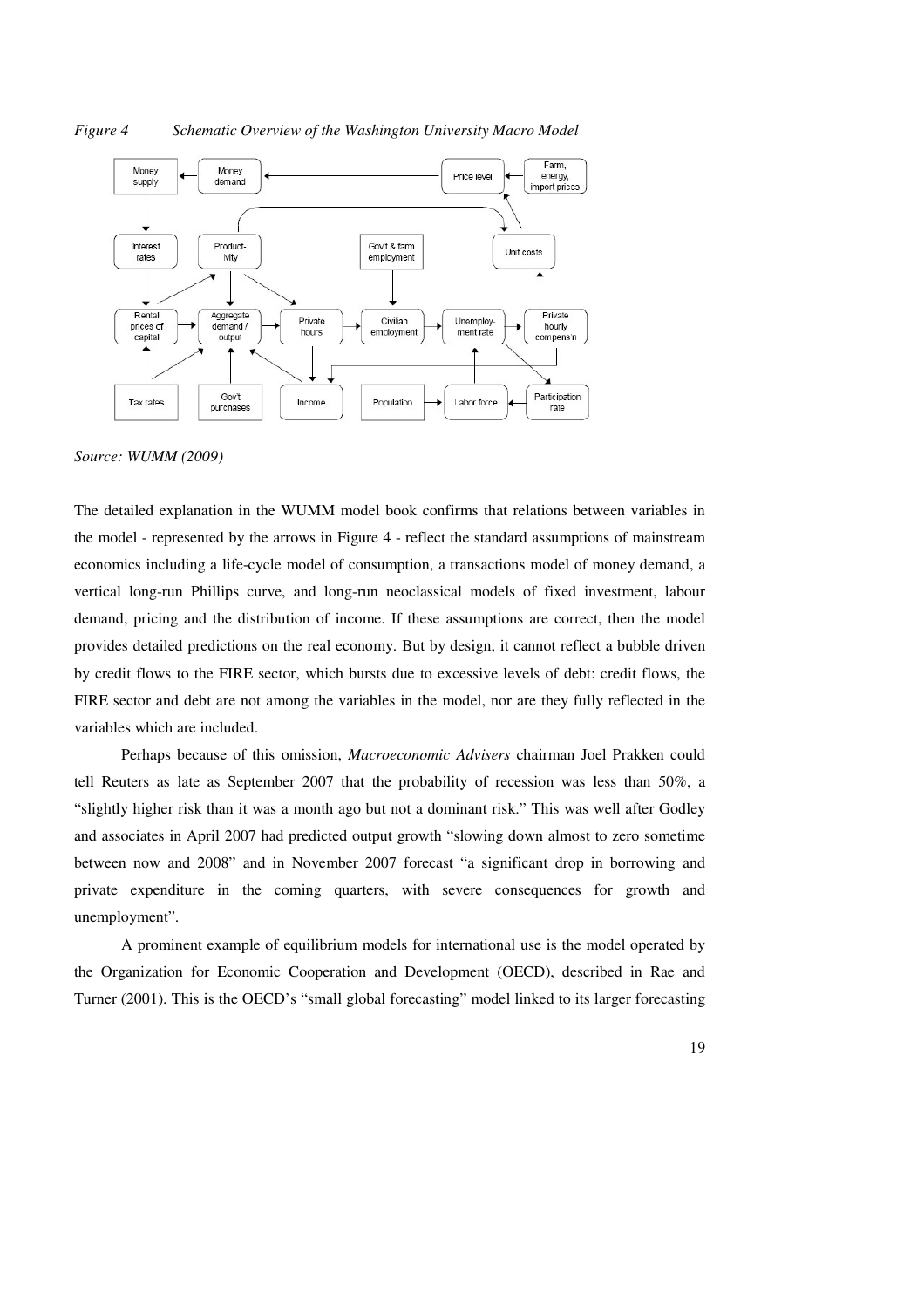model called INTERLINK, used to produce globally-consistent short-term forecasts of the major aggregates for the United States, the Euro area, and Japan. Its key variables include output, inflation, the trade balance, and import prices. These are driven jointly by neoclassical theory and monetary and fiscal policy, exchange rates, and world demand.

Just as in the WUMM, monetary and financial variables are included, but their values do not result from explicitly modeled flows of funds and are derived exclusively from real-sector developments. For instance, inflation depends on the output gap – that is, the gap between actual output and potential output – and various components of imported inflation. The model as a whole has the property that output gaps will eventually close to restore equilibrium. Other financial variables - including nominal exchange rates and short-term and long-term interest rates - are determined by forward-looking monetary policy rules in which short-term interest rates depend also on the output gap and on the expected future core inflation rate. Bond rates in turn then depend on expected future short-term rates. There are no credit flows, asset prices or increasing net worth driving a borrowing boom, nor interest payment indicating growing debt burdens, and no balance sheet stock and flow variables that would reflect all this.

It is interesting that the authors recognize this omission, and discuss that such elements can be added on an *ad hoc* basis. Rae and Turner (2001:5) write that this introducing of "alternative assumptions … allows a little more economic richness to be temporarily added to the model when it is used for policy analyses, especially for those situations in which financial markets and expectations play important roles in the transmission of shocks within and between regions". Likewise, "[s]everal country-specific variables have been added to the domestic demand equations in order to capture recent experience. For the United States, a measure of share-market wealth relative to disposable income has been an important recent determinant of domestic demand. The Japanese equation includes the real price of land because the 1990s cannot be explained by monetary and fiscal variables alone. The long stagnation is partly driven by balance sheet problems in the financial sector, which in turn is partly the result of the collapse of asset prices since the late 1980s." (Rae and Turner, 2001:12). In addition to its *ad hoc* adjustment to the reality of balance sheet effects, the OECD is currently planning the introduction of a new model, triggered by 'changing conditions'. The new model includes "domestic and global stock-flow consistency with respect to wealth linkages and wealth effects" (Richardson 2006), very similar in name at least to Godley's 'stock-flow consistent model' (Godley and Lavoie 2007).

Still, just three months before the financial crisis broke in August 2007, the OECD released its 2007 World Economic Outlook, in which it commented (OECD 2007:7) that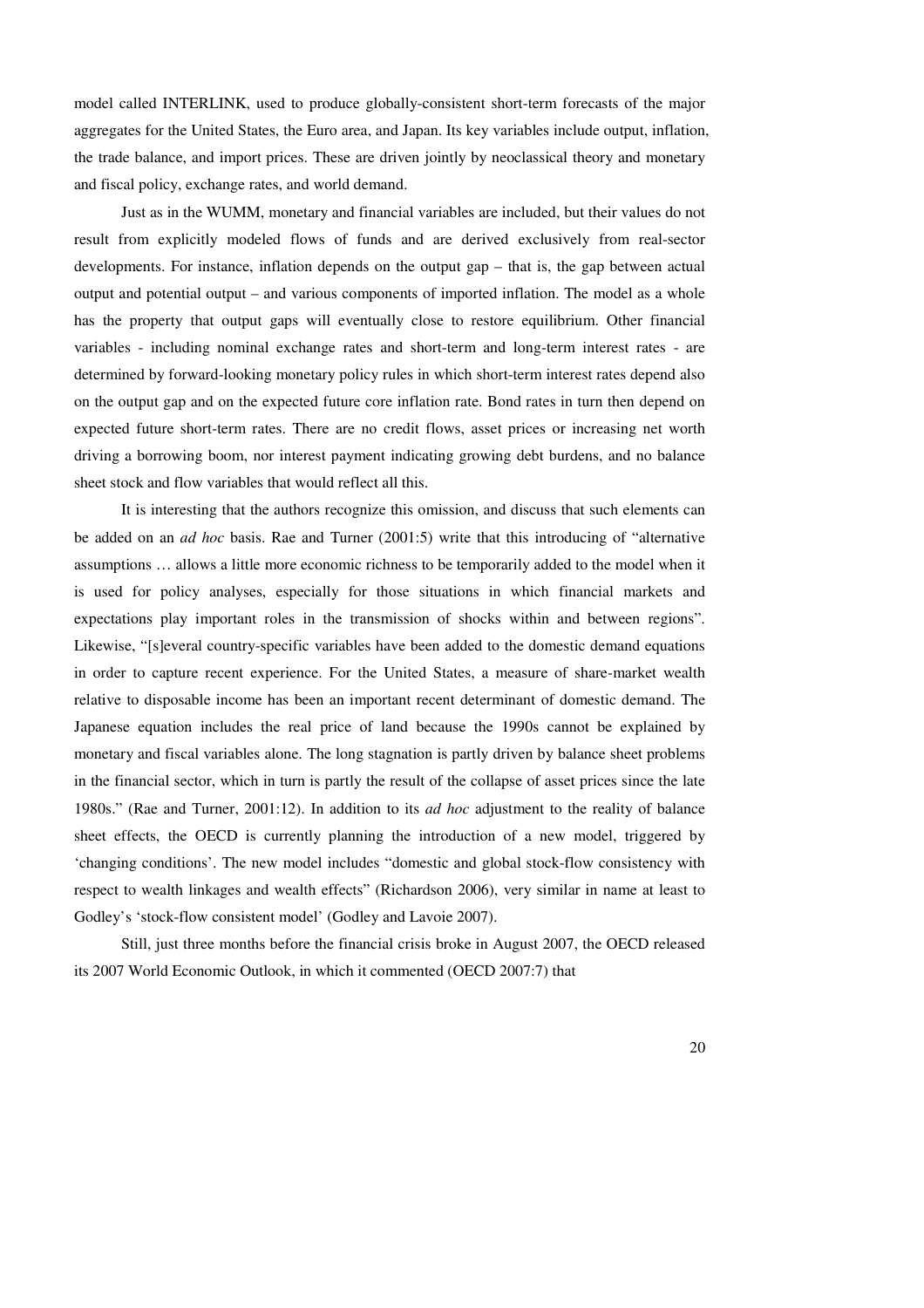"[i]n its Economic Outlook last autumn, the OECD took the view that the US slowdown was not heralding a period of worldwide economic weakness, unlike, for instance, in 2001. Rather, a "smooth" rebalancing was to be expected, with Europe taking over the baton from the United States in driving OECD growth. Recent developments have broadly confirmed this prognosis. Indeed, the current economic situation is in many ways better than what we have experienced in years. Against that background, we have stuck to the rebalancing scenario. Our central forecast remains indeed quite benign: a soft landing in the United States, a strong and sustained recovery in Europe, a solid trajectory in Japan and buoyant activity in China and India. In line with recent trends, sustained growth in OECD economies would be underpinned by strong job creation and falling unemployment."

Other important mainstream forecasts by international bodies, such as those by the European Commission and the IMF, will not be discussed separately. They derive from models structurally similar to that of the OECD, and were subject to the same degree of misprediction around the crisis. For what they have in common is the rapid and unprecedented revision of economic growth forecasts when the credit crisis began to turn into a recession. In the Economic Outlook 2008 published in December 2007, the OECD forecast was that weakness in the US housing sector would drag down growth in "the near term" but it "is unlikely to trigger a recession". GDP growth was forecast to 2.0% in 2008. But at the time of this prediction Europe, the US and Japan were already in recession, and continued to be so throughout 2008. Instead of the models predicting reality, they were constantly catching up with reality.

As an example, Figure 3 presents the forecasts for the author's home of The Netherlands as made by the IMF, the European Commision (EC), the OECD (OESO in the Dutch abbreviation), the CPB (*Centraal Planbureau*, the official Dutch agency tasked with constructing macroeconomic forecasts) and also by the Dutch branch of the European Central Bank, DNB (*De Nederlandsche Bank*). All these official institutions use equilibrium models in constructing their forecasts. The graph shows that within the space of six months, consensus forecasts for 2009 GDP growth were revised from  $+1.2$  % to  $-3.5$  %: a change which has never happened before. At the time of this writing in May 2009, the official Dutch forecast by the CPB had again been revised to  $-4.8\%$ .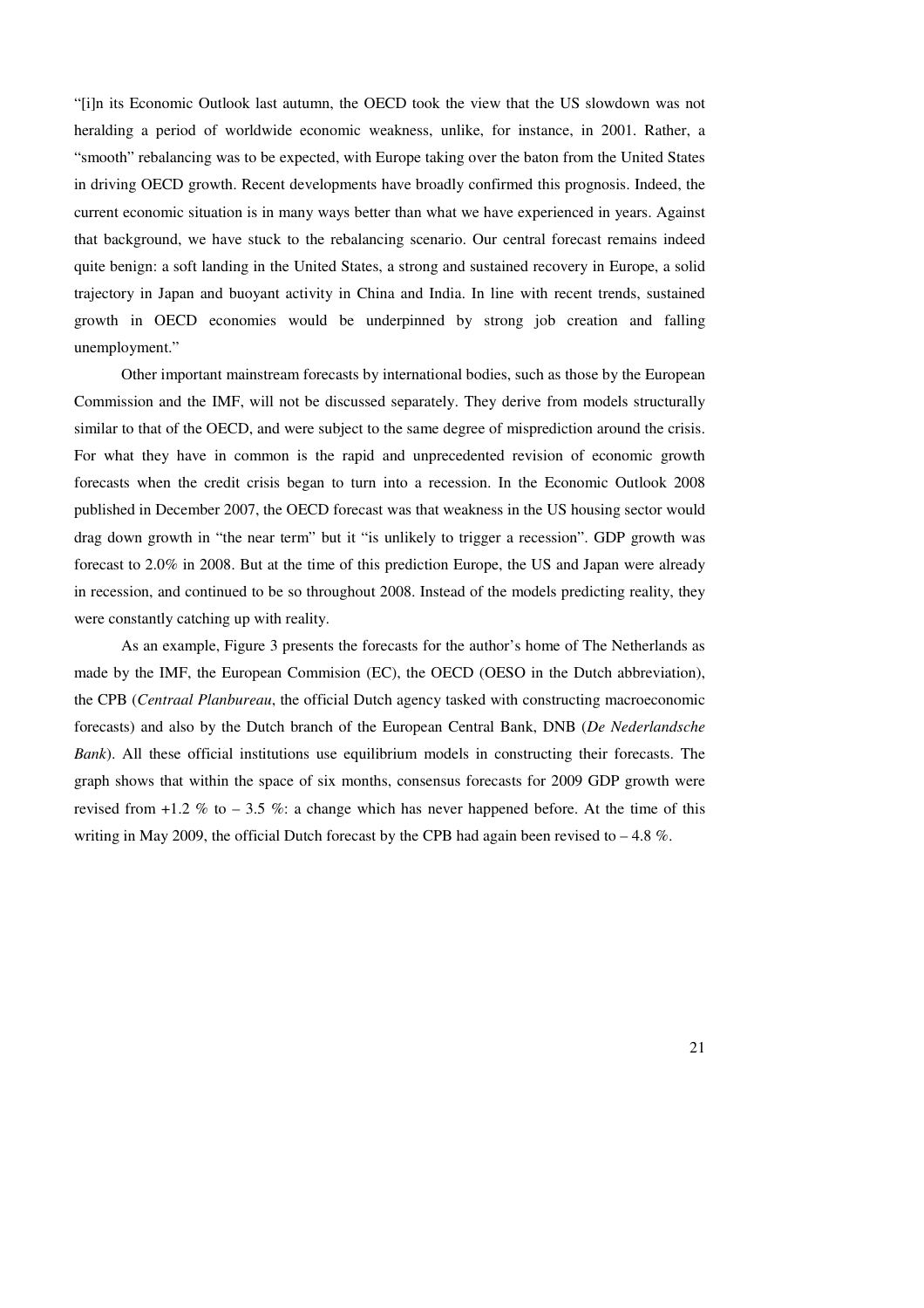*Figure 5 Changing official forecasts for the Dutch economy: Expected GDP growth rate in 2009, September 2008 – March 2009*



*Source: CPB (2009)*

In conclusion of this section, one question that may be raised is *why* there is this dichotomy of equilibrium models dominating official forecasting and policy, and flow-of-funds models in use only in non-official analyses. Arnold (2009) asks accountants "[w]hy did neoclassical economic thought become unquestioned doctrine in so much of our economic discourse?". And why indeed, do accountants have so little to add in the fields of macro financial stability assessment and growth forecasting, despite the demonstrated potential? Tentatively, two elements of an answer may be suggested: theory and institutionalization.

As noted, equilibrium models in use in policy making reflect neoclassical economics, the approach to economic analysis that is dominant in academic economics departments. This includes the behavioural assumptions of individual optimizing behaviour and a passive role (adapting to the 'fundamentals') for the financial sector and for the flow of funds. Flow-of-fund or accounting models reflect assumptions about the role of the financial sector and about individuals' behaviour which are heterodox relative to this academic orthodoxy. Given the strong intertwinement of economics teaching, research and policy making, it is only natural that heterodox models have not gained a foothold in official forecasting and policymaking. Institutionalization of forecasting models in policy follows the institutionalization of equilibrium theory in academia. In order to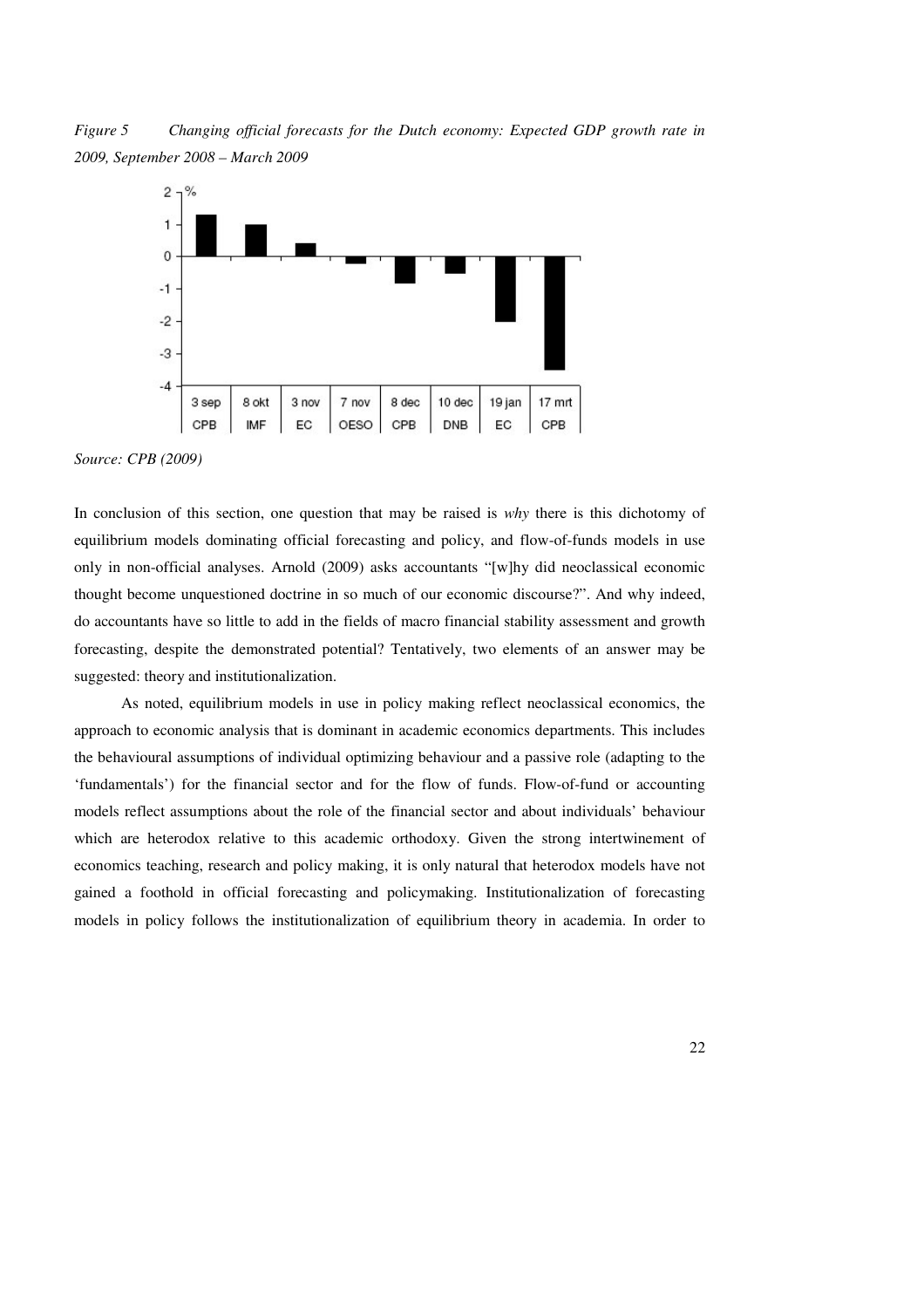probe this hypothesis, below the institutionalization of the leading US forecasting model WUMM within US academia and policy making is studied<sup>4</sup>.

On its link to orthodox economic theory, the WUMM model book explains that the "properties of all key equations are explicitly derived from neoclassical theory, imparting to the model both monetarist and supply-side characteristics in the long run. This emphasis on theory endows the model with an internally consistent structure that renders WUMM well suited not only for short-run forecasting but also for long-term policy analysis."

On the institutionalization, WUMM owner *Macroeconomic Advisers*, while an independent commercial firm, is closely intertwined with official policy and forecasts and with US academia. It started in 1982 as *Laurence H. Meyer & Associates*. The model used by *Macroeconomic Advisers* was developed by Meyer and collaborators at Washington University and licensed to clients from 1983. The model won wide acclaim in government circles and there is a revolving door between the US Federal Reserve and its three Directors, each of whom have held or now hold top positions in US monetary policy advice<sup>5</sup>.

The *Macroeconomic Advisers* approach also reflects the official US viewpoint on financial stability as its founder Laurence Meyer participated in negotiations toward a new international capital accord and represented the Federal Reserve Board in the international Financial Stability Forum. Significantly, Meyer was also chairman of the US Committee on Supervisory and Regulatory Affairs and oversaw the Board's regulatory implementation of Gramm-Leach-Bliley Act. This act in 1999 replaced the more cautious 1933 Glass Steagall Act and allowed banks to trade in mortgages and derivative products. Meyer so maintains close ties with US monetary policy making 6 . He is also a highly respected academic macro economist. He holds a professorship in economics at the University of Washington and published hundreds of articles in leading economics journals.

A tentative conclusion from this case study might be that equilibrium models and official forecasters are bound by ties of theoretical kinship and institutional embeddedness – ties that

thoughtful insights … have materially enhanced the deliberations of the Board and the Federal Open Market Committee. His influence will carry on beyond his tenure as a Board member."



<sup>4</sup> Unless otherwise indicated, all information on the WUMM is taken from the *Macroeconomic Advisers* site at http://www.macroadvisers.com.

<sup>5</sup> Chairman Joel Prakken served with the Federal Reserve Bank of New York prior to co-founding *Laurence H. Meyer & Associates*. Co-founder and President Chris Vervares was a member of the staff of the President's Council of Economic Advisers in 1981-1982. Laurence Meyer served on the Federal Reserve Board of Governors from June 1996 (upon which the name of the firm was changed from *Laurence H. Meyer & Associates* to *Macroeconomic Advisers*) to January 2002. In addition Brian Sack came to Macroeconomic Advisers in 2004 from a Federal Reserve Board position, and in 2009 left to serve at the Federal Reserve Bank of New York.

<sup>6</sup> *Macroeconomic Advisers* advertises its founder by noting on its site that Meyer was lauded by the then Chairman Alan Greenspan who said that, "Larry Meyer has made an important contribution to the Board's monetary policy. His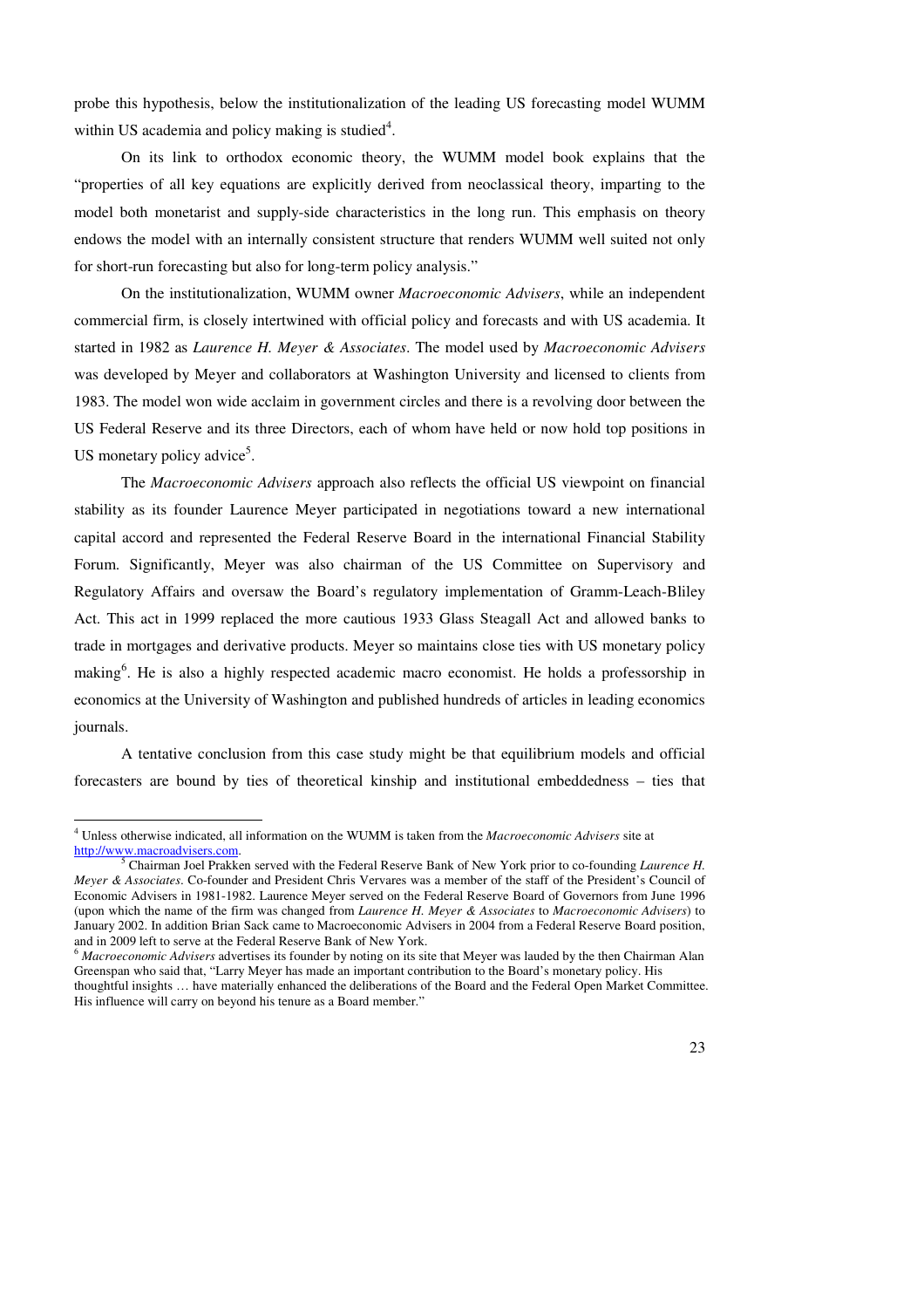include academia and policy makers at the highest levels. The sociology of science and policy making suggest that it would be difficult to insert in this constellation an approach that is scientifically heterodox and politically critical of the monetary policy establishment – two distinguishing features of all analysts listed in Table 1. On the other hand, as noted the OECD appears to be moving in the direction of including balance sheet elements in its model.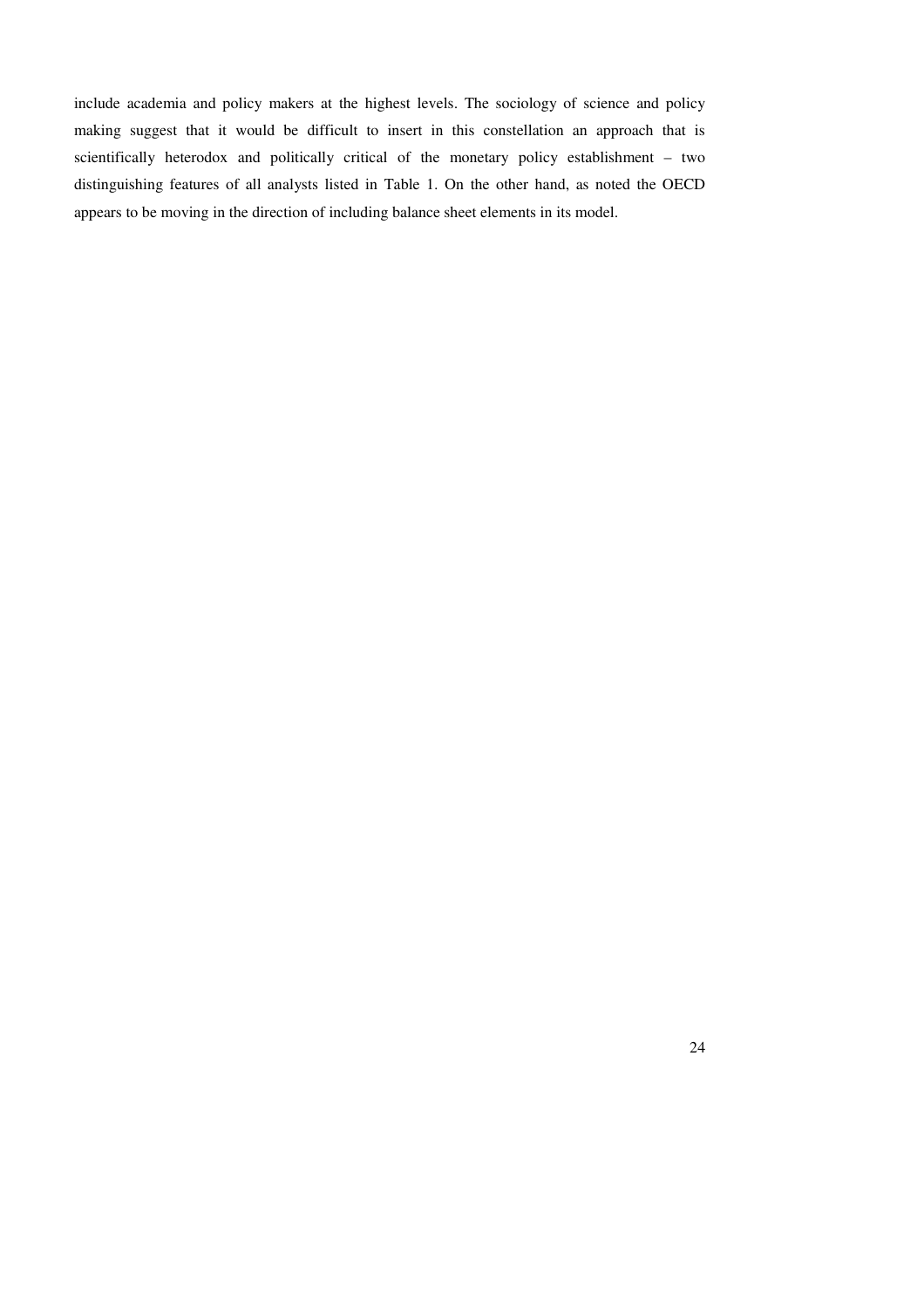#### **6. Comparing Accounting and Equilibrium Models**

Having reviewed both types of models, in this section their key differences are identified and discussed. A foundational issue, from which more specific differences follow, is the organizing principle of market equilibrium induced by firms and households acting as rationally optimizing economic agents. In contrast to this feature of models used for official forecasts, flow-of-und models have an emphasis on accounting identities, on the role of uncertainty, of economic psychology and on political economy as the key behavioural assumptions. Absence of the notion of equilibrium does not mean that these models are indeterminate. They do have steady states (Godley 1999) and the logical implications of accounting models are determinate - in some respects more so than those of equilibrium models, as will be discussed below.

Most of the analysts discussed in the Appendix reject rational equilibrium on the basis of arguments related to economic psychology and to the Keynesian notion of 'radical uncertainty' (as opposed to calculable risks). Keen, in a 1995 article titled 'Finance and Economic Breakdown' explained that

> "Keynes argued that uncertainty cannot be reduced to 'the same calculable states as that of certainty itself' whereas the kind of uncertainty that matters in investment is that about which "there is no scientific basis on which to form any calculable probability whatever. We simply do not know" (Keynes, 1937:213-24). Keynes argued that in the midst of this incalculable uncertainty, investors form fragile expectations about the future, which are crystallized in the prices they place upon capital sets, and that these prices are therefore subject to sudden and violent change."

This view of human assessment and investment behaviour allows for a crisis of confidence in a way that equilibrium models – where investment is always guided by the marginal costs and benefits of underlying real capital assets – cannot. This possibility, in turn, allowed the above analysts to contemplate the plausibility that the general mood is not rational but mistaken, and that crisis looms amidst seemingly tranquil conditions.

Specifically, housing market participants in a credit boom are viewed as led to speculation by psychological mechanisms well-known in a bull market. Harrison (2005) observes that economic expansion encourages a speculation mentality, with banks lending more against escalating asset values and reinforcing the upward spiral. Shiller (2000, 2008) writes of the 'contagion effect' as the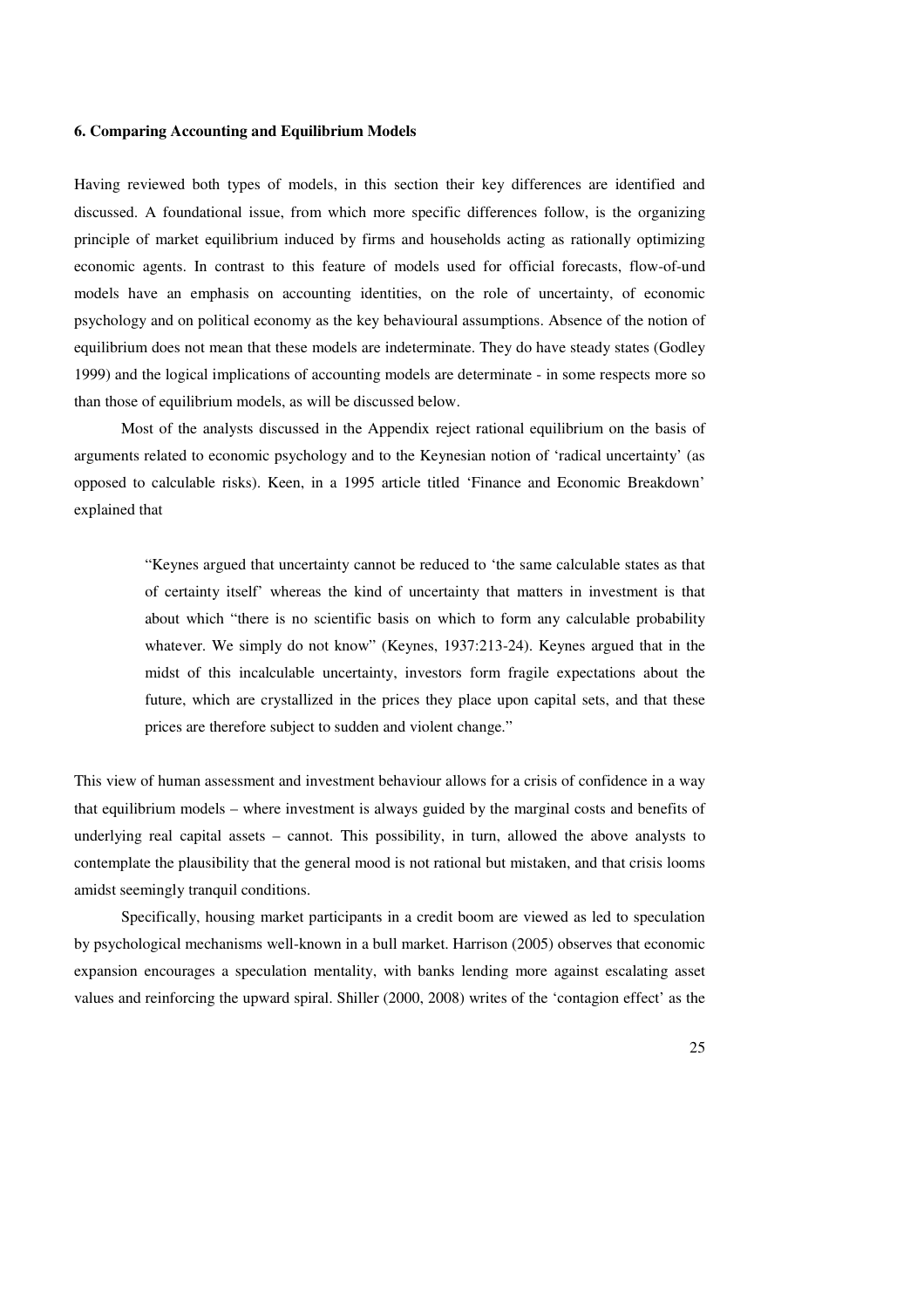principal mechanism feeding bubbles. Beliefs about wealth creation through asset prices spread via a number of mechanisms such as 'new era' stories that justify the capital gains as being part of a 'new economy', where the novel aspect resides in, for instance, technology (in the 1990s) or globalization (in the 2000s). Shiller (e.g., 2000) has articulated motivational models of human behaviour such as 'irrational exuberance', which allow for states of the economy such as euphoric booms, busts, and recession – all of which are difficult to grasp in the conventional models. Other authors refer to related ideas as developed by Minsky (e.g., 1978). Sørensen (2006) similarly explains the housing bubble by information cascades and herding behaviour, where investors observing gainful speculation are more likely to engage in speculation, regardless of the underlying fundamentals.

As to political economy, the boom was seen to be fuelled by monetary policies of generous credit flows and low interest rates and the un-taxing of real estate gains via depreciation and interest payments tax rules<sup>7</sup>. These policies are observed to have helped stave off (intendedly or otherwise) recession after the 1999 dotcom collapse, even though in fostering a wealth-cum-debt bubble they stored up the present trouble. Janszen (2001) "expected that after the technology bubble crash the Federal Reserve and government was certain via tax cuts, rate cuts, and stealth dollar devaluation to induce a reflation boom like the 1934 - 1937 reflation created after the 1929 stock market bubble bust." Richebächer (2006a) writes of "ultra-cheap and loose money and credit", and that "[t]he U.S. liquidity deluge of the last few years has had one single source: borrowing against rising assets backed by the Fed's monetary looseness" (Richebächer 2006b).

This underlying difference with the neoclassical equilibrium assumption finds expression in the way models are structured. Models of the macro economy (of either type) consist of equations of two sorts: identities describing per-definition relations between variables and behavioural equations capturing researcher's assumptions about decisions by economics agents on saving, investment, borrowing, lending, employment, and transactions. In equilibrium models, the action is in the behavioural assumptions, which drive model responses to shocks and determine performance forecasts. The typical behavioural assumption is individual optimization by economic agents of their objective function (consumption for households; profit for firms) to some equilibrium level.

Unlike equilibrium models, the equations in accounting models represent a transactions (flow) matrix and a balance sheet (stock) matrix. Thus, the flow of funds is at the very heart of these models, unlike the mere unit-of-account function of money in equilibrium models. Explicit

 $^7$  These issues are well within the purview of accounting research to critically analyze, but as Arnold (2009) notes, "we… failed to be … critical in the sense of recognizing the politically and socially contested nature of accounting practices… and to grasp developments within the world of accounting practice or describe the ways in which financial reporting standards, accounting firms, and accounting ideologies were implicated in the build up to the crisis."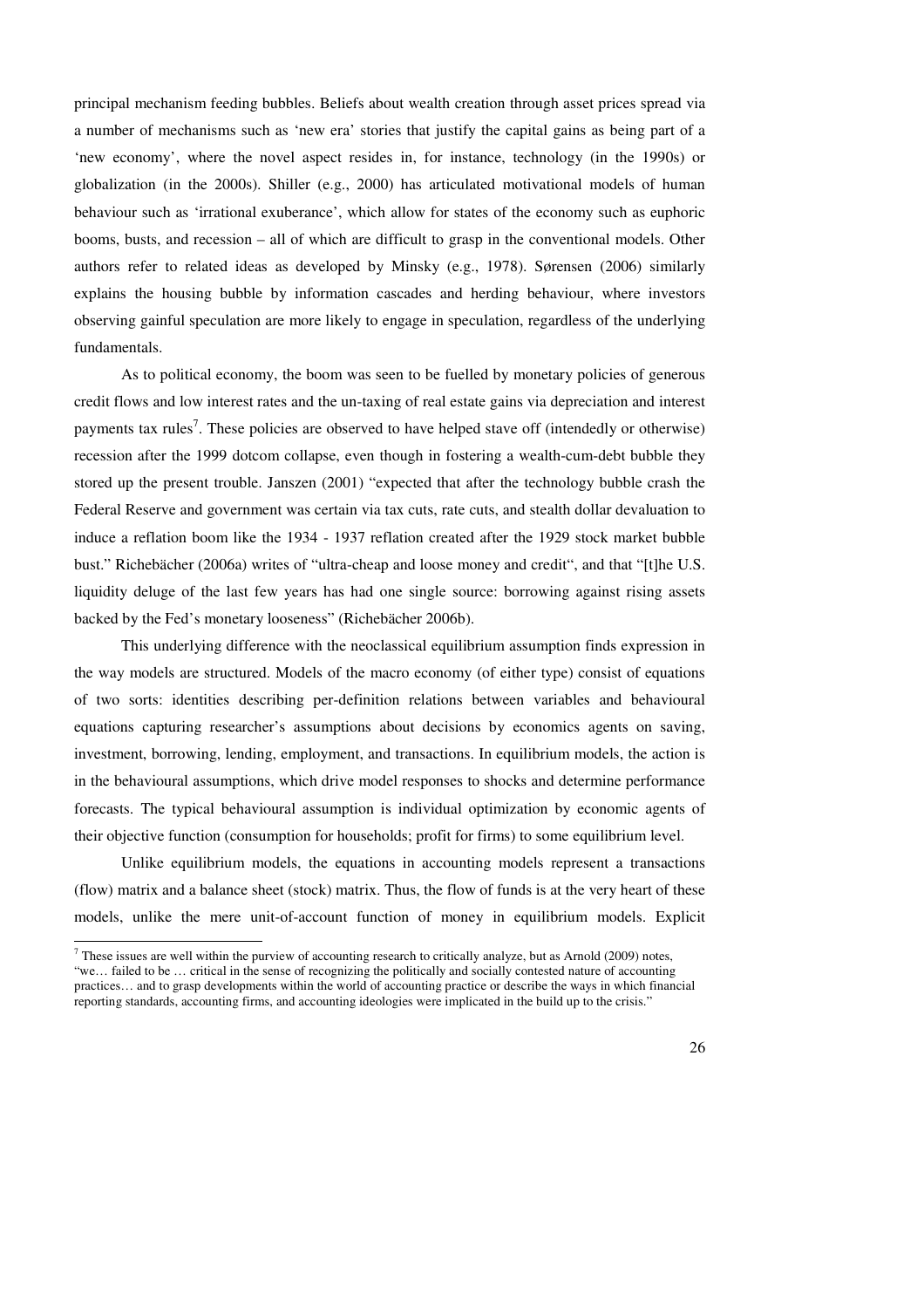accounting models, such as those developed by Godley (1999), Graziani (2003), Keen (2006), Hudson (2006b) and Godley and Lavoie (2007) are grounded in the 'endogenous money' view of the economy, where banks' credit creation is viewed as central and indispensible for transacting and thus for economic activity at large. Levels of wealth and debt are recognized to affect banks', firms' and the public's balance sheets, and thus economic activity. The contrast is with neoclassical economics on which equilibrium models are based, where wealth plays no (or only a small) role and money is incidental to the economic process, which is seen as driven by real-sector fundamentals. This emphasis on financial balance sheets and the monetary nature of the economy is what distinguishes accounting models also from input-output models, which describe flows of goods and services perhaps denominated in money terms, but without finance and the flow of funds it generates playing a role in the model dynamics. For instance, "[f]lows of interest are not often discussed in the literature, although a model of the whole system cannot be solved unless they are explicitly included" (Godley 1999:397).

As to behavioural equations, equating of marginal cost and revenue would be inconsistent with the radical uncertainty theorized by Keynes. This implies that firms are in a state of uncertainty over future sales and revenues and do not even know their precise objective function, let alone have the computing power to continually solve it, as in neoclassical theory. Hence firms cannot respond to future prices while planning future production. Rather, firms may be assumed to respond to sold quantities, via changes in their inventories.

The introduction of uncertainty, and the absence of maximizing to a single optimum, likewise shapes the behavioural assumptions on households and the government. For instance, households are assumed to hold wealth in a number of assets, allocating over assets according to their expected returns. Consumption, in turn, depends on these wealth holding preferences as well as income. As expectations can be volatile, 'when unexpected things happen, these assets move in correspondingly unexpected ways' (Godley 1999: 397), and so does consumption, demand, and the wider economy. They depend, not on some equilibrium condition, but on how flows of funds and goods adjust to changes in stocks. Changes in this theoretical system therefore can be much more abrupt and economy-wide crisis resulting from perceptions and wealth changes is possible.

As to underlying model philosophy, "a model, of necessity, is an abstraction from the full detail of the real world", as Greenspan (2008) reminded his readers and himself after the crash. Accounting models differ from equilibrium models in what they abstract from. Equilibrium models abstract from the flow of funds and the stocks of credit and debt, and the systemic risks implied in them; they focus on the individual optimization problems facing individuals. It is assumes that any impact of the flow of funds and the stocks of credit and debt are fully reflected in returns and risks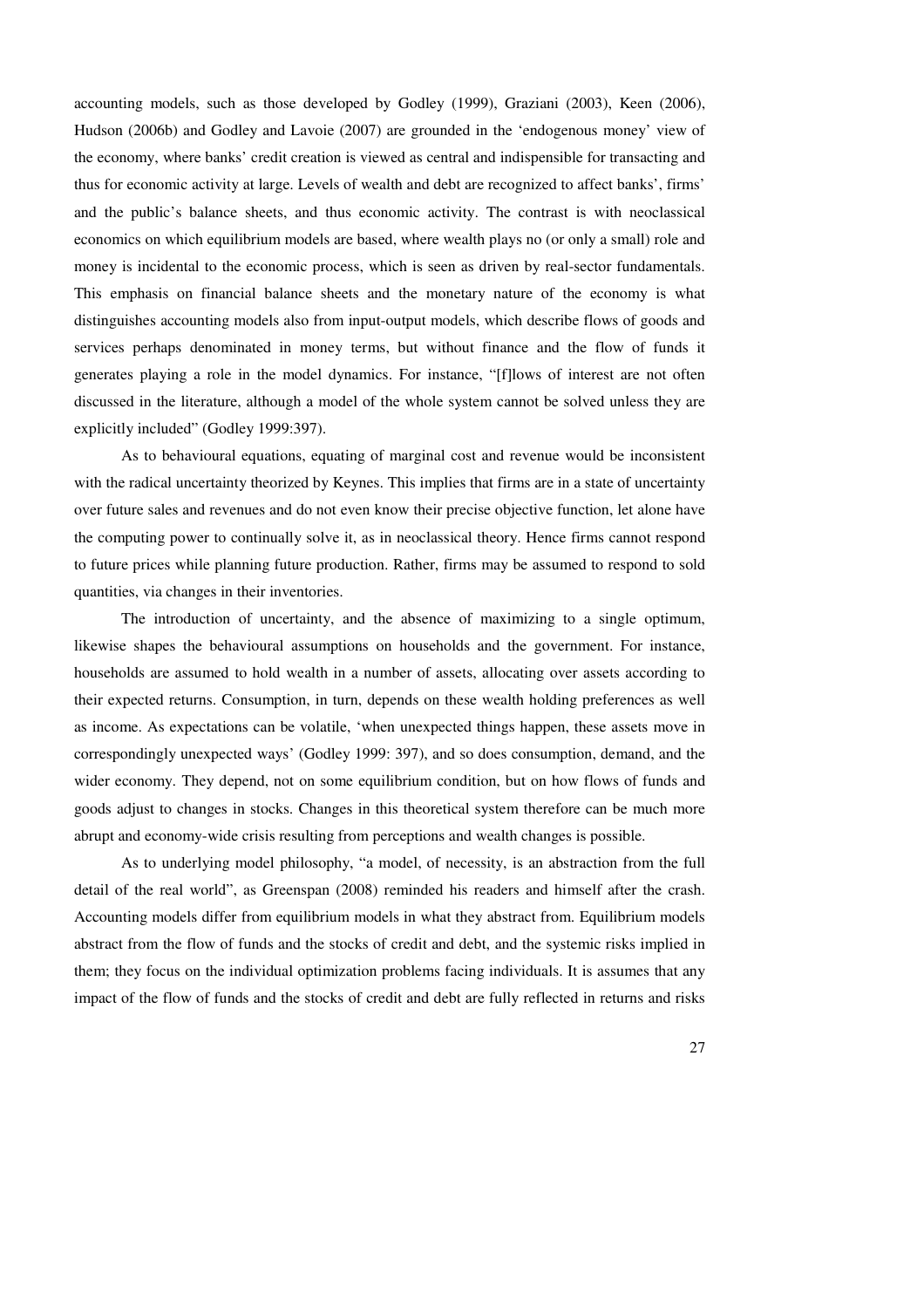at the individual level, so that this is what analysis needs to focus on. Accounting models abstract from optimization problems and focus on the flow of funds and the stocks of credit and debt. The assumption is that individual decisions will always be reflected in the aggregate flow of funds and the stocks of credit and debt, and that this is where an economy's rate of return and systemic risks are formed; and so that this is what a model needs to chart.

When Greenspan (2008) wrote that "we will never have a perfect model of risk", he meant individual-level, not systemic risk. His (and the mainstream) view is that systemic analysis is not valid scientifically without an individual-level underpinning ("micro fundamentals"), and is redundant with it. "He espoused the idea that mathematical econometric models of individual behaviour are the only tools we will ever have" (Shiller 2008:42). This contrasts to the analyses discussed in section 3 which are all on the level of the economic system, not the individual.

Relatedly, an important difference between accounting and equilibrium models is that the identity equations in an accounting model aim to reflect the flow of funds in the economy in a complete (though obviously stylised) manner. It is specified where each flow of funds comes from and where it goes. Each transaction is by some sector with some other sector (both well specified) and leads to two equal changes in balance sheets. In contrast, equilibrium models do not aim at such completeness. For instance, an increase in the money supply in an accounting model is reflected in changes in the accounts of banks and lenders, whereas an increase in the money supply in the typical macrocoenomic model (see Figure 4, top left) simply is an increase in the value of the money stock (M2 or M3) *ex nihilo*; the actual money creation process, and the accompanying flow of funds (principal and interest payments) is not specified.

Accordingly, in equilibrium models, solving the optimization problems is what determines the model outcome. In accounting models, its completeness drives the outcome, as the 'watertight accounting of the model implies that there will always be one equation which is logically implied by the others' (Godley 1999:395) – with important practical implications. For instance, in accounting models including a private sector (firms and households), a government sector and a foreign sector, sectoral balances must sum to zero. This identity allowed Godley and Wray (2000) to conclude that 'Goldilocks was doomed': with a government surplus and current account deficit, economic growth had to be predicated on private debt growth – an inference impossible to make from an equilibrium model. Accounting models can identify a growth path as unsustainable given the existing bedrock accounting relations in our economic system, leading to a sure prediction of its reversal (even though the triggering event, and its timing, will be less clear). No such certainty is built into equilibrium models.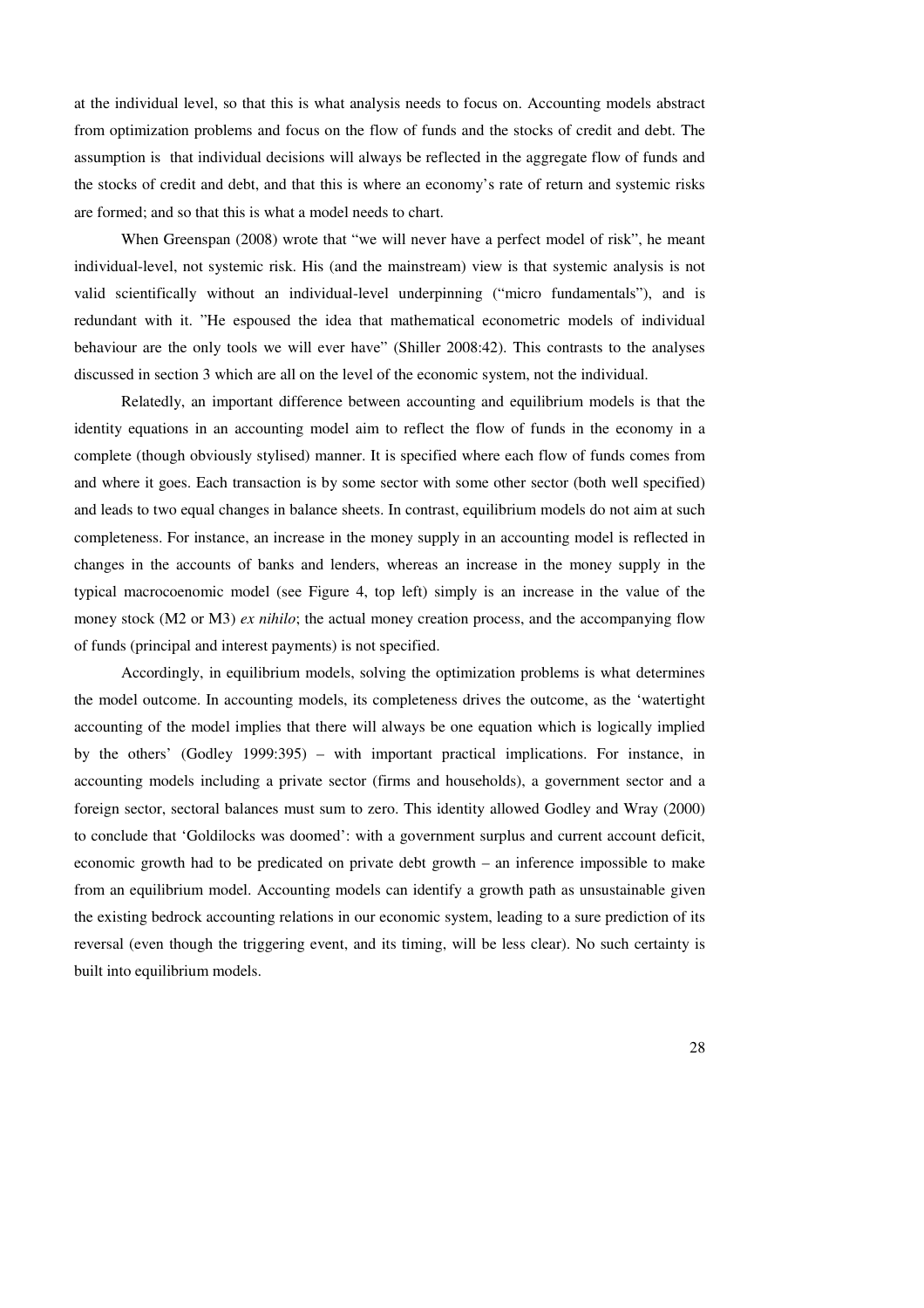#### **7. Accountants and Economists: Theoretical Pedigree of Macroeconomic Models**

In the last three sections, accounting (or flow-of-funds) and equilibrium models were identified and discussed with regard to their structure, institutionalization and underlying assumptions. Finally, it is illuminating to reflect on an important difference also in theoretical pedigree – a difference which goes back to the very beginnings of modern economics. Macro-economic equilibrium models are ultimately grounded in the model of a national economy pioneered by the French 18<sup>th</sup> century economist Francois Quesnay, who drew up the *Tableau Economique*, and whose followers were the first to be called 'economists'. The *Tableau* described the circular flow of goods (but not of funds) through the various sectors of the economy. Accounting models, on the other hand, are circularflow models like Quesnay's *Tableau*, but the emphasis on the importance of the circulation of funds (not only goods) distinguishes it from Quesnay and from modern equilibrium theory. This view of the economic system is summarized in 'Say's Law' that 'production creates its own demand', named after the French 18<sup>th</sup> century thinker Jean Baptiste Say.

The principal difference between the two views is that Quesnay and the *économistes* neglected the positive roles of trade, entrepreneurship, capital ownership, and money, and attributed all productive value ultimately to agriculture (which gave the school its name of Physiocrats). Say, in contrast, recognised what would now be called the demand side of the economy: the importance of the purchasing power embodied in money to keep the circular flow moving, and of the intermediaries of traders and bankers to make this happen. Demand must balance supply, and assets liabilities. The circulation of goods in the real economy is mirrored by the origination and movement of debt claims in the financial system, and the development of the complete economic system can only be understood taking both circuits into account. In contrast, money and other financial flows were absent from Quesnay's *Tableau*. While it is true that "[b]oth Say's Law and the theory of equilibrium income – its intellectual complement and historical rival – can be traced back to a common origin in the Physiocrats", as Sowell (1972:219) wrote, this does little to help understand the important differences between the two approaches. Indeed, Say has often been misconstrued (Baumol, 1977).

If the Physiocrats were *économistes*, then Say's was an accountant's approach to the national economy. The point he made in the Law that bears his name ('production creates its own demand') was not about a tendency to equilibrium. Say's Law was not that in a free market, demand and supply will automatically equilibriate though the price mechanism leading to full employment – an interpretation of it that Keynes attacked during the Great Depression. Say's Law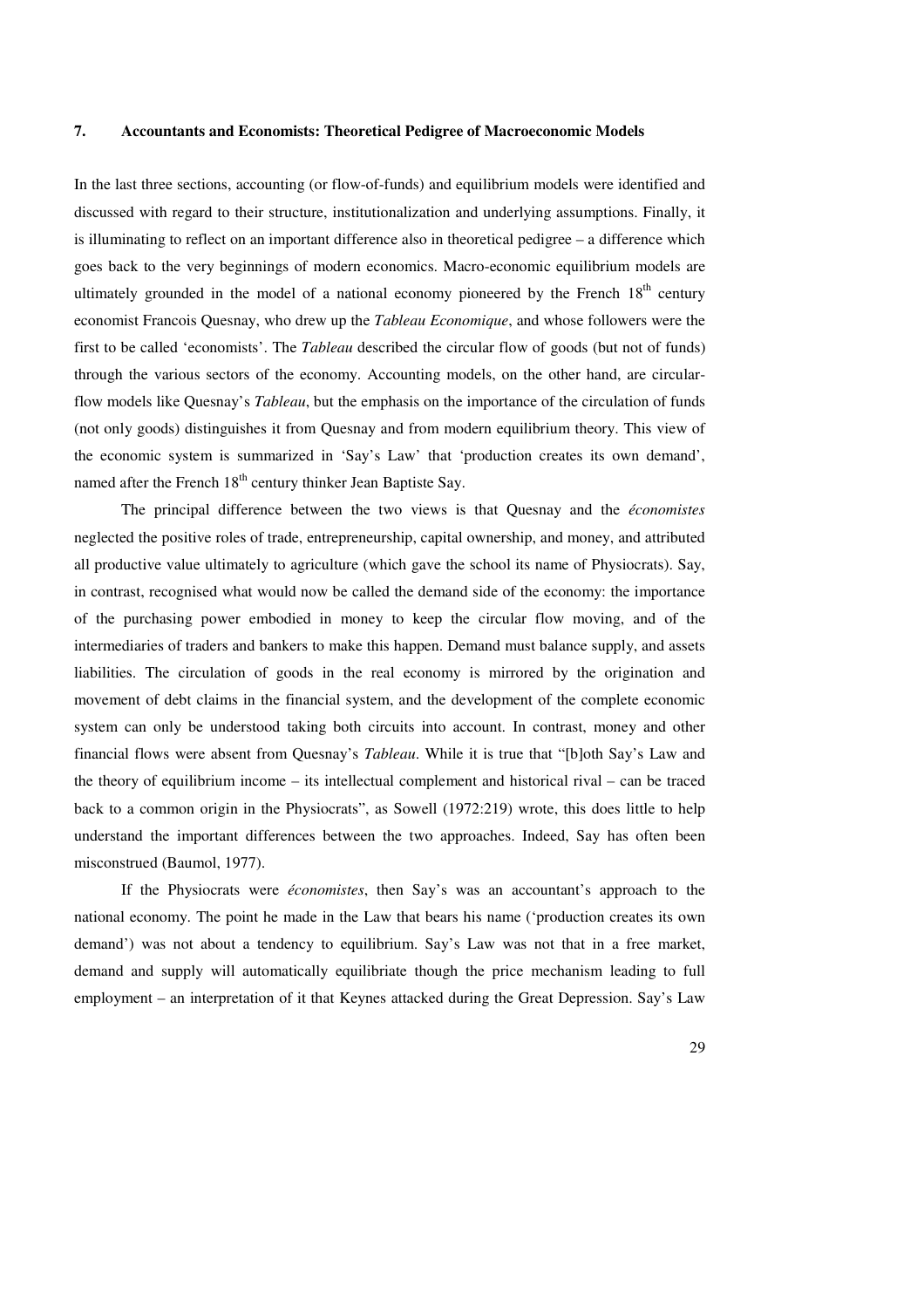is an accountant's logical equality: all sold output will be bought. "Inherent in supply is the wherewithal for its own consumption", is the literal translation from the French<sup>8</sup>. The purchasing power embodied in the funds acquired by producers to produce goods, passes via wages and profit to become the funds that embody the demand for those goods. Though this is an axiom, it is not therefore a tautology without analytical use. As demonstrated above, it is the very logical completeness of accounting models that allows for their distinctive forecasting ability, e.g. on how sustainable debt-driven growth is. For instance, it implies that if the funds acquired by producers to produce goods are drained to the FIRE sector in debt servicing, this will interrupt the productive flow of fund and so disrupt economic growth<sup>9</sup>.

Say's 'accountant's view' of the economic system was the main cause of his dispute with the Physiocrats. Tellingly, the arch father of the Physiocrats, Pierre Samuel Dupont de Nemours, wrote to Say begging him to 'leave the counting house' and not to 'imprison himself in the ideas and language of the British, a sordid people who value a man only by the money he spends…" (Whatmore 2001: 38). Discounting the Gallic chauvinism, Dupont had still keenly perceived the essence of Say's view on the importance of purchasing power to set in motion the 'wheel of commerce', in the words of Adam Smith (whom Say venerated). It was this reality of the monetary side of the circular flow that is the economy, which Say attempted to capture  $-$  a dimension conveniently abstracted from in the Physiocrats' system, which represented only the real economy, with money as a mere unit of account and a means of aggregation.

Conversely, Say's principal grudge against the Physiocrats (whom he ridiculed with zest) was their penchant for such abstraction. In his *Treatise on Political Economy* he wrote that "[i]nstead of first observing the nature of things, or the manner in which they take place, of classifying these observations, and deducing from them general propositions, they commenced by laying down certain abstract general propositions, which they styled axioms, from supposing them to contain inherent evidence of their own truth. They then endeavoured to accommodate the particular facts to them, and to infer from them their laws; thus involving themselves in the defence of maxims evidently at variance with common sense and universal experience…" (Treatise on Political Economy, Book I, paragraph 47). In terms of scientific method, there was a clash between the Physiocrats' deductivism and Say's inductivism. This is mirrored today in the deductivist methodology of neoclassical economics (which starts with 'abstract general propositions') which differs from those heterodox approaches which aim to inductively 'first observe the nature of

<sup>&</sup>lt;sup>8</sup> As Sowell (1972) notes, Say's Law in turn goes back on yet earlier observations, perhaps as early as Ecclesiastes 5:11  $(3<sup>rd</sup>$  century BC): "As goods increase, so do those who consume them".<br><sup>9</sup> I thanks Gunnar Tomasson for drawing my attention to the original interpretation of Say's Law.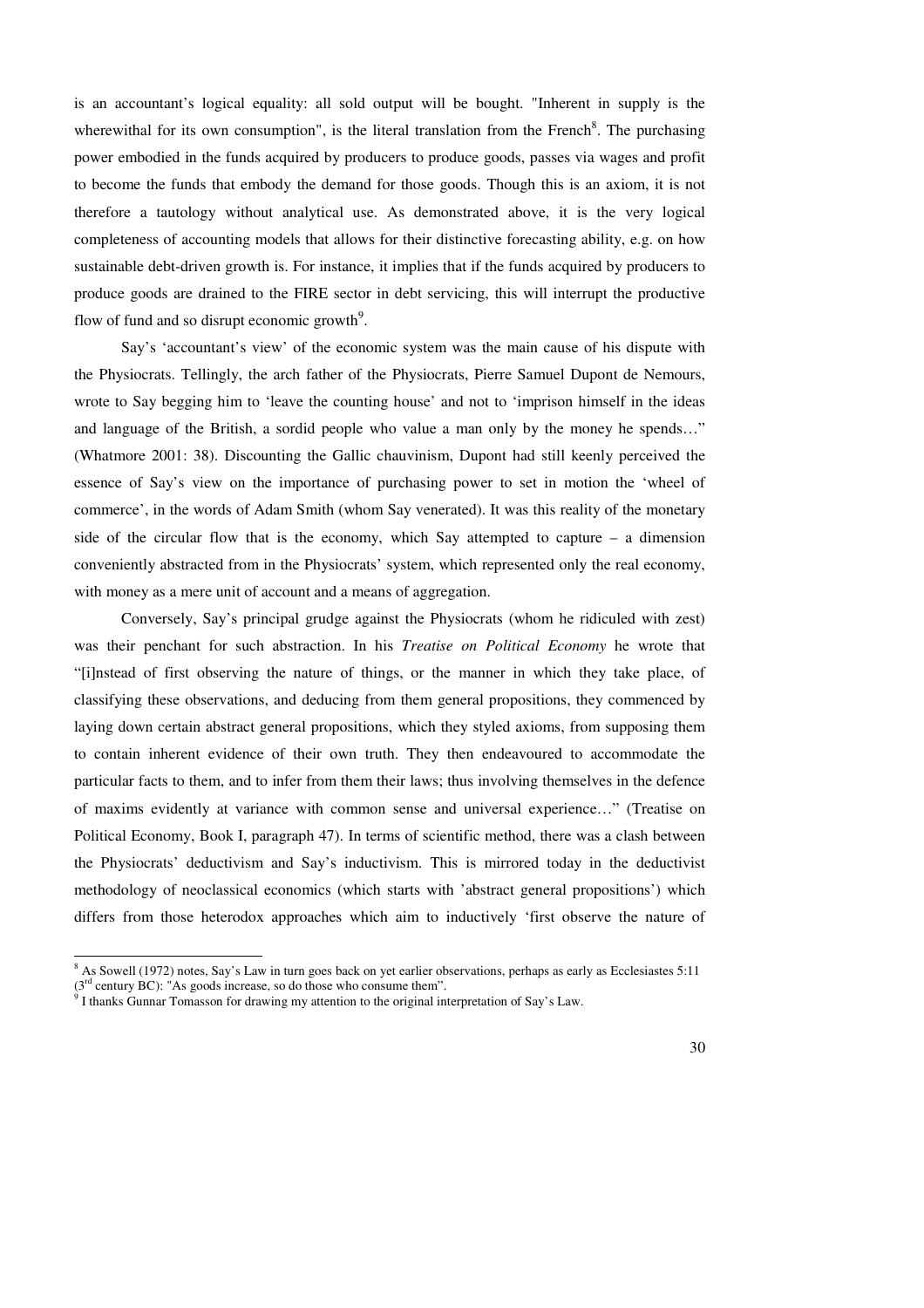things' before moving to 'general propositions'. Accounting models include the flow of funds in the 'nature of things' to be reflected in its general proposition (or models); equilibrium models abstract from the flow of funds and from accounting relations from the very first of its axioms. So although "[b]oth Say's law and the theory of equilibrium income – its intellectual complement and historical rival – can be traced back to a common origin in the Physiocrats…" (Sowell 1973:219), their analytical view differed widely already at the beginning.

The intellectual duel between Say and the Physiocrats gave rise to two distinct schools. In the development of economics as a discipline, it is fair to say that the Physiocrat approach won this duel hands down. Say's approach survived via the works of, among others, Mill (1848), Keynes (1930) and Schumpeter (1954) into current theorizing by the 'Post-Keynesian' and 'circuitist' schools of economics (e.g. Rochon 1999; Fontana 2000; Graziani 2003). This emphasizes the circular flow of funds, accounting relations in the economy, and the monetary context of production and consumption. Academically, this approach is marginalized. It is not taught in academic (under)graduate courses on money and banking or on monetary policy, nor publicised in even the top 100 of economics journals (ranked, for instance, by impact rating).

In contrast, the neglect of credit and debt remained central as  $18<sup>th</sup>$  and  $19<sup>th</sup>$  century political economy developed into the 20<sup>th</sup> century academic discipline of economics. It was incorporated in (and greatly facilitated) the 'Marginal Revolution' in the late 19<sup>th</sup> century, which installed individual optimization firmly as the central organizing principle in economic models. Its core model of the economy became Leon Walras' construction of a set of interconnected commodity markets which simultaneously clear through the interaction of commodity price signals. This laid the foundation for general equilibrium theory, with no role for money (let alone credit and debt). The *Tableau Economique* also underpinned the later invention of input-output models pioneered by Wasily Leontief, and operationalised into national accounting models from the 1930s to 1950s by Richard Stone in the UK, Ragnar Frisch in Norway, Jan Tinbergen in the Netherlands and Robert Solow in the US. In the construction of the national statistics, the *Tableau* culminated in the System of National Accounts, the authorative prescription for GDP calculations published jointly by the United Nations, the Commission of the European Communities, the International Monetary Fund, the Organisation for Economic Co-operation and Development, and the World Bank. In academic analysis, the Physiocrat spirit culminated in money-less Computable General Equilibrium (CGE) models widely used today in policy analyses as diverse as fiscal reform, development planning, international trade and environmental regulation (Wing 2004:2).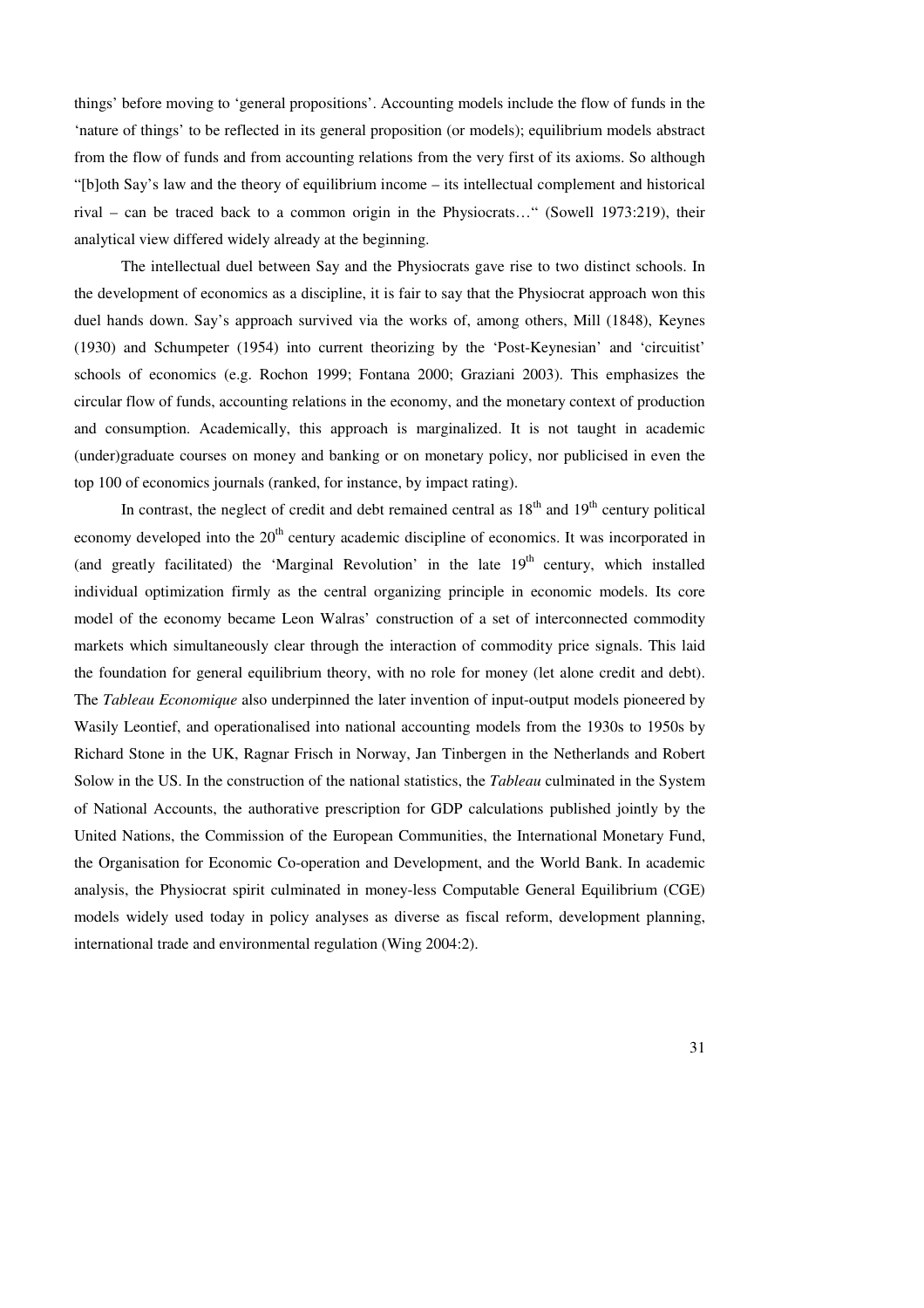#### **8. Summary, Reflections and Conclusions**

This paper made the fundamental point that recognizing the accounting forms in which economic relations of necessity exist, is indispensible for understanding the economic and financial system's sustainability. Those forms are perhaps best analyzed in flow-of-fund or 'accounting' models of the macro economy. This argument was developed with reference to the discrepancy between professional assessment and reality before and during the 2007-8 credit crisis and ensuing recession. It documented the sense of surprise at the credit crisis among academics and policymakers, giving rise to the view that 'no one saw this coming'. Contradicting this common opinion, it carefully documented the analyses by those professional and academic analysts who did 'see it coming', and who issued public predictions of financial instability induced by falling real estate prices and leading to recession. The common elements in their analyses were identified, implying an 'accounting' view of the economy. The structure of accounting (or flow-of-funds) models underlying these predictions was explored, as were the structure and crisis prediction performance of 'equilibrium' models used to form official forecasts in central banks, by governments and by international bodies. The key differences between the two types of models were brought out in a systematic comparison of their underlying assumptions and their theoretical pedigrees. It was also suggested that the institutionalization of official models, and their reflection of mainstream economic theories, may so far have precluded the adoption of accounting models. In conclusion of this paper, two reflections seem apt.

In introducing accounting concepts into conventional models (as the OECD is doing), the challenge may well be to explore how far model synergies and incompatibilities reach, and what type of model is best fit for which purpose. In the context of break points in economic development such as the credit crisis, it is "better to be roughly right than precisely wrong', as Keynes famously wrote. In situations where the FIRE sector plays a crucial role, equilibrium models provide detailed forecasts on e.g. labour force participation, unit costs, hourly compensation and civilian employment, but fail to anticipate momentous change due to debt growth. Conversely, the accounting models reviewed here include far less detail on the real sector but are better at identifying finance-driven turning points.

Such exploration of the synergies and proper domains of accounting and equilibrium models, however, would require an open-minded consideration of the merits of accounting models of the economy. This still appears to sit uneasily with the continued dominance in policy making and academia (including the field of accounting) of neoclassical economics. Hopwood (2009) views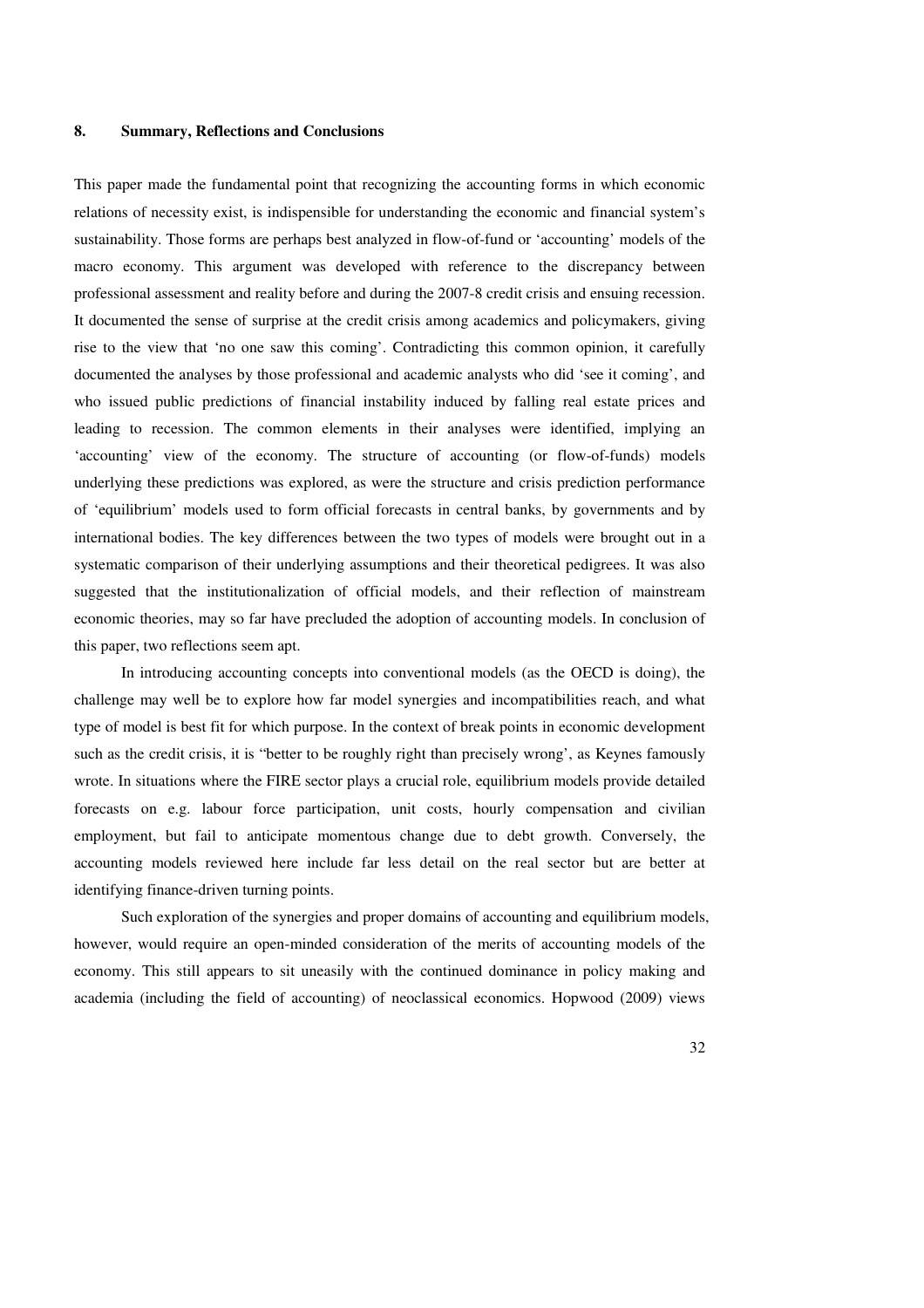economics as "a subject … appearing as one that invest quite heavily in the policing of its intellectual boundaries" and where "much of the diversity [of debates] has been banished". Arnold (2009) likewise self-criticizes the accounting field by asserting that "our dominant theories provided an insufficient bases for understanding the transformations that were occurring in the international political economy over the past quarter century or for analyzing the relationship between macro level changes, such as the rise to power of the financial sector, and the micro level field of financial accounting practice." In parallel to the promotion by some of an 'economics of accounting' to improve analysis in the field of management accounting (Christensen and Feltham 2007; Jordan 1989), there appears to be scope for an 'accounting of economics' in the field of macroeconomic and macrofinancial stability assessment and forecasting.

This research programme would have as its central tenet that we need to understand how dynamics in accounting relations underpin and shape our economies. The underlying reason is that economic relations and transactions in modern economies are embedded in the double-entry accounting framework. All transacting is predicated on economic agents extending credit to each other, and credit (whether trade credit or bank credit) is fungible with money. Money is not just a unit of account; it is the reflection of relations of debit and credit, and thus money itself is an accounting concept (Wray 1998, 2004). Having a monetary economic system predicated on accounting relations and the regulations that shape them, implies that an accounting lens is indispensable in the analysis of financial stability. This is the accounting dimension of the 'significance of the monetary context of economic behavior' also researched in heterodox economics (Fontana and Gerard 2002). More specifically, the balance sheets of firms, households and governments, and the regulations in the economic system on what sorts of balance sheets are being allowed, co-determine what forms new credit flows can take, how much there can be of it to different sectors (e.g. to the FIRE sector versus the real economy), and consequently how the economy will evolve. These will not be the only factors shaping the economy, but neither can they be fully abstracted from, as is current practice in much of economic research. In sum, there seem to be important contributions that accounting researchers can make to economics - rather than just the other way round, as is sometimes suggested.

Indeed, Arnold (2009) urges that accounting researchers need to be asking questions such as "why did standard setters adopt fair value accounting for financial instruments without regard for the macroeconomic consequences of sanctioning the proliferation of complex, unregulated and systematically dangerous financial products?". Accounting researchers should be bolder in pointing out and analyzing the implications of specific accounting rules and practices for macroeconomic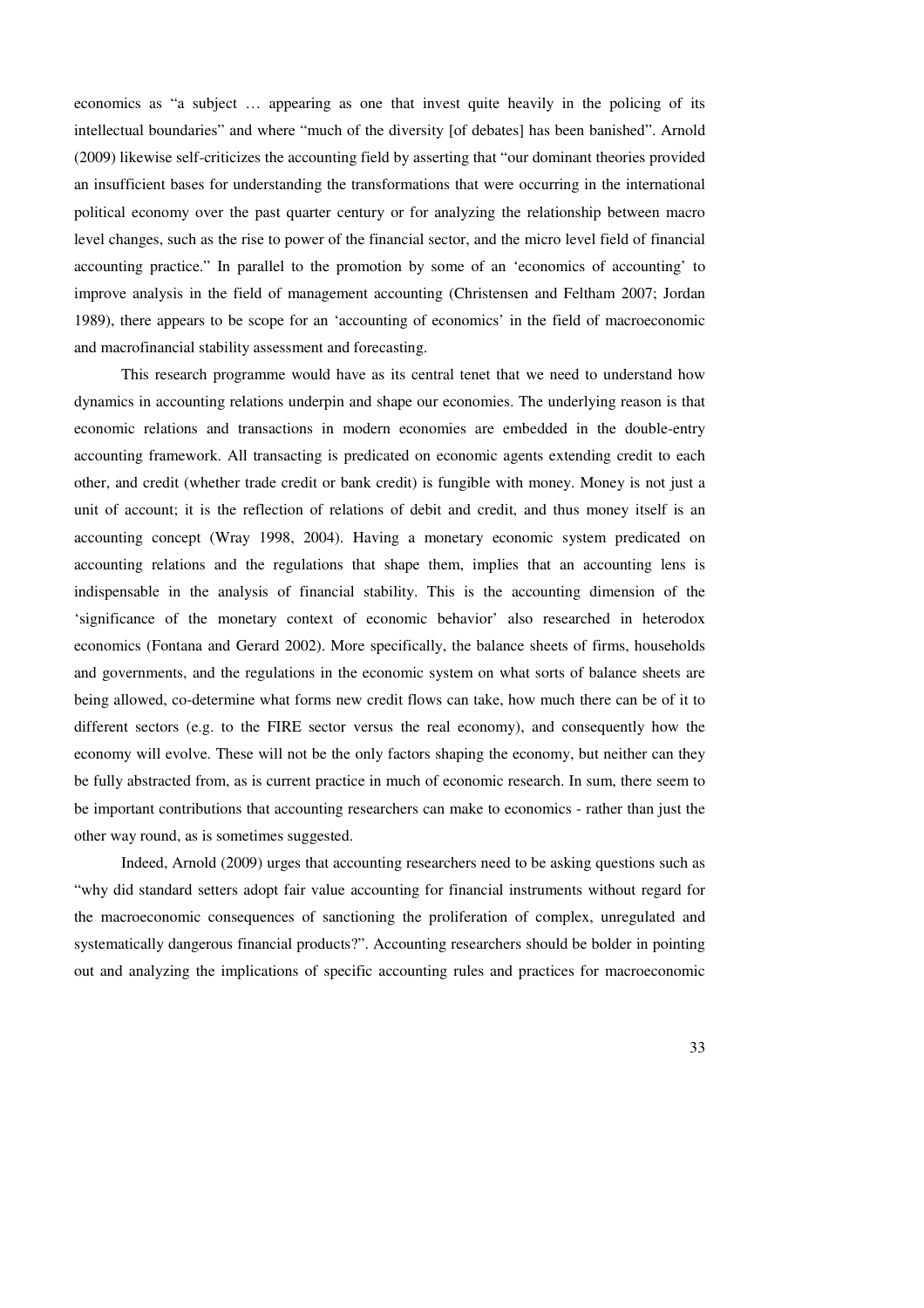development, and probing the political economy reasons for their introduction. This study has sought to provide a context for such research to be undertaken.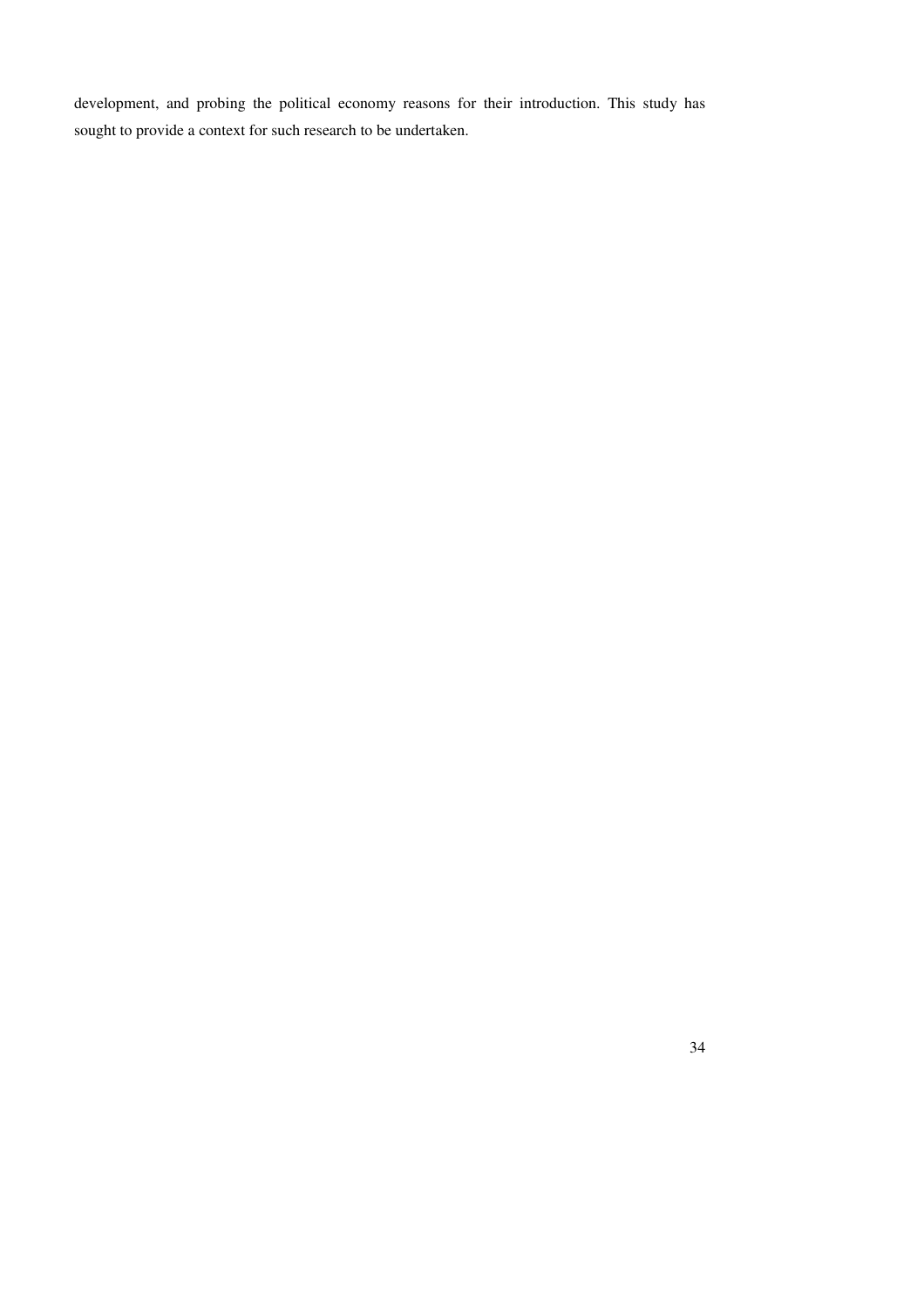#### **Appendix: They Saw It Coming**

In collecting the data presented in this Appendix in an extensive search of the relevant literature, four selection criteria were applied. Only analysts were included who provide some account on how they arrived at heir conclusions. Another criterion was that analysts went beyond predicting a real estate crisis, also making the link to real-sector recessionary implications, including an analytical account of those links<sup>10</sup>. Third, the actual prediction must be made by the analyst and available in the public domain, rather than being asserted by others. Finally, the prediction had to have some timing attached to it<sup>11</sup>.

The twelve analysts described here – the number is entirely an outcome of the selection criteria – commented on the US, UK, Australian and Danish situations. All are (or were) analysts or commentators of global fame. They are presented in alphabetical order.

Dean Baker is co-director of the Center for Economic and Policy Research in Washington<sup>12</sup>. Baker discussed the consequences of the bubble in the US housing market in 2002, when he wrote that "[w]hile the short-term effects of a housing bubble appear very beneficial—just as was the case with the stock bubble and the dollar bubble—the long-term effects from its eventual deflation can be extremely harmful, both to the economy as a whole, and to tens of millions of families that will see much of their equity disappear unexpectedly. The economy will lose an important source of demand as housing construction plummets and the wealth effect goes into reverse. This will slow an economy already reeling from the effects of the collapse of the stock bubble [of 1999, DJB]…Unfortunately, most of the nation's political and economic leadership remained oblivious to the dangers of the stock market and dollar bubbles until they began to deflate. This failure created the basis for the economic uncertainty the country currently faces … [which] will be aggravated further by the deflation of the housing bubble. This process will prove even more painful if the housing bubble is allowed to expand still further before collapsing" (Baker 2002). Further expand it

<sup>&</sup>lt;sup>10</sup> This criterion excludes, for instance, John Talbott, a former investment banker for Goldman Sachs and a visiting scholar at UCLA's management school. He wrote *The Coming Crash of the Housing Market*" and *Sell Now! The End of the Housing Bubble* (January 2006), both of which accurately described overlending practices and the housing bubble. Talbott hints at the wider implications but does not analyse them.

<sup>&</sup>lt;sup>11</sup> This last criterion excludes economist Raghuram Rajan of the University of Chicago who in a 2005 paper discussed how perverse incentives in deregulated financial markets posed a risk to the economy, but without any indication of when trouble might break. The paper was presented at a Kansas City Federal Reserve Symposium under the theme of "The Greenspan era: Lessons for the Future". It also excludes Claudio Borio, an economist with the Bank for International Settlements, who in a 2004 paper titled " Market Distress And Vanishing Liquidity: Anatomy And Policy Options" wrote that "contrary to conventional wisdom, the growth of markets for tradable instruments, and hence the greater scope to sell assets and raise cash, need not actually reduce the likelihood of traditional funding liquidity crises.

Conceivably, in fact, it could even raise that likelihood,…"

 $12$  Not to be confused with the London-based Centre for Economic Policy Research, which never predicted a crisis.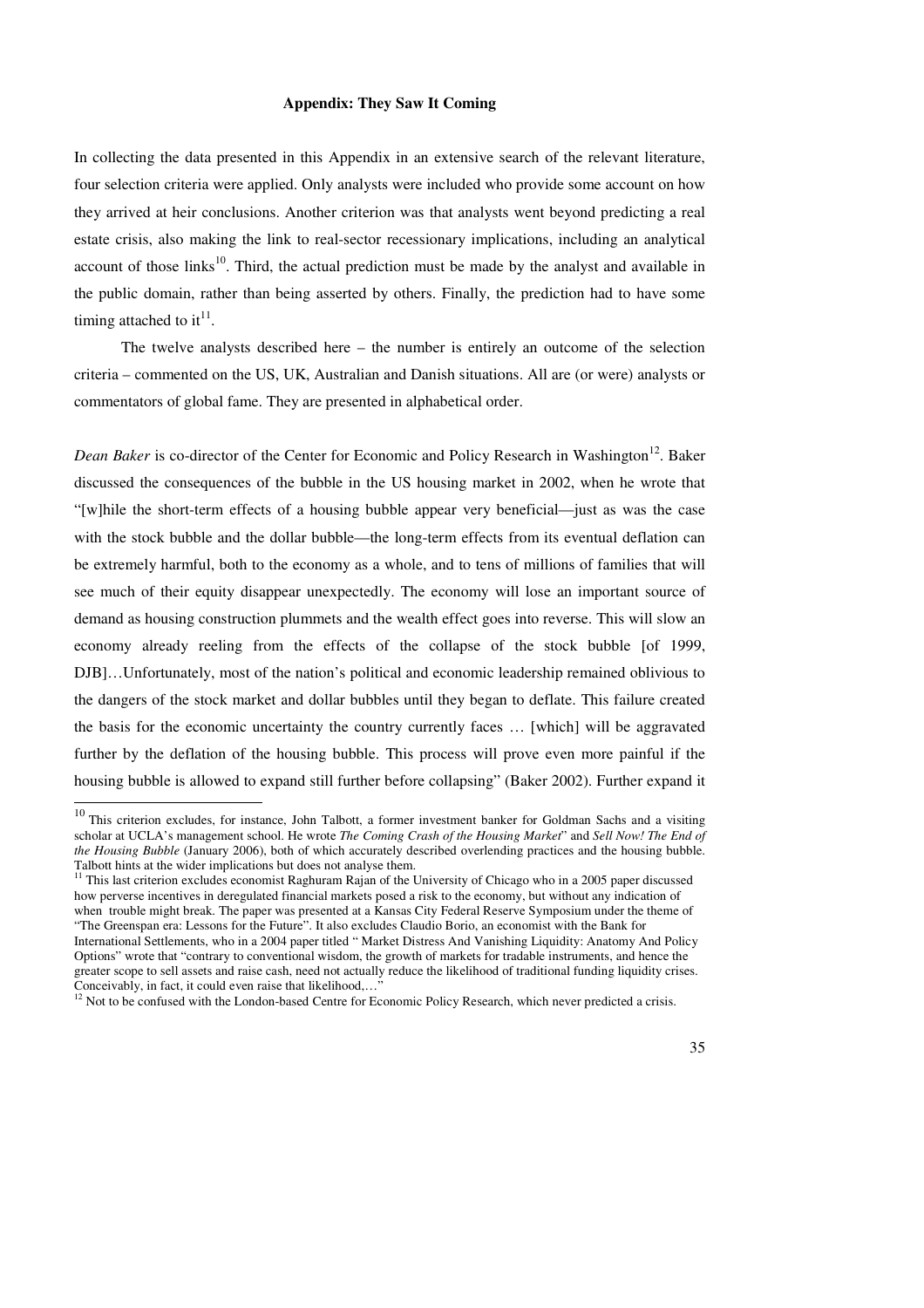did, and in early 2004 Baker sponsored a \$1,000 essay contest to solicit the most-convincing argument that the housing market was not in a bubble<sup>13</sup> (Lewis, 2004). In May 2004, Baker sold his apartment in the Washington Adams Morgan. He was quoted as saying "I felt like a fool holding onto it I'm pretty sure that prices around here will plummet"<sup>14</sup>.

In 2005 Baker predicted in a scholarly paper that asset prices in the US were bound to fall in the medium term (Baker et al 2005). In November 2006, he published the more urgent *Recession Looms for the U.S. Economy in 2007* in which he forecasts that weakness in the housing market was likely to push the economy into a recession in 2007, predicting -0.7 % GDP growth over 2007. Baker wrote that "[t]he wealth effect created by the housing bubble fuelled an extraordinary surge in consumption over the last five years, as savings actually turned negative. …This home equityfuelled consumption will be sharply curtailed in the near future…. The result will be a downturn in consumption spending, which together with plunging housing investment, will likely push the economy into recession….Over the course of the year, the economy will shed 1.2 million jobs." Baker's prediction was only slightly premature as official US GDP growth remained a positive 2 % in 2007 on average, though falling towards the end of the year. The US recession officially started in December 2007, costing 1.6 jobs till December 2008 (BEA figures).

*Wynne Godley* is a Distinguished Scholar at the Levy Economics Institute of Bard College, New York and a Visiting Research Associate with the Cambridge Endowment for Research in Finance (2002-2005). From 2000 he has consistently argued that a US housing market slowdown was unavoidable in the medium term, and that its implication would be recession in the US. Godley warned that 'Goldilocks is doomed', as he put it in a 2000 article with Wray. 'Goldilocks' was the simile after the children's tale, employed in the years after the dotcom crash for the US economy, which was said to be neither too 'cold' (low unemployment) nor too 'hot' (low inflation). Godley and Wray (2000) argued that this stability was unsustainable, as it was driven by households' debt growth, in turn fuelled by capital gains in the real estate sector. Based on an accounting framework of the US economy developed by Godley (on which more below), they predicted that that as soon as debt growth slowed down – as it inevitably would within years -, growth would falter. When house prices had started to fall, Godley and Zezza (2006) published *Debt and Lending: A Cri de Coeur*. They demonstrated again the US economy's dependence on debt growth and argued that only the small slowdown in the rate at which US household debt levels were rising, resulting form the house

<sup>&</sup>lt;sup>13</sup> The winning essayist, Hilary Croke, was a researcher for the Federal Reserve.

<sup>&</sup>lt;sup>14</sup> The average price of Adams Morgan neighbourhood started dropping from their November 2005 peak of US\$

<sup>551,000</sup> to a low of US\$ 480,000 in January 2007. It was at the same level in February 2009 (data from zillow.com).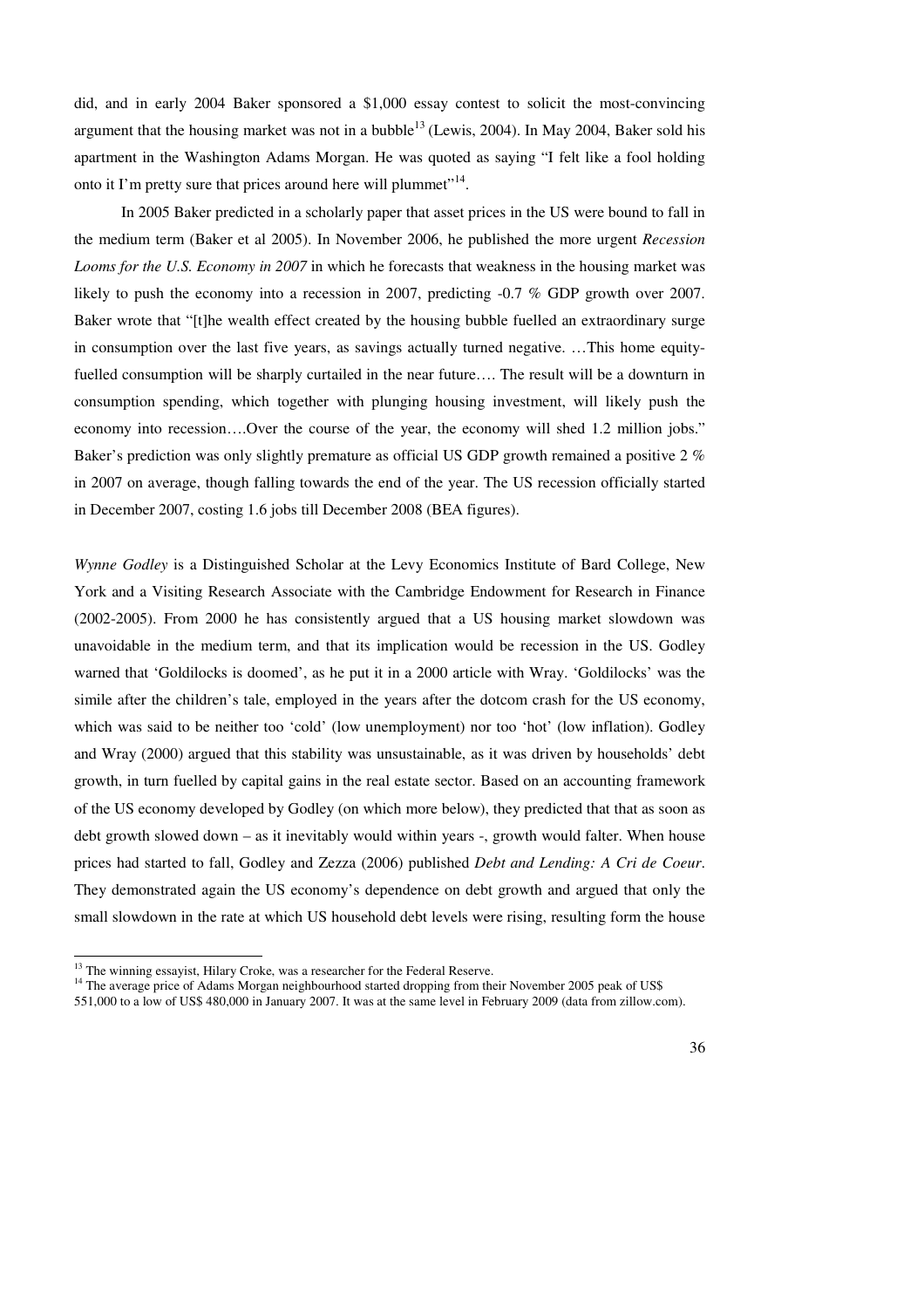price decline, would immediately lead to a "sustained growth recession … somewhere before 2010" (Godley and Zezza, 2006:3). In January 2007, the US Congressional Budget Office (CBO) produced its annual report, which, as Godley and others noted in an April 2007 analysis, had predictions on GDP and inflation "indicating a Goldilocks world in the medium term" which they deemed "wildly implausible" (p.1) as it required continued growth in household indebtedness while real estate collateral values were I na steep and continued fall. In contrast to CBO projections of GDP growth averaging 2.85 percent between 2007 and 2010, Godley in April 2007 predicted output growth "slowing down almost to zero sometime between now and 2008 and then recovering toward 3 percent or thereabouts in 2009–10"; but warned that "unemployment [will] start to rise significantly and does not come down again." (Godley et al 2007: 3). Again, in November 2007 Godley and others forecast "a significant drop in borrowing and private expenditure in the coming quarters, with severe consequences for growth and unemployment". These forecasts describe the actual developments from spring 2007 until the time of this writing in spring 2009. If anything, they were sanguine: US growth not only 'slowed to zero' but actually turned negative in 2008, and the recovery 'toward 3 percent or thereabouts in 2009–10' is now widely forecast, but yet to start.

The British *Fred Harrison* in his first book, "The Power in the Land" (1983), forecast the recessions in the leading industrial economies in 1992. In 2005 he published *Boom Bust***,** warning that the property market is subject to a sharp downturn at the end of a regular 18-year cycle, based on Harrison's study of UK property markets over the last 200 years. At a time when the consensus among forecasters was that the boom in house prices would cool to an annual 2 or 3% rise over the following years, Harrison analysed that a 'winner's curse' phase of the cycle would see UK home prices rise by more than 10% per annum – which they did over 2006 and 2007. An updated second edition of *Boom Bust* predicted that the next property market tipping point was due at end of 2007 or early 2008. The reason for the instability, Harrison explained, is not the housing market itself but the land market. Economic expansion encourages speculation, with banks lending more against escalating asset values and reinforcing the upward spiral. The only way land prices can be brought back to affordable levels is a slump or recession, undermining the banking system and causing widespread unemployment and repossessions. The UK housing market started collapsing in November 2007, followed by the recession Harrison had forecast.

*Michael Hudson* is a Distinguished Research Professor of Economics at the University of Missouri (Kansas City), president of the Institute for the Study of Long-term Economic Trends and a Wall Street financial analyst. Hudson has criticized economic growth based on asset price inflation as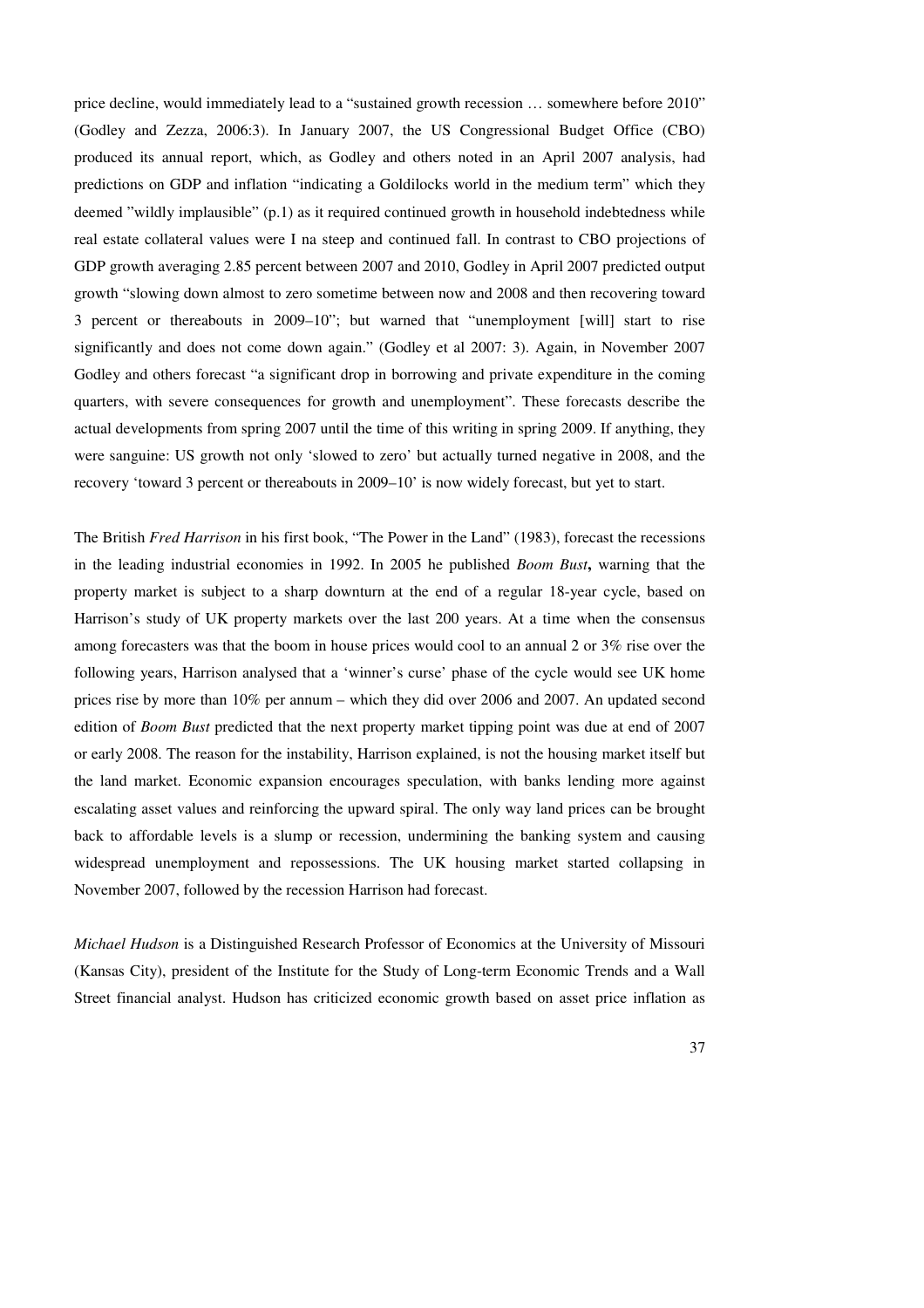unsustainable and polarizing. Based on his monitoring of the US National Product and Income Accounts, he wrote *Saving, Asset-Price Inflation, and Debt-Induced Deflation*, a paper presented at a 2004 academic conference and subsequently published as Hudson (2006a). In it, he noted the 'large debt overhead – and the savings that form the balance-sheet counterpart to it' as the 'anomaly of today's [US] economy'. He warned against the 'self expanding growth of savings' and the unsustainable 'growth of net worth through capital gains', fuelled by US monetary policies (of generous credit flows and decreasing interest rates) and tax policies (of un-taxing real estate gains in their treatment of depreciation and interest payments). In his analysis, the "natural limit to the process was reached in 2004 when the Federal Reserve reduced its discount rate to 1 percent. Once rates hit this nadir, further growth in debt threatens to be reflected in draining and amortization payments away from spending on goods and services, slowing the economy accordingly."

In 2005 Hudson wrote 'The Road to Serfdom: An Illustrated Guide to the Coming Real Estate Collapse', which was published in April 2006 in *Harper's Magazine*. In it he wrote that "almost everyone involved in the real estate bubble thus far has made at least a few dollars. But that is about to change. The bubble will burst… America holds record mortgage debt in a declining housing market… For those who bought at the top and who now face decades of payments on houses that soon will be worth less than they paid for them, serious trouble is brewing. …. Rising debt-service payments will further divert income from new consumer spending. Taken together, these factors will further shrink the "real" economy, drive down those already declining real wages, and push our debt-ridden economy into Japan-style stagnation or worse." (Hudson 2006b). That summer the housing market turned, leading to the credit crisis and recession a year later.

*Eric Janszen* is an investor and commentator. He established the *iTulip* website in November 1998 to parody the then rampant 'Internet Bubble' as a speculative mania. He called the top of the dotcom bubble in March 2000 and shut the site down after the dotcom crash of that year; but started it again as the housing market developed into what he believed to be a bubble. In August 2001 Janszen (2001) "expected that after the technology bubble crash the Federal Reserve and government was certain via tax cuts, rate cuts, and stealth dollar devaluation to induce a reflation boom like the 1934 – 1937 reflation created after the 1929 stock market bubble bust. Like that reflation, the stock market after 2001 was unlikely to produce meaningful inflation-adjusted results."

In 2006 he wrote in *America's Bubble Economy: Profit When It Pops* that the US would enter a recession within years. In December 2007 he warned subscribers to his investment advice that US stock markets were likely to begin in 2008 to experience a "Debt Deflation Bear Market"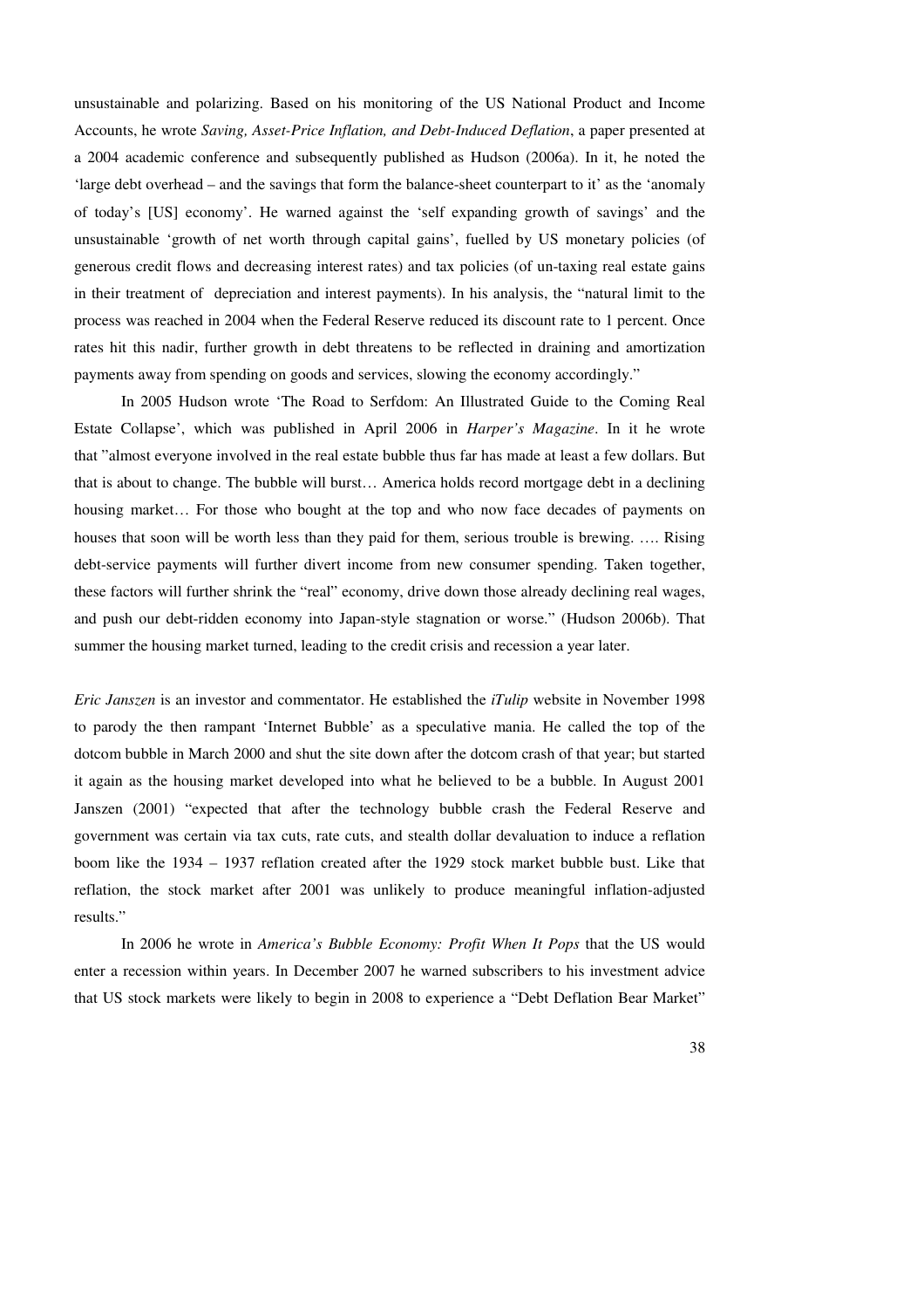market that would more or less track the Nikkei during the first year of the Japanese debt deflation, when it lost 40 % from December 1989 to December 1990. The Dow Jones then declined from 13,365 points in December 2007 to 7,880 points in December 2008, losing 42 % of its value. Janszen (2009) writes that "this forecast was uncomplicated if you understood the simple underlying dynamic: US households and businesses, and the government itself, had since 1980 built up too much debt. The rate of increase in debt was unsustainable… Huge imbalances in the US and global economy developed for over 30 years. Now they are rebalancing, as many non-mainstream economists have warned was certain to happen sooner or later, warnings which were argued as alarmist by mainstream economists. The global monetary system … started to come apart in 2007 following the crash of the securitized debt market, that followed the collapse of the housing bubble. It had to come apart anyway; the securitized bond market happened to be the proximate cause."

*Stephen Keen* is Associate Professor of Economics & Finance at the University of Western Sydney and a fellow of the Centre for Policy Development. A specialist in financial instability, – he published an academic paper in 1995 titled *Finance and Economic Breakdown* – Keen (2008) wrote that "[i]n December 2005, almost two years before the crisis hit, I realized that a serious financial crisis was approaching. I was so worried about its probable severity–and the lack of awareness about it amongst policy makers–that I took the risk (for an academic) of going very public about my views. I began commenting on economic policy in the media, started the DebtWatch Report, registered a webpage with the apt name of www.debtdeflation.com, and established the blog *Steve Keen's Oz Debtwatch*."

He first publicly predicted Australia's financial troubles in December 2005 in an interview on Perth radio and ABC Radio. In December 2006, Keen (2006) wrote that the debt-to-GDP ratio in Australia (then 147 per cent) "will exceed 160 per cent of GDP by the end of 2007. We simply can't keep borrowing at that rate. We have to not merely stop the rise in debt, but reverse it. Unfortunately, long before we manage to do so, the economy will be in a recession. The reasons are simple: paying down excessive debt causes borrowers to stop spending… So when will this recession begin? On current data, the domestic economy may already be in one – though the China boom has more than compensated for the domestic downturn. What can be done to avoid it? Unfortunately, almost nothing." In September 2007 he published, with the Centre for Policy Development, the report "Deeper in Debt", writing that "our current problems [will] lead, I expect, to severe economic dislocation" (Keen 2007: 45). In January 2009 the IMF revised its 1.8 % forecast for Australian GDP growth in 2009 down by an unprecedented 2  $\%$ , to – 0.2  $\%$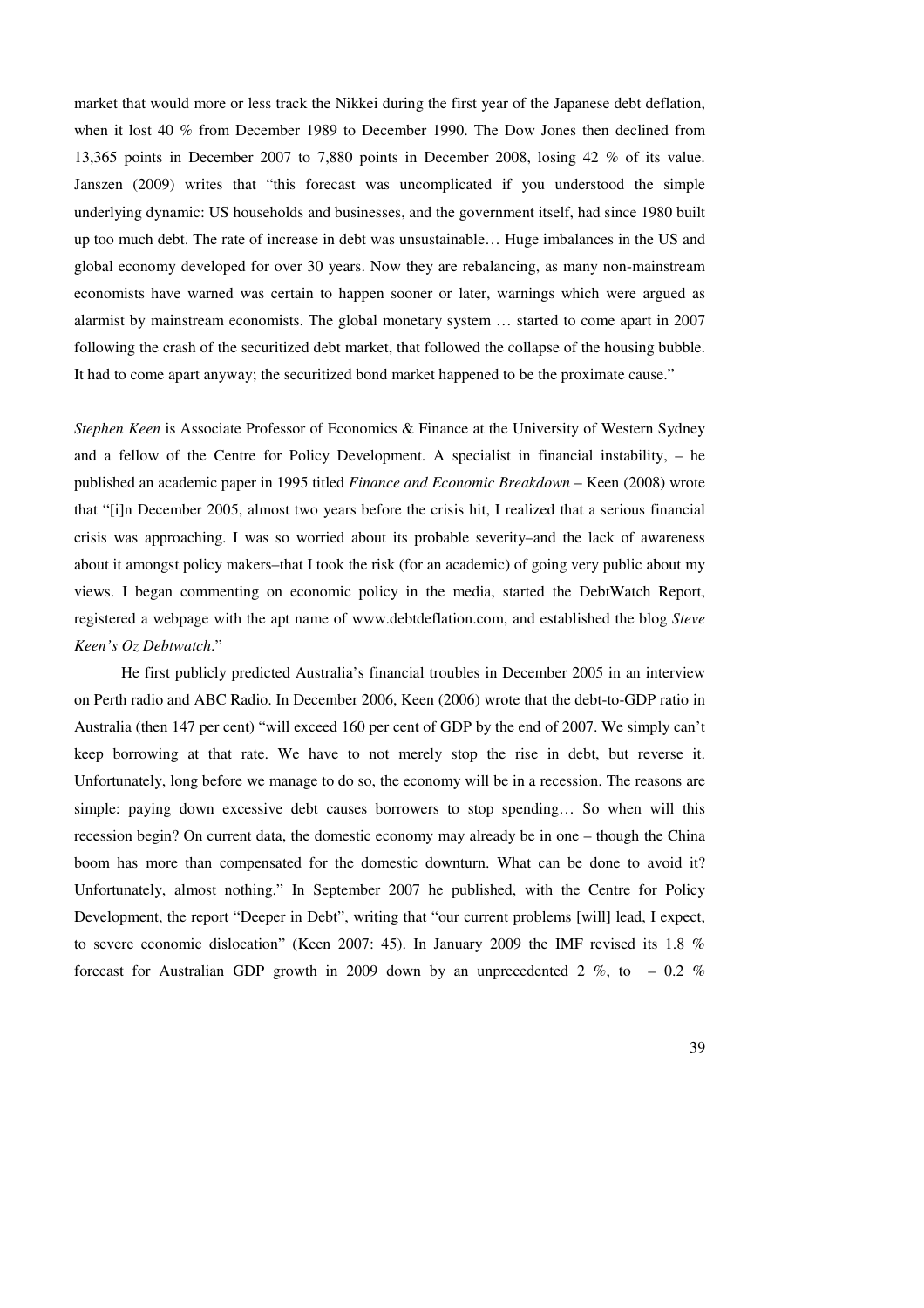(Stutchbury 2009). The Reserve Bank of Australia in May 2009 revised its 2009 forecast from 0.5 % to  $-1.0$  % (Kwok 2009).

*Jakob Brøchner Madsen* is a professor in economics at Monash University. From 2003, while professor in economics at the University of Copenhagen, he has questioned the sustainability of Denmark's growth. According to Madsen, Danes were living on borrowed time because of the mortgage debt which "had never been greater in our economic history". The Danish business paper *Børsen* in its December 4, 2008 issue featured an overview of his forebodings (Agaard 2008). In 2003 Madsen wrote "I am very pessimistic. We are heading into something in the world which is worse than what we experienced in 1982 [the last Danish recession, DJB]. It will be the worst recession since the Second World War". In 2004: "There is something completely wrong. We are seeing large bubbles and if they bust, there is no backup. House prices and shares are completely out of proportion. And it will go wrong. … The outlook is very bad for families in Denmark." In 2005: "I feel lost. Money growth is increasing, oil and commodity prices have doubled in the last 10 years. Therefore inflation and interest rates should increase, but nothing happens. All the models we use to predict inflation have broken down, it is chaos."

Under Madsen's supervision, his student Jens Kjaer Sørensen wrote an MA thesis in 2005- 2006 on 'The Dynamics of House Prices – International Evidence' going back to 1920s-1930s (to the 1840s for the Netherlands). In it, Sørensen demonstrated the existence of the first international synchronized housing boom in the UK, Norway, US and the Netherlands. He showed that credit growth due to liberalization was the prime cause, and that it was a bubble, i.e. prices would inevitably fall sharply to their long-run trends. The bursting of this bubble "will have a severe impact on the world economy and may even result in a recession" (Sørensen, 2006:97).

Jacob Brøchner Madsen moved to Monash University in 2006. His farewell talk at the University of Copenhagen on July 1, 2006 was entitled "Anatomy of the Bubble-Bust Cycle in the Danish Housing Market" In 2007, Madsen observed that "houses are overvalued and it is only a matter of time before they will start falling". He predicted a decrease by up to 40 %. According to *StatBank Denmark* data, the growth in family homes price in Denmark petered out in the third quarter of 2007, and prices declined from that peak by 12 % until the end of 2008, the latest observation the time of this writing. Economic growth halved from 3.3 % in 2006 to 1.6 % in 2007 and the economy contracted by 1.1 % over 2008 (source: StatBank Denmark)<sup>15</sup>.

<sup>&</sup>lt;sup>15</sup> I thank Jens Sørensen for providing details and help in data collection in the Danish case study.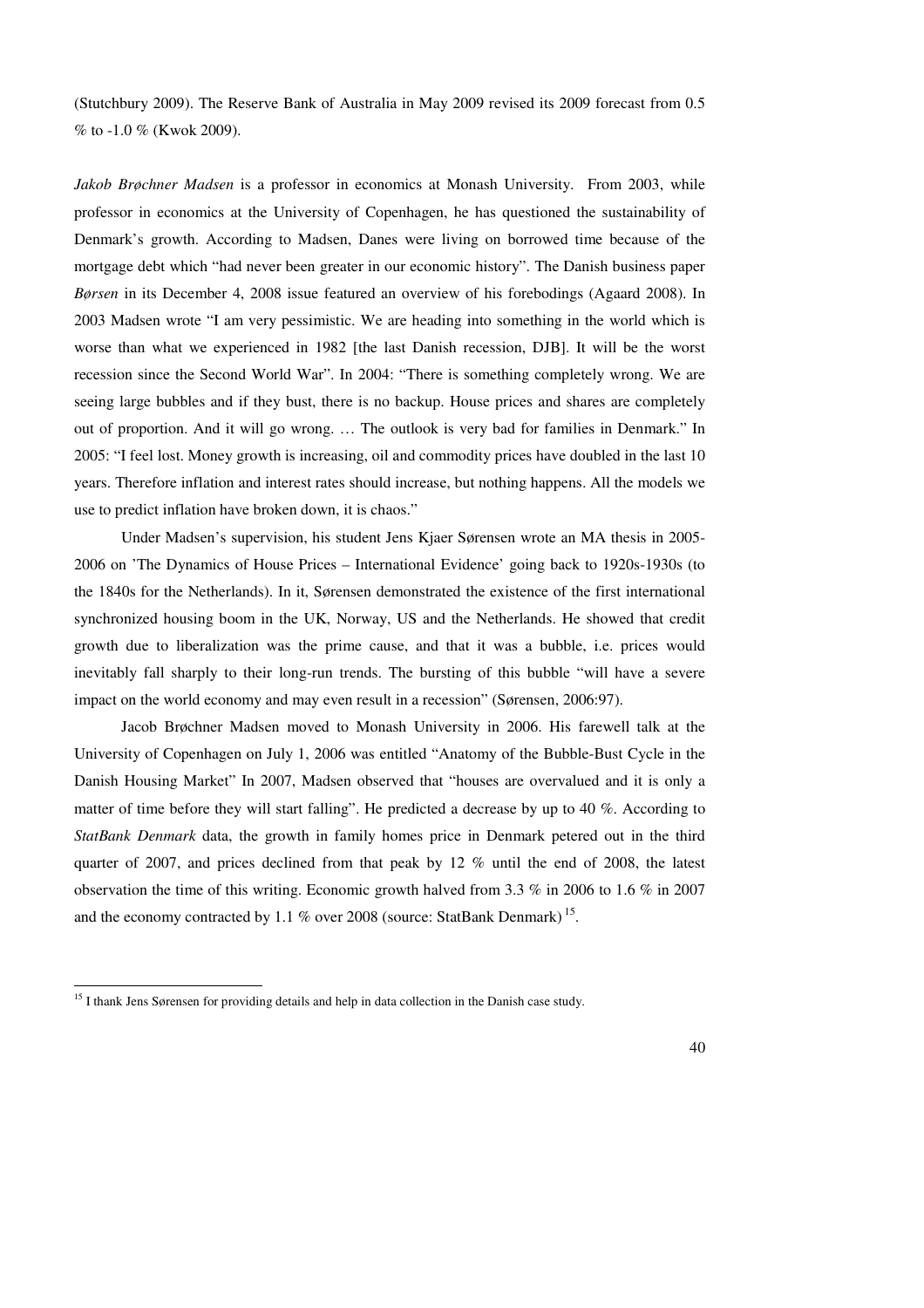*Kurt Richebächer* (1918-2007) wrote one of the longest-standing investment newsletters, "The Richebächer Letter," which at various times also circulated as "Currencies & Credit Markets." Richebächer was chief economist for Dresdner Bank from 1964 and moved into private consultancy in 1977. He warned against the bubble in technology stocks in the late '90s. After its collapse, he warned against the bubble in housing, writing in September 2001: "the new housing boom is another rapidly inflating asset bubble financed by the same loose money practices that fuelled the stock market bubble." He went on to predict "that the housing bubble – together with the bond and stock bubbles – will invariably implode in the foreseeable future, plunging the U.S. economy into a protracted, deep recession." (Bonner 2007).

Writing in 2006, Richebächer held that "the recovery of the U.S. economy since November 2001 has been dominated by an unprecedented consumer borrowing-and-spending– binge. …"wealth creation" though soaring asset prices has been driven by ultra-cheap and loose money and credit, and not by saving and investment…" Richebächer (2006a:4). Just before the turning of the US housing market in summer 2006, Richebächer (2006a:4) in July 2006 commented that "[t]he one thing that still separates the U.S. economy from economic and financial disaster is rising house prices that apparently justify ever more credit and debt"… "Given this precarious income situation on the one hand and the debt explosion on the other, it will be clear that in the foreseeable future there will be heavy selling of houses, with prices crashing for lack of buyers" (Richebächer, 2006a:11). As this prospect began to materialize in the next month, Richebächer wrote in his August 2006 newsletter that "a recession and bear market in asset prices are inevitable for the U.S. economy. … This will not be a garden-variety recession, in which monetary easing unleashes pent-up demand, as it used to do in past business cycles". He again emphasized its cause: "the great trouble for the future is that the credit bubble has its other side in exponential debt growth" … "The U.S. liquidity deluge of the last few years has had one single source: borrowing against rising assets backed by the Fed's monetary looseness… all hinging on further rises in asset prices. But they are going to plunge" (Richebächer, 2006b:1,5,9,11-12). And in September 2006 he wrote hat "housing bubbles, when bursting, generally do considerable damage to the economy. Today, they are bound to do far more damage…." (Richebächer, 2006c:4). The question was not if, but "how fast the U.S. economy and its asset markets will turn down. … "There is no question that the U.S. housing bubble is finished. All remaining questions pertain solely to speed, depth and duration of the economy's downturn" (Richebächer, 2006c:9).

Paul Volker, former Chairman of the US Federal Reserve and a long-time friend of Richebächer, once remarked that the challenge for modern central bankers "is to prove Kurt Richebächer wrong." Richebächer regarded the expansion of credit under Greenspan as laying the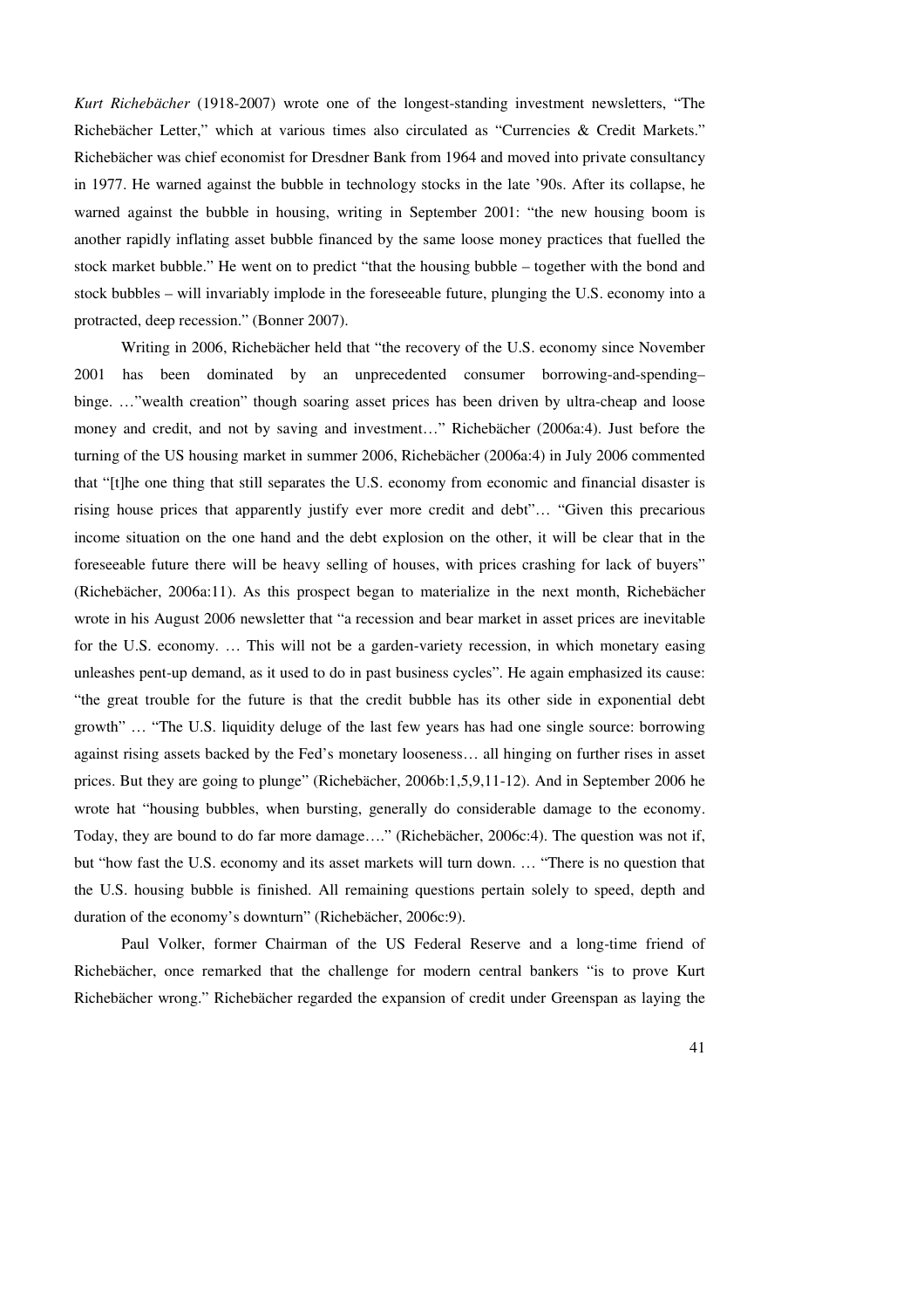foundation of the worst post-World War II economic contraction. He died on August 24, 2007, two weeks after the events leading up to that contraction began (Bonner, 2007).

*Nouriel Roubini* is Professor of Economics and International Business at the Stern School of Business, New York University, Research Associate at the NBER and Research Fellow with the CEPR. He is a former advisor to the U.S. Treasury Department and former member White House Council of Economic Advisers. He runs the *Roubini Global Economics Monitor* and a *Global Economics Blog* (http://www.rgemonitor.com/blog/roubini, from which all quotes below are taken). He predicted in summer 2005 that real home prices were likely to fall at least 30% over the next 3 years, and published warnings about the recessionary implications from the very beginning of the house price decline. On August 23, 2006, he wrote that "[b]y itself this [house price] slump is enough to trigger a US recession". On August 30, he wrote that "[t]he recent increased financial problems of … sub-prime lending institutions may thus be the proverbial canary in the mine – or tip of the iceberg – and signal the more severe financial distress that many housing lenders will face when the current housing slump turns into a broader and uglier housing bust that will be associated with a broader economic recession. You can then have millions of households with falling wealth, reduced real incomes and lost jobs…" In a Nov 17, 2006 blog he analysed that "the housing recession is now becoming a construction recession; and the construction recession is now turning into a clear auto and manufacturing recession; and the manufacturing recession will soon turn into a retail recession as squeezed households – facing falling home prices and rising mortgage servicing costs – sharply contract their rate of consumption." He correctly predicted that quantitative easing by the Federal Reserve would lead to a short lived stock rally at the end of 2006, turning into a share price plunge once a coming recession was obvious towards mid 2007. Through 2006 and 2007, Roubini continued warning of further house price falls (where others saw it bottoming out), and of its systemic implications leading to recession in 2007.

*Peter Schiff* is a stock broker, investment adviser and commentator. He was an economic adviser for Ron Paul's campaign in the 2008 Republican Party primaries. On May 16, 2006 in debate on the television channel *Fox News*, Schiff forecast that the U.S. housing market was a bubble that would soon burst. In an August 2006 CBNC interview, Peter Schiff asserted that : "[t]he United States economy is like the Titanic ...I see a real financial crisis coming for the United States." He rose to media prominence following the publication of his book early 2007 book *Crash Proof: How to Profit From the Coming Economic Collapse*. Written over the previous two years, *Crash Proof*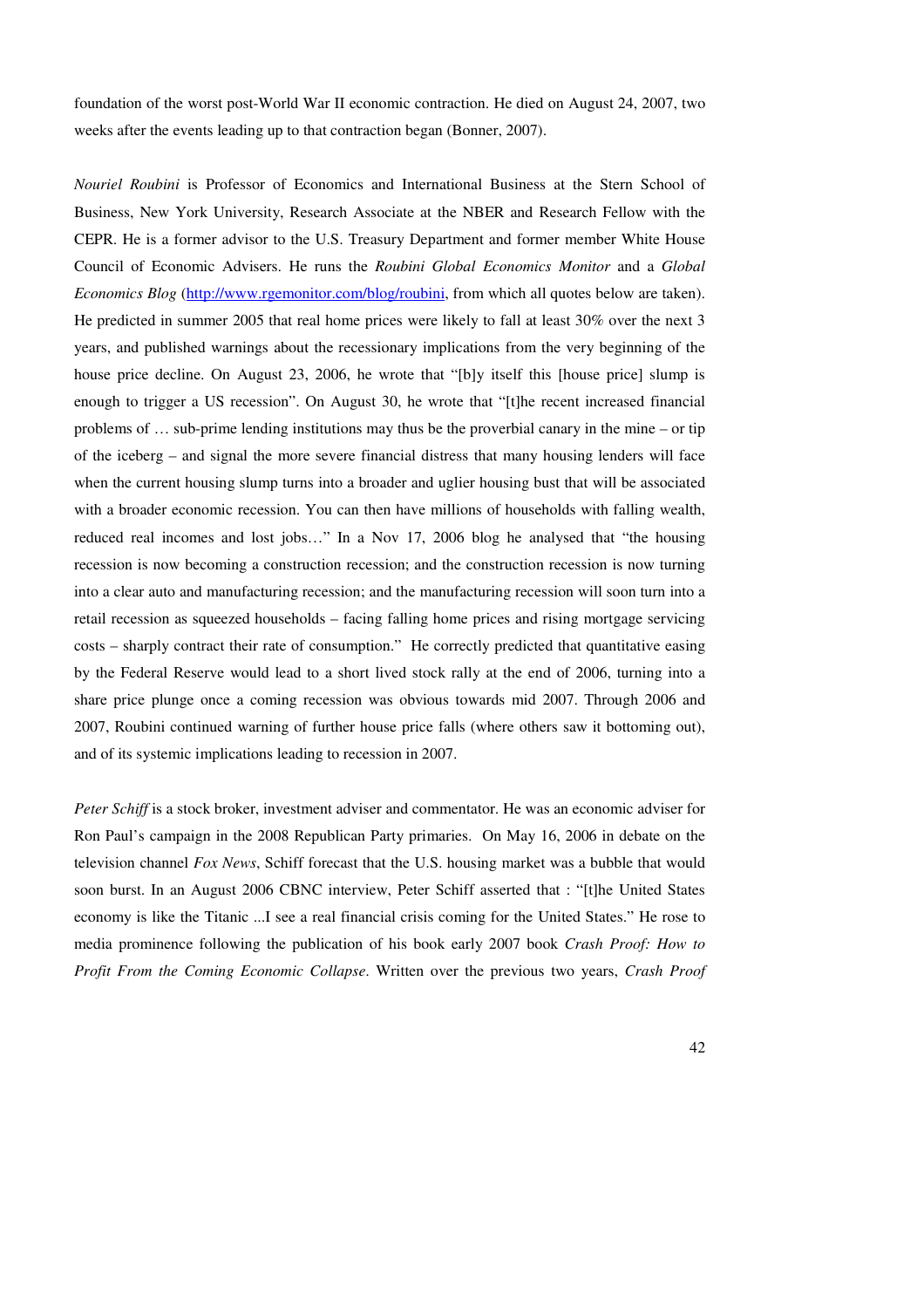predicted the popping of the US housing bubble and the consequent financial crisis, including the failure of mortgage banks Fannie Mae and Freddie Mac and the collapse of the US financial sector.

*Robert Shiller* is a Yale economics professor who predicted both the dotcom and housing bubbles. Shiller has noted that too much potential wealth is still locked up in land and real estate. In order to trace that wealth he created, with Karl Case, the authorative Case-Shiller Index of US home-prices. In *The New Financial Order* (2003) Shiller warned that infatuation with the stock market was fuelling volatility and distracting us from more durable economic prospects of building up real assets (as opposed to financial assets), ''fundamental to our well-being but increasingly exposed to pervasive risks" (Karabell, 2009).

He published a book, *Irrational Exuberance*, on a bursting stock-market bubble just as the burst arrived in March 2000, and another, *The Subprime Solution* on the subprime meltdown just as the meltdown went global in summer 2008. He warned that home prices were looking "very anomalous" in the 2<sup>nd</sup> edition of *Irrational Exuberance* in 2005, published one year before the market turned. In the preface to that edition he wrote that " further rises in the [stock and housing] markets could lead, eventually, to even more significant declines… A long-run consequence could be a decline in consumer and business confidence, and another, possibly worldwide, recession. This extreme outcome … is not inevitable, but it is a much more serious risk than is widely acknowledged." Again, in August 2006 he wrote that "there is significant risk of a very bad period, with slow sales, slim commissions, falling prices, rising default and foreclosures, serious trouble in financial markets, and a possible recession sooner than most of us expected" (Case and Shiller, 2006).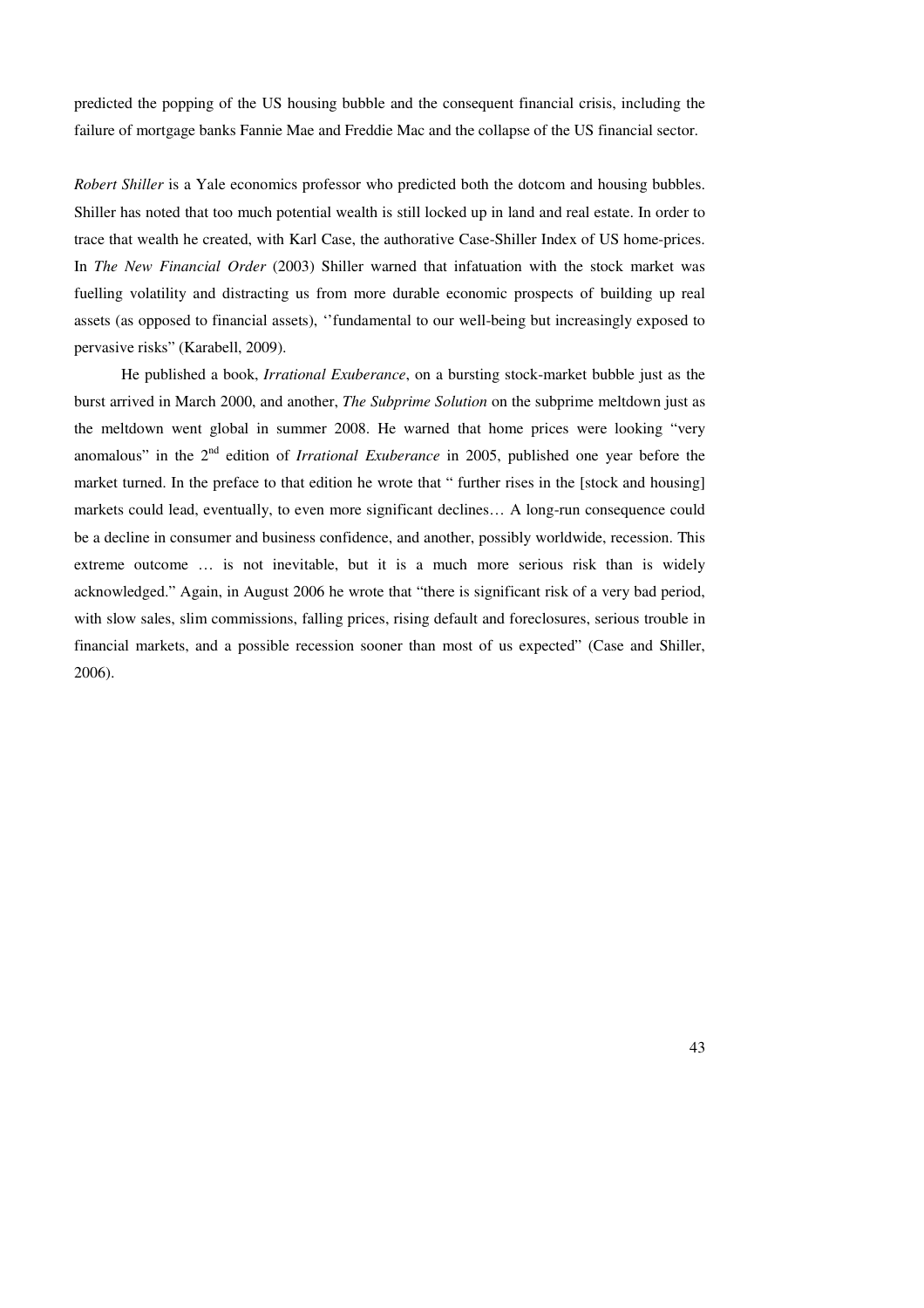#### **References**

Agaard, J (2008) Fact: This Is What The Housing Crisis Prophet Said. *Boersen*, December 4 2008 (translation by Jens Soerensen)

Arnold, P. J. (in press) Global Financial Crisis: The Challenge To Accounting Research. *Accounting, Organizations and Society* (2009), doi:10.1016/j.aos.2009.04.004

Arrighi, G. (2007). Adam Smith in Beijing. London: Verso.

Baker, D (2002) The Run-Up in Home Prices: Is It Real or Is It Another Bubble? *CEPR*, August 2002 www.cepr.net/index.php/publications/reports

Baker, D, B DeLong, and P Krugman (2005), Asset Returns and Economic Growth, *Brookings Papers on Economic Activity* 2005:1

Baumol, W (1977) Say's (At Least) Eight Laws, Or What Say and James Mill May Really Have Meant. *Economica* 44: 145-162

Bonner, B (2007) Requiem for an Economist. (Kurt Richebächer: In Memoriam*) The Daily Reckoning*, August 24, 2007. At http://www.dailyreckoning.org/Writers/KurtRichebacher.html

Borio, C (2004) Market distress and vanishing liquidity: anatomy and policy options *Bank for International Settlement, Monetary and Economic Department, Working Papers No 158*

Boyer, R. (2007). Assessing The Impact Of Fair Value Upon Financial Crisis. *Socio-Economic Review*, 5, 779–807.

Case, K and R Shiller (2006) Full House. *Wall Street Journal*, August 30 2006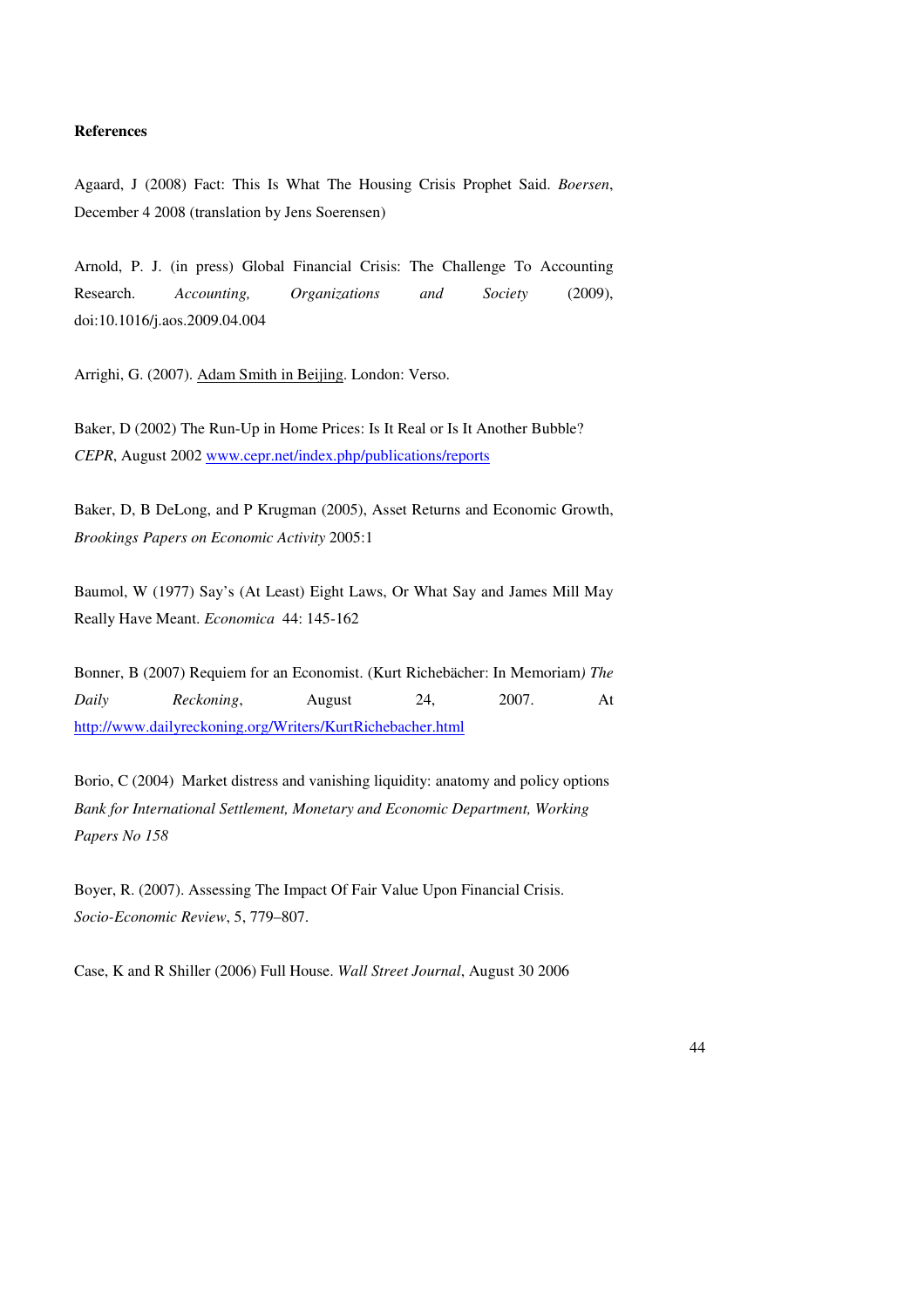Christensen, P and G Feltham (2007) Economics of Accounting. Series: Springer Series in Accounting Scholarship. Heidelberg and New York: Springer

CPB (2000) Central Economic Plan 2009 (in Dutch). The Hague: Centraal Planbureau

Das D. (2008) Contemporary Phase of Globalization: Does It Have a Serious Downside? *Global Economic Review*, Volume 37, Issue 4 December 2008 , pages 507 – 526

Das, D (2008) Contemporary Phase of Globalization: Does It Have a Serious Downside? Global Economic Review 37(4): 507-26

Das, D. (2006) Globalization in the World of Finance: An Analytical History, *Global Economy Journal* 6(1) article 2

Epstein, G. (ed.), 2005, Financialization and the World Economy, Cheltenham: Edward Elgar Publishing Ltd., UK

Fontana, G (2000) Post Keynesians and Circuitists on money and uncertainty: an attempt at generality. Journal of Post Keynesian Economics, 23(1): 27-48

Fontana, G and B Gerrard (2002) The Significance of the Monetary Context of Economic Behavior. Review of Social Economy 60(2): 243-262

Friedman, B (2009). The Failure Of The Economy And The Economists. *New York Review of Books*, LVI(9): 42–45, May 28

Godley, W and M Lavoie (2007) Fiscal Policy in a Stock-Flow Consistent (SFC) Model. *Journal of Post Keynesian Economics* 30(1):79-100

Godley, W, D Papadimitriou G Hannsgen and G Zezza (2007) Is There a Way Out of the Woods? *The Levy Economics Institute Strategic Analysis,* November 2007. At

Formatted: Bullets and Numbering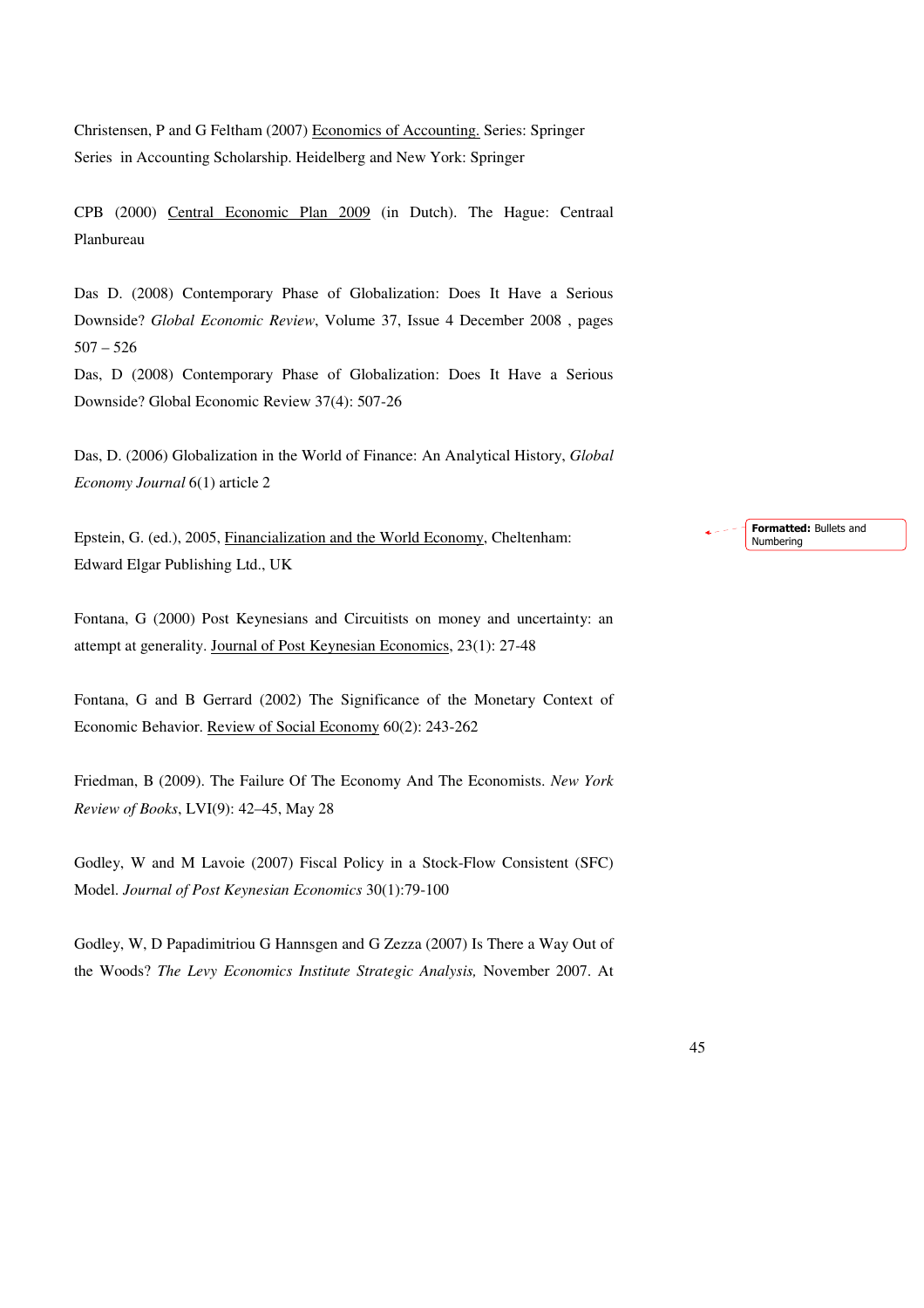Graziani, A (2003) The Monetary Theory Of Production. Federico Caffe Lectures. Cambridge; New York and Melbourne: Cambridge University Press

Greenspan, A (2008) We Will Never Have a Perfect Model of Risk. *Financial Times* March 17, p.9

Hagenbauch, B (2006) Growth or recession in 2007? *USA Today*, 12 December 2006

Harrison , F (2007) House prices: expect the worst. *MoneyWeek* Nov 07, 2007

Hopwood, A (2009) Exploring the Interface Between Accounting and Finance. Editorial, *Accounting, Organizations and Society* 34:4549-550

Hudson (2006a) Saving, Asset-Price Inflation, and Debt-Induced Deflation. In: L. Randall Wray and Matthew Forstater, eds., Money, Financial Instability and Stabilization Policy Edward Elgar, 2006:104-24. Graph also reproduced at http://www.americasbubbleeconomy.com/index.php?s=itulip.

Hudson (2006b) The Road to Serfdom: An Illustrated Guide to the Coming Real Estate Collapse, *Harper's Magazine*, April 2006

Janszen (2001) Questioning Fashionable Investment Advice. At http://www.itulip.com/gold.htm, August 2001

Janszen, E (2009) Debt Deflation Bear Market Windup Update Part I: 2009. At http://www.itulip.com/forums/showthread.php?p=61898#post61898

Jones, S (2007). A miracle is needed to avoid recession *Financial Times*, November 29

Jordan, J (1989) The Economics of Accounting Information Systems. *American Economic Review* 79(2):140-145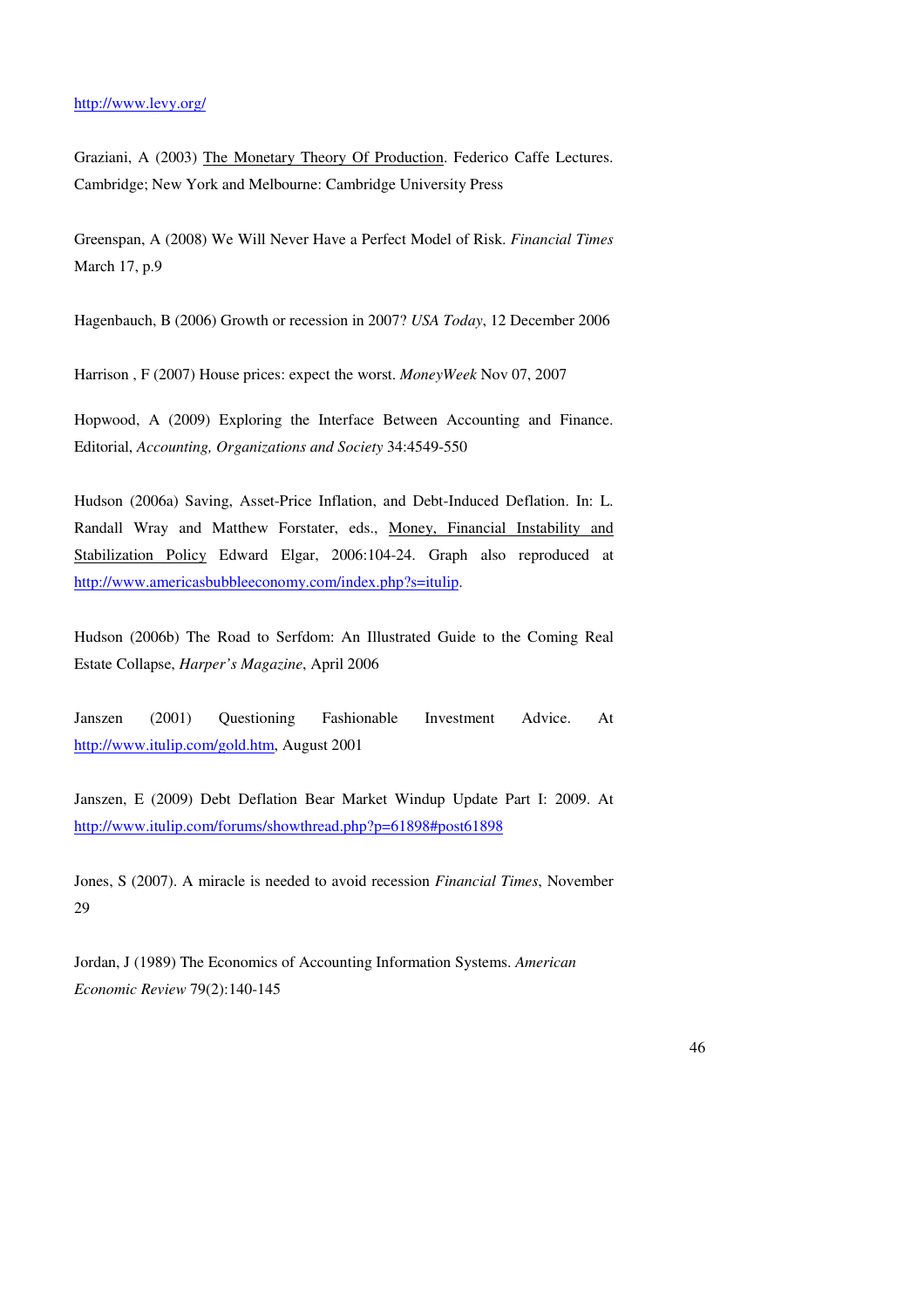Kaletsky, A (2008) It's an emergency. Long-term cures must wait *The Times* November 13, 2008

Karabell Z (2009) The One Who Saw It Coming. *Newsweek*, January 19

Keen, S (1995) Finance and economic breakdown: modelling Minsky's Financial Instability Hypothesis. *Journal of Post Keynesian Economics* 17(4)4: 607–635

Keen, S (2006) The Lily and the Pond. Interview reported by the *Evans Foundations*, at http://evatt.org.au/news/445.html

Keen, S (2008) Why did I see the financial crisis coming and "they" didn't? *Analysis*, November 20, 2008, on http://www.compareshares.com.au/keen04.php

Keen, S. and B. Chapman (2006) Hic Rhodus, Hic Salta! Profit in a dynamic model of the Monetary Circuit, *Storia del Pensiero Economico 2: 139-156*

Keynes, JM (1976 [1930]) A Treatise on Money. New York, Harcourt-Brace-Jovanovich.

Kwok, V (2009) Australia Seen Tipping Into Recession. *Forbes*, 8 May 209

Lander, M (2007) "A Banker in Germany Says Trouble Is Not Over." *New York Times*, November 27, 2007.

Lander, M (2008) Deutsche Bank's Chief Proves Right for Times. *New York Times*. August 1, 2008.

Laux, C and C Leuz (2009) The Crisis Of Fair-Value Accounting: Making Sense Of The Recent Debate *Accounting, Organizations and Society*, In Press

Lewis, H (2004) The Bubble Sitters: Dean Baker. At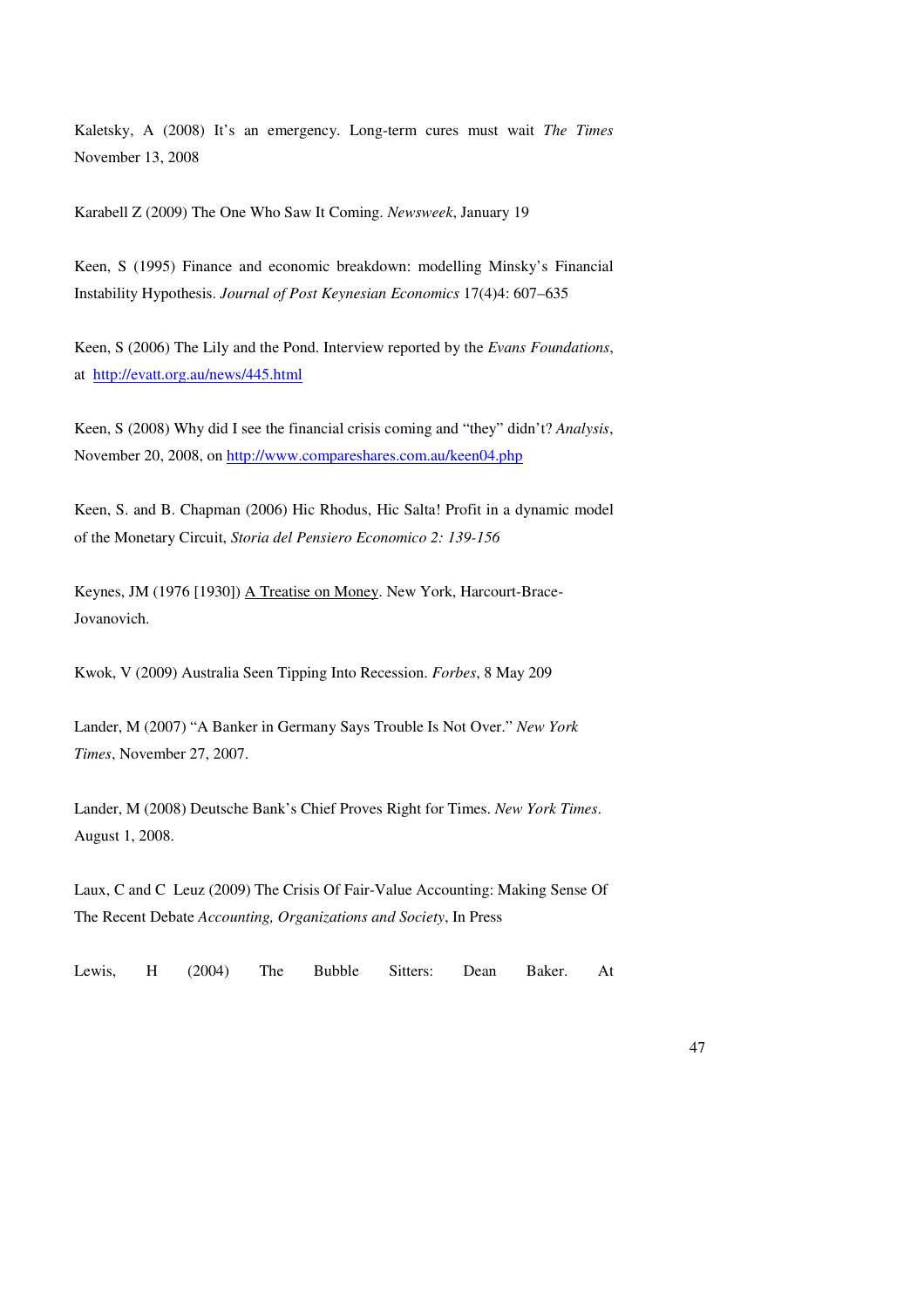# http://www.bankrate.com/brm/news/mortgages/BakerFamily.asp

Macroeconomic Advisers (2009) http://www.macroadvisers.com

Mill, JS (1848), The Principles Of Political Economy: With Some Of Their Applications To Social Philosophy, Book I, Chapter 4: Of Capital. At http://www.econlib.org/library/Mill/mlP4.html#Bk.I,Ch.IV

Minsky, H., 1978, The Financial Instability Hypothesis: A Restatement, Thames Papers in Political Economy, London: Thames Polytechnic

Pierce, A. (2008) The Queen Asks Why No One Saw The Credit Crunch Coming. *The Telegraph*, 5 November

Rae, D and D Turner (2001) A Small Global Forecasting Model Working Papers No. 286 OECD Economics Department. At http://ideas.repec.org/p/oec/ecoaaa/286 en.html

RBA (2008) Interesting Times. *Speech by Glenn Stevens, Governor of the Reserve Bank of Australia, to the Australian Business Economists Annual Dinner,* Sydney - 9 December 2008. At http://www.rba.gov.au/Speeches/2008/sp\_gov\_091208.html

Richardson, P (2006a) The Structure And Simulation Properties Of OECD's Interlink Model. At www.oecd.org/dataoecd/26/61/31705400.pdf

Richardson, P (2006b) Towards a new OECD Global Model: Strategy and Developments. OECD LINK meeting 30 October - 1 November 2006

Richebächer, K (2006a). The Richebächer Letter. Monthly Analysis of Currencies and Credit Markets. July 2006

Richebächer, K (2006b). *The Richebächer Letter. Monthly Analysis of Currencies and Credit Markets*. August 2006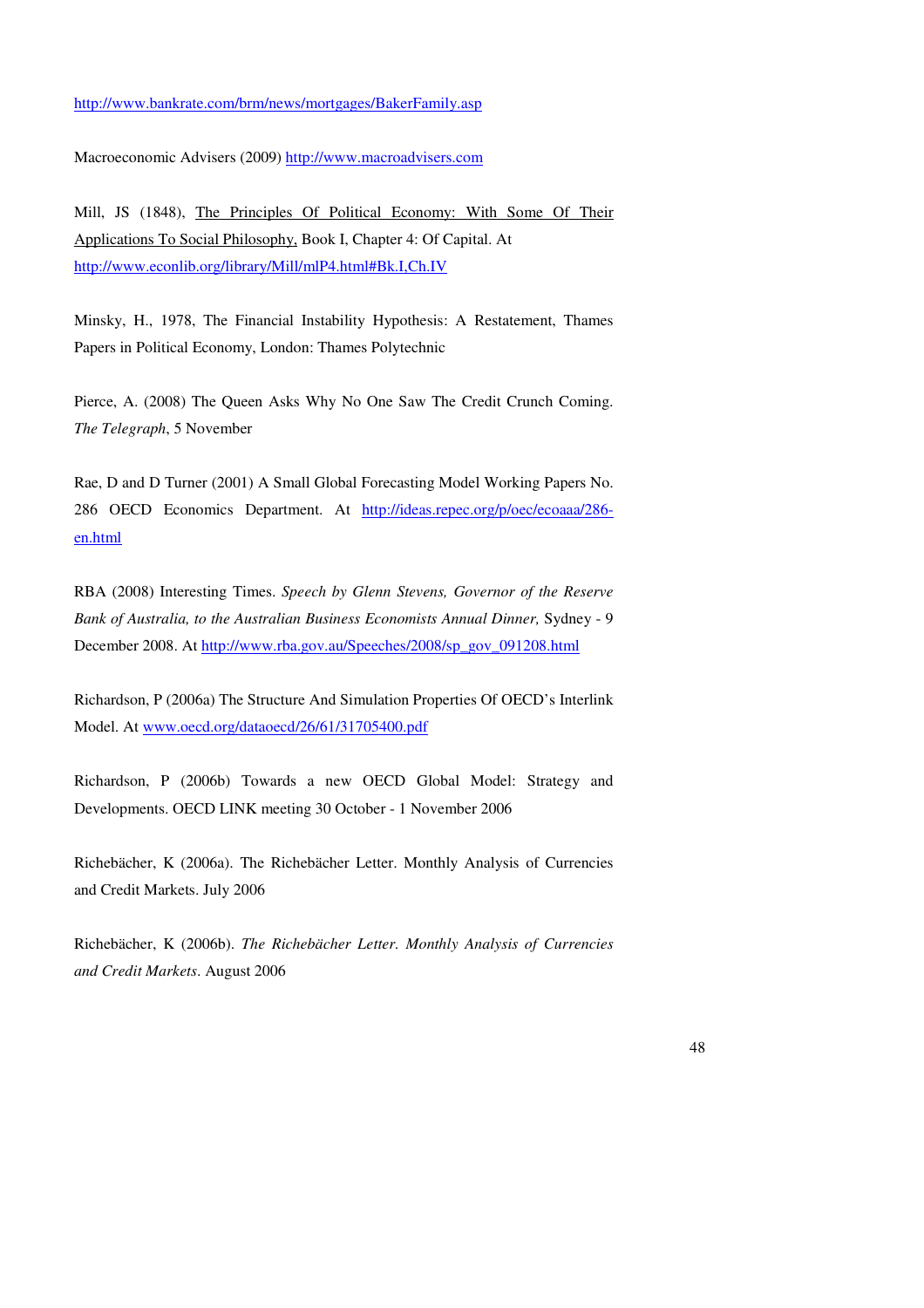Richebächer, K (2006c). *The Richebächer Letter. Monthly Analysis of Currencies and Credit Markets*. September 2006

Roberts, J and M Jones (2009) Accounting For Self Interest In The Credit Crisis *Accounting, Organizations and Society*, In Press

Rochon, L (1999) Credit, Money And Production: An Alternative Post-Keynesian Approach. Cheltenham, U.K. and Northampton, Mass.: Elgar

Schumpeter, J (1954) History of Economic Analysis. Oxford University Press, New York

Shiller, R (2000) Irrational Exuberance. Princeton University Press

Shiller, R (2003) The New Financial Order: Risk in the 21st Century. Princeton University Press

Shiller, R (2008) The Subprime Solution. How Today's Global Financial Crisis Happened, and What to Do about It. Princeton University Press

Sørensen, J (2006) The Dynamics of House Prices - International Evidence. Social Science Research Network Paper at http://papers.ssrn.com/sol3/papers.cfm?abstract\_id=1273183

Stockhammer, Engelbert (2004) Financialisation and the Slowdown of Accumulation. *Cambridge Journal of Economics*, September 2004, v. 28, iss. 5, pp. 719-41

Stutchbury, M (2009) IMF: Australia in recession. *The Australian*, January 31, 2009

Thomas Sowell (1973) Say's Law: An Historical Analysis. Princeton University Press).